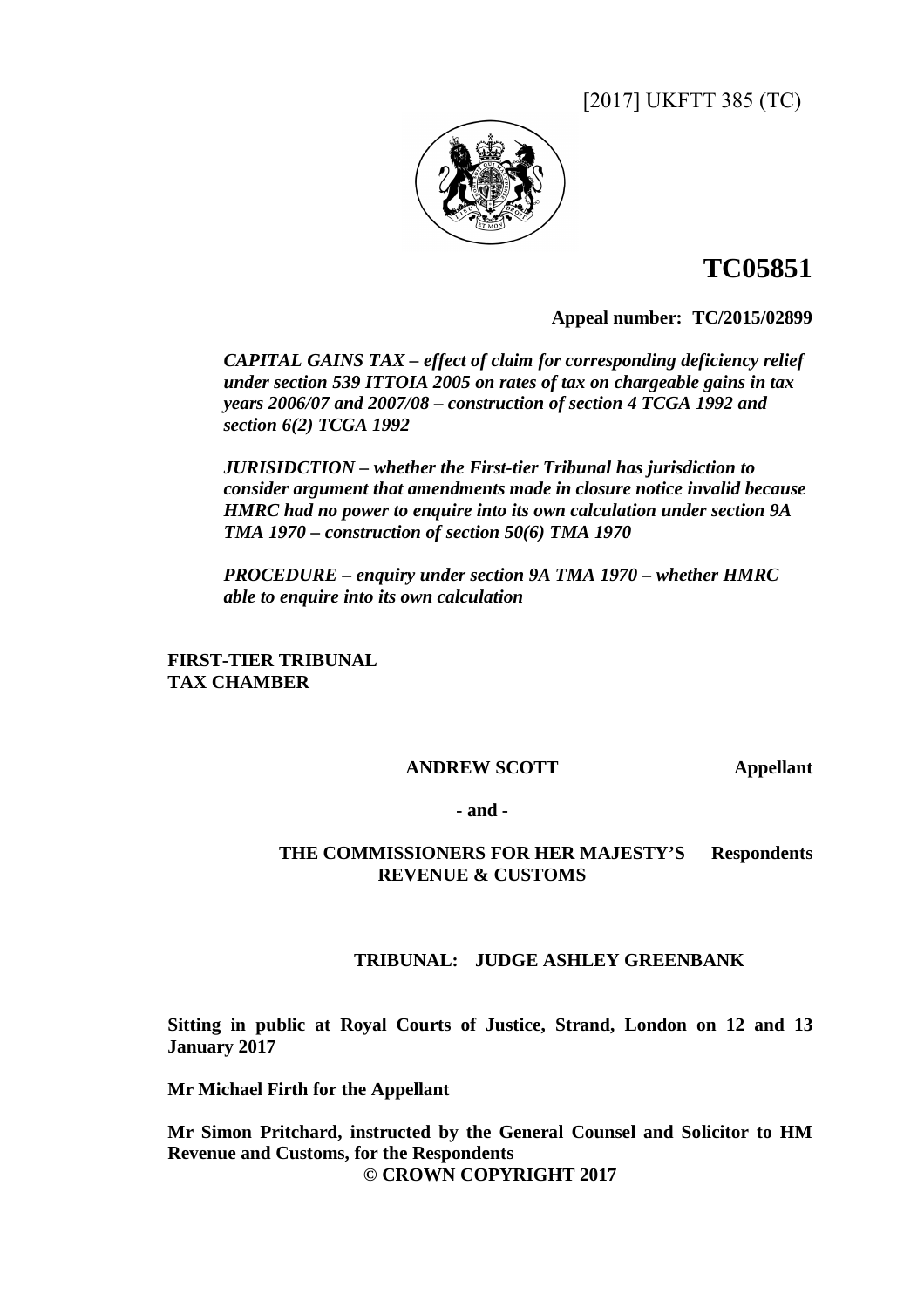# DECISION

# **INTRODUCTION**

1. This decision relates to an appeal by the Appellant, Mr Andrew Scott, against 5 two decisions of the Respondents, HMRC, contained in two closure notices, both dated 13 February 2015, one for the tax year 2006/07 and the other for the tax year 2007/08.

2. Mr Scott appeals against HMRC's decision that the rate of capital gains tax ("CGT") applicable to gains accruing to Mr Scott in each of those tax years was 40% 10 rather than, as Mr Scott contends, 20%.

# **THE ISSUES BEFORE THE TRIBUNAL**

3. There are two issues before the Tribunal.

4. The first issue concerns the interaction of provisions relating to availability of relief under section 539 of the Income Tax (Trading and Other Income) Act 2005 15 ("ITTOIA"), known as "corresponding deficiency relief" ("CDR"), and those relating to CGT. The detail of this argument is set out below, but, in summary. Mr Scott says that his claim for CDR affects the rate at which CGT is payable on his capital gains in the relevant tax years so that he is only liable to pay tax at the lower rate and not the higher rate. The parties referred to this first issue as "the substantive issue". I have 20 used that term in this decision.

5. The second issue turns on the manner in which tax has been calculated and assessed in this case. Mr Scott's returns for the relevant tax years were submitted incorporating calculations of the tax due made using software based on HMRC's specifications. Those calculations showed tax payable on capital gains at the lower 25 rate. Following enquiries under section 9A of the Taxes Management Act 1970 ("TMA"), HMRC issued closure notices charging tax on those gains at the higher rate. Mr Scott says HMRC was responsible for the way in which his tax liability was calculated in the relevant years and it was not open to HMRC to "enquire" into a calculation which HMRC had itself performed. The parties referred to this second 30 issue as "the procedural issue". I have used that term in this decision.

# **THE HEARING AND THE EVIDENCE**

6. I was provided with an agreed bundle of documents and authorities for the purpose of the hearing.

7. In the course of the hearing, Mr Firth also provided me with certain 35 computations for income and gains of a notional taxpayer that were produced using the calculator on HMRC's website. I have accepted those computations in evidence.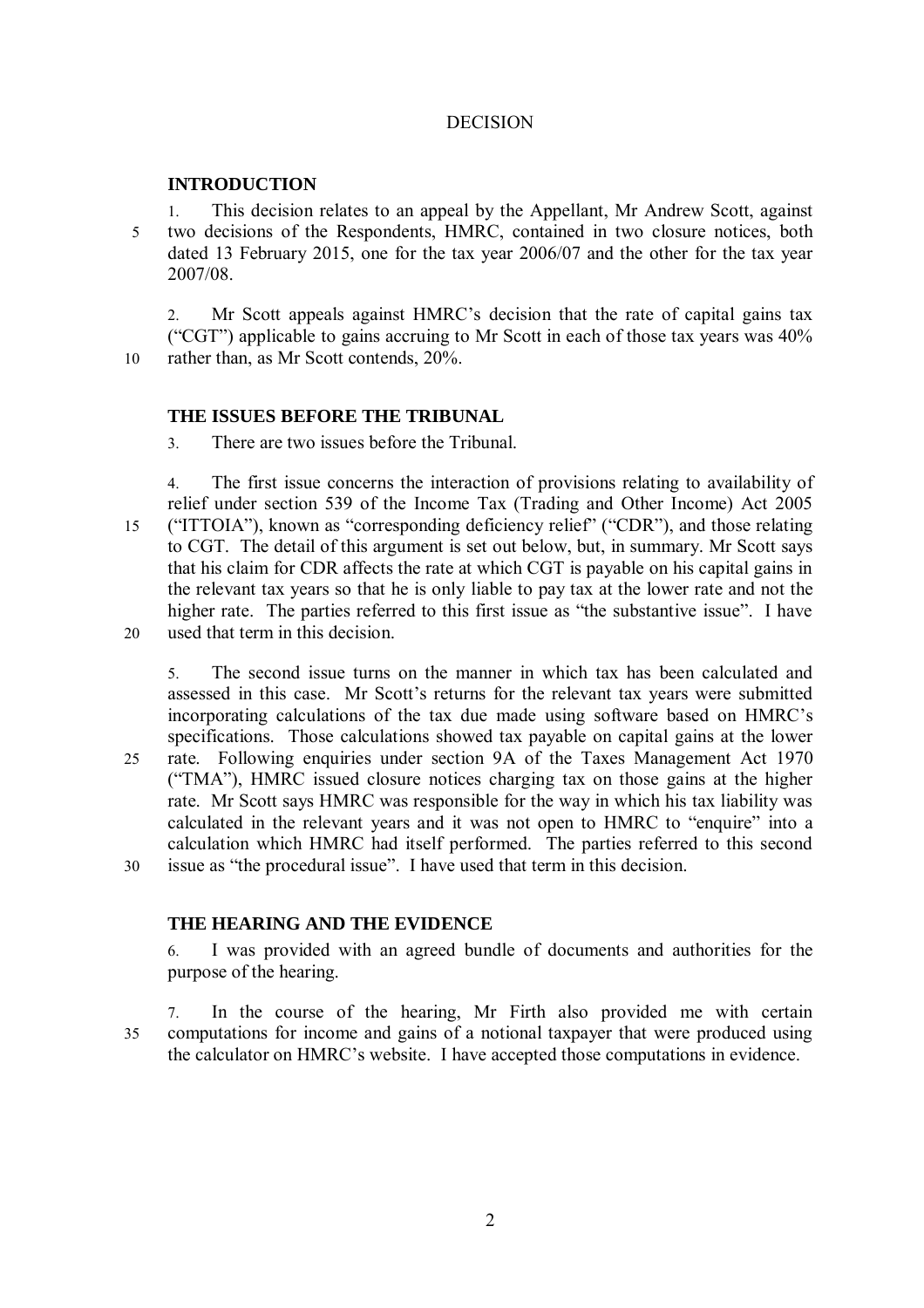8. The documents included witness statements of Mrs Maureen Crewe and Mr Keith Graham, both officers of HMRC. Mrs Crewe and Mr Graham both gave evidence and were cross-examined on their statements.

9. The evidence of Mrs Crewe and Mr Graham is of more relevance to the 5 procedural issue and I have discussed the extent to which I have taken into account that evidence at the point in this decision where I discuss the procedural issue.

### **THE FACTS**

10. The facts are not in dispute. The parties provided a statement of agreed facts, which is set out in Appendix 1 to this decision notice and which I adopt for the 10 purpose of this decision.

11. The statement of agreed facts sets out in some detail the facts surrounding the preparation and submission of Mr Scott's tax returns for both relevant periods. In summary, Mr Scott's accountants attempted to file the return for the tax year 2006/07 electronically, but were unable to do so because of problems with HMRC's computer 15 systems. The return was then filed in paper form. The tax calculation was performed using third party software which was based on HMRC's specifications and which calculated the tax on capital gains at the rate of 20%. For the period 2007/08, Mr Scott's return was filed electronically. Mr Scott's accountants again used software based on specifications and algorithms provided by HMRC that indicated, once again, 20 that the relevant rate of tax on the capital gains would be 20%.

12. HMRC opened enquiries into the tax returns under section 9A of the Taxes Management Act 1970 ("TMA") for both periods. It closed its enquiries and issued closure notices for both periods on 13 February 2015. The closure notices show: in respect of the tax year 2006/07 income of £44.16 million and chargeable gains of 25 £8.84 million; and in respect of the tax year 2007/08, income of £7.98 million and chargeable gains of £14.71 million. The closure notices, inter alia, challenged the proposition that the deductions claimed in respect of the insurance policies could reduce the rate of tax on chargeable gains from 40% to 20% and charged tax at the higher rate.

30 13. Mr Scott appealed to the Tribunal. The grounds of appeal in the notice of appeal were stated as follows:

"The appeal relates to the rate of capital gains tax that should be applied to the Appellant's capital gains for the 2006/07 and 2007/08 tax years. In these years, the Appellant had claims for CDR under section 539 ITTOIA which exceeded both his 35 income and capital gains. There is no dispute between the parties over the quantum of the capital gains or the amount of CDR. The sole dispute concerns how section 4 TCGA 1992 should determine the rate of tax to be charged on the gains. The Appellant claims that the capital gains should be charged at the 20% rate of capital gains tax. HMRC initially through their computer systems assessed the gains at 20%, but much 40 later into their enquiries decided the gains should be assessed at the 40% rate. There is no factual dispute between the parties and the matter for the Tribunal is the statutory interpretation of section 4 after taking into account section 6(2) TCGA 1992. The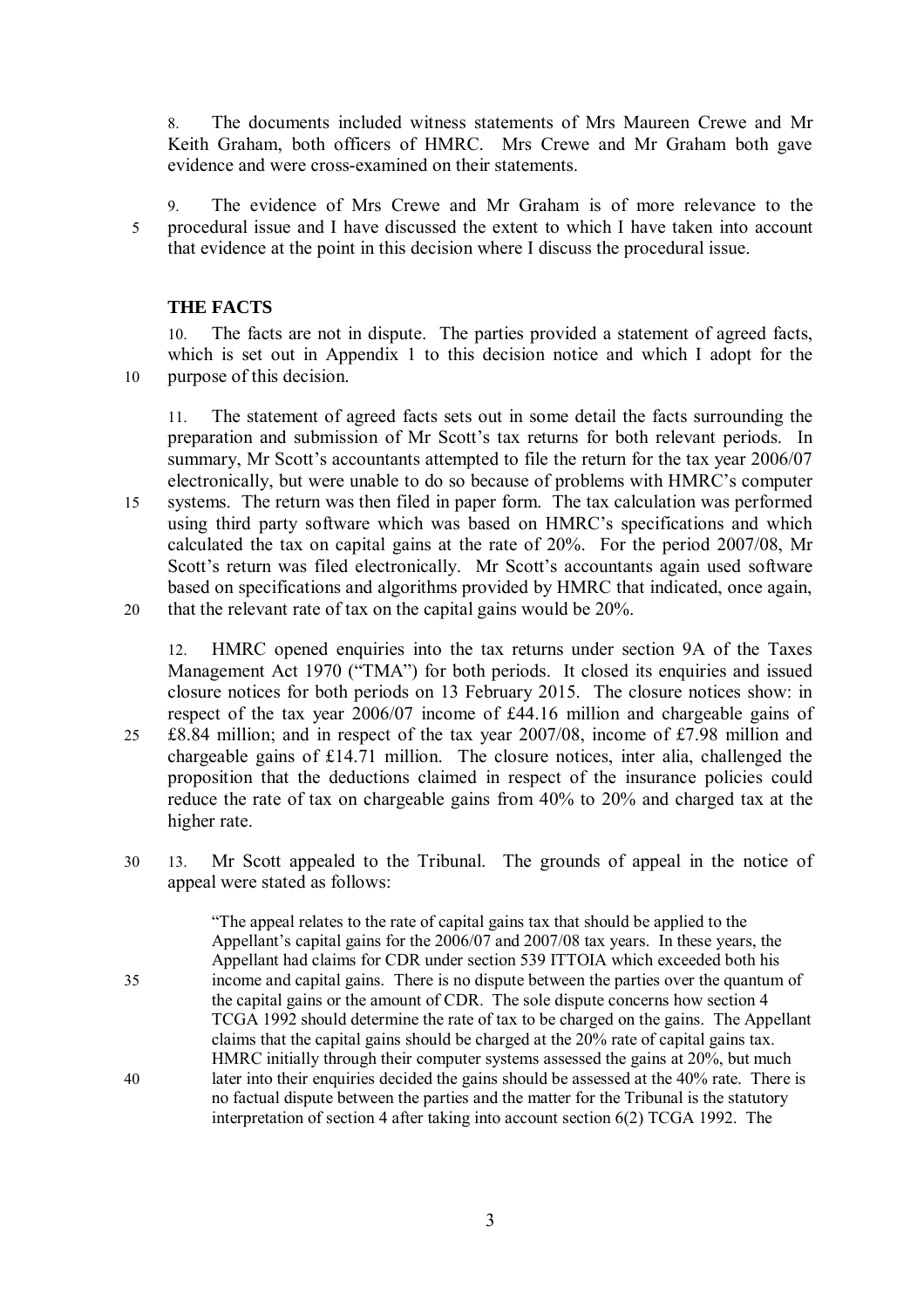Appellant's chargeable gains for 2006/07 and 2007/08 were £8,844,541 and £14,713,593."

14. Mr Scott also sought to bring judicial review proceedings against HMRC to 5 establish that, when HMRC had indicated that the relevant rate of tax was 20%, he had a legitimate expectation that that was the correct rate and that HMRC could not subsequently apply a higher rate. The written application was refused by Blair J on 6 July 2015. The oral application was heard by Irwin J in the High Court on 14 August 2015 and also rejected. In both cases, the application to bring judicial review 10 proceedings was rejected principally on the grounds that that there had been no representation by HMRC sufficient to give rise to a legitimate expectation that tax would be charged on capital gains at a rate of 20%. Mr Scott did not appeal these decisions.

15. Mr Scott applied to the Tribunal to add a new ground to his grounds of appeal. 15 The new ground was that, in summary, since the tax shown on the original returns had been calculated by HMRC itself at 20% of the relevant gains or inserted on the electronic return in reliance on indications from HMRC, HMRC could not "enquire" into its own calculations and recommendations under section 9A TMA.

16. The application was heard by the Tribunal (Judge Nowlan) on 19 February 20 2016. Judge Nowlan granted the application (*Scott v. HMRC* [2016] UKFTT 171).

# **THIS DECISION NOTICE**

17. In this decision notice, I have dealt first with the substantive issue and then with the procedural issue.

- 18. The substantive issue arises in relation to the tax year 2006/07 and the tax year 25 2007/08. The parties agreed that the effect of the legislation in each of the two tax years should be the same except with respect to one issue (which I have referred to in this decision as the "gateway argument") which arises only in relation to the tax year 2007/08. However, given that the relevant legislation is not the same in the two tax years, I have dealt with the analysis for the two tax years separately.
- 30 19. As regards the procedural issue, as a preliminary point, Mr Pritchard, on behalf of HMRC, argued that the procedural issue was a matter for judicial review and that the Tribunal did not have the jurisdiction to determine the issue. I have accordingly dealt with the jurisdiction point prior to dealing with the procedural issue itself in this decision.

# 35 **THE SUBSTANTIVE ISSUE: TAX YEAR 2006/07**

# **The relevant legislation in the tax year 2006/07**

20. For the tax year 2006/07, the rates of CGT were set out in section 4 of the Taxation of Chargeable Gains Act 1992 ("TCGA"). At the time, section 4 read, so far as relevant, as follows: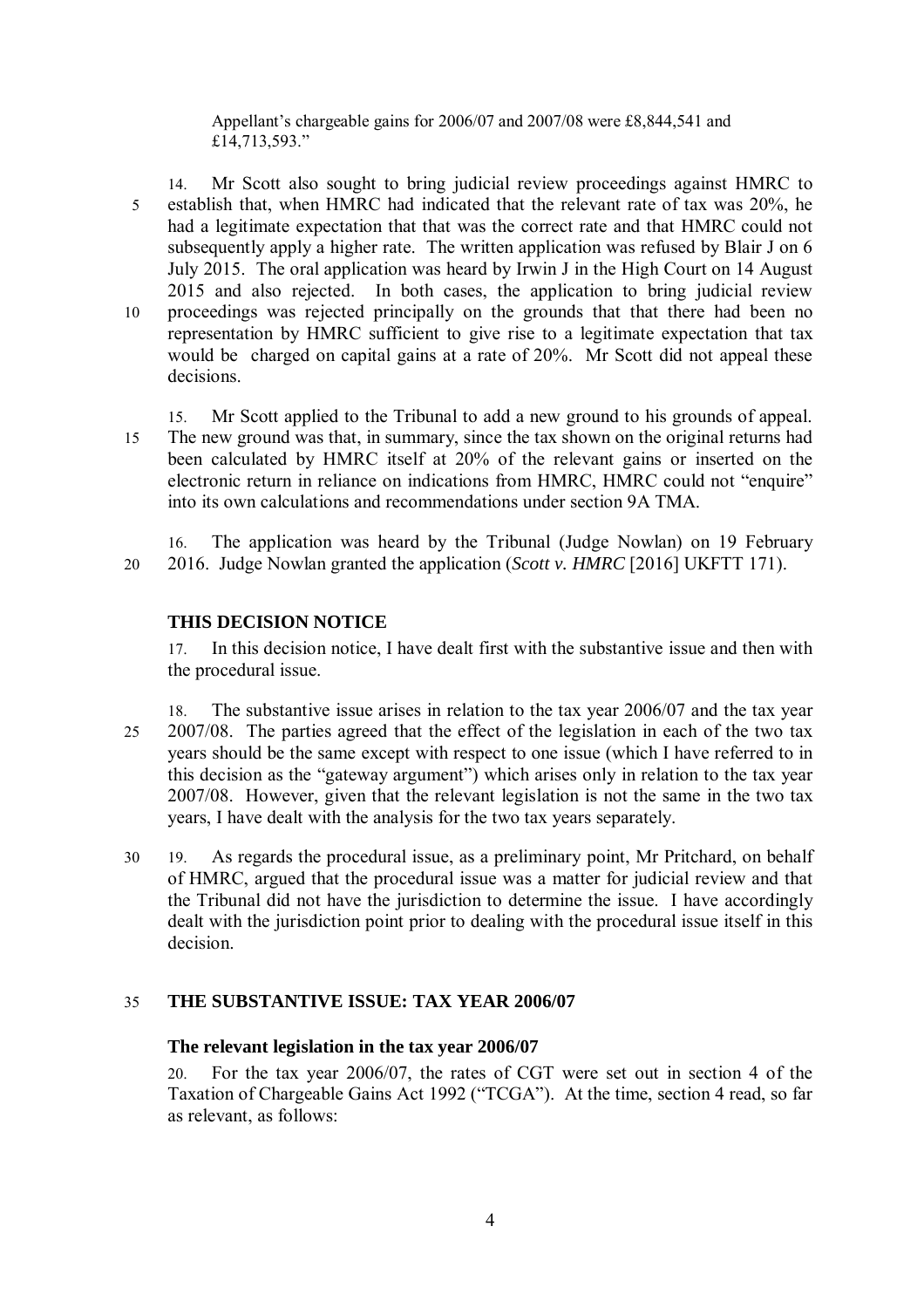# 4. **Rates of capital gains tax**

| 5  | (1)   | Subject to the provisions of this section, the rate of capital gains tax in respect of<br>gains accruing to a person in a year of assessment shall be equivalent to the lower rate<br>of income tax for the year.                                                                                                                                                                         |  |  |  |
|----|-------|-------------------------------------------------------------------------------------------------------------------------------------------------------------------------------------------------------------------------------------------------------------------------------------------------------------------------------------------------------------------------------------------|--|--|--|
|    | (1AA) |                                                                                                                                                                                                                                                                                                                                                                                           |  |  |  |
| 10 | (1AB) | If (after allowing for any deductions in accordance with the Income Tax<br>Acts) an individual has no income for a year of assessment or his total income for the<br>year is less than the starting rate limit, then -                                                                                                                                                                    |  |  |  |
| 15 |       | if the amount on which he is chargeable to capital gains tax does not<br>(a)<br>exceed the unused part of his starting rate band, the rate of capital gains tax in<br>respect of gains accruing to him in the year shall be equivalent to the starting<br>rate;                                                                                                                           |  |  |  |
| 20 |       | if the amount on which he is chargeable to capital gains tax exceeds the<br>(b)<br>unused part of his starting rate band, the rate of capital gains tax in respect of<br>such gains accruing to him in the year as correspond to the unused part shall be<br>equivalent to the starting rate.                                                                                             |  |  |  |
| 25 | (1AC) | The references in subsection (1AB) above to the unused part of an<br>individual's starting rate band are to the amount by which the starting rate limit exceeds<br>his total income (as reduced by any deductions made in accordance with the Income<br>Tax Acts).                                                                                                                        |  |  |  |
| 30 | (2)   | If income tax is chargeable at the higher rate or the dividend upper rate in respect<br>of any part of the income of an individual for a year of assessment, the rate of capital<br>gains tax in respect of gains accruing to him in the year shall be equivalent to the<br>higher rate.                                                                                                  |  |  |  |
| 35 | (3)   | If no income tax is chargeable at the higher rate or the dividend upper rate in<br>respect of the income of an individual for a year of assessment, but the amount on<br>which he is chargeable to capital gains tax exceeds the unused part of his basic rate<br>band, the rate of capital gains tax on the excess shall be equivalent to the higher rate of<br>income tax for the year. |  |  |  |
| 40 | (4)   | The reference in subsection $(3)$ above to the unused part of an individual's basic<br>rate band is a reference to the amount by which the basic rate limit exceeds his total<br>income (as reduced by any deductions made in accordance with the Income Tax Acts).                                                                                                                       |  |  |  |
|    | 21.   | Section 6 TCGA dealt with the application of section 4 in certain special cases.<br>In relation to CDR, it provided in section $6(2)(a)$ :                                                                                                                                                                                                                                                |  |  |  |
| 45 | 6.    | Other special cases                                                                                                                                                                                                                                                                                                                                                                       |  |  |  |
|    | (2)   | Where for any year of assessment -                                                                                                                                                                                                                                                                                                                                                        |  |  |  |
| 50 |       | by virtue of section 539 of ITTOIA 2005 (gains from contracts for life<br>(a)<br>insurance etc.) a deduction of an amount is made from a person's total income for<br>the purposes of extra liability, or                                                                                                                                                                                 |  |  |  |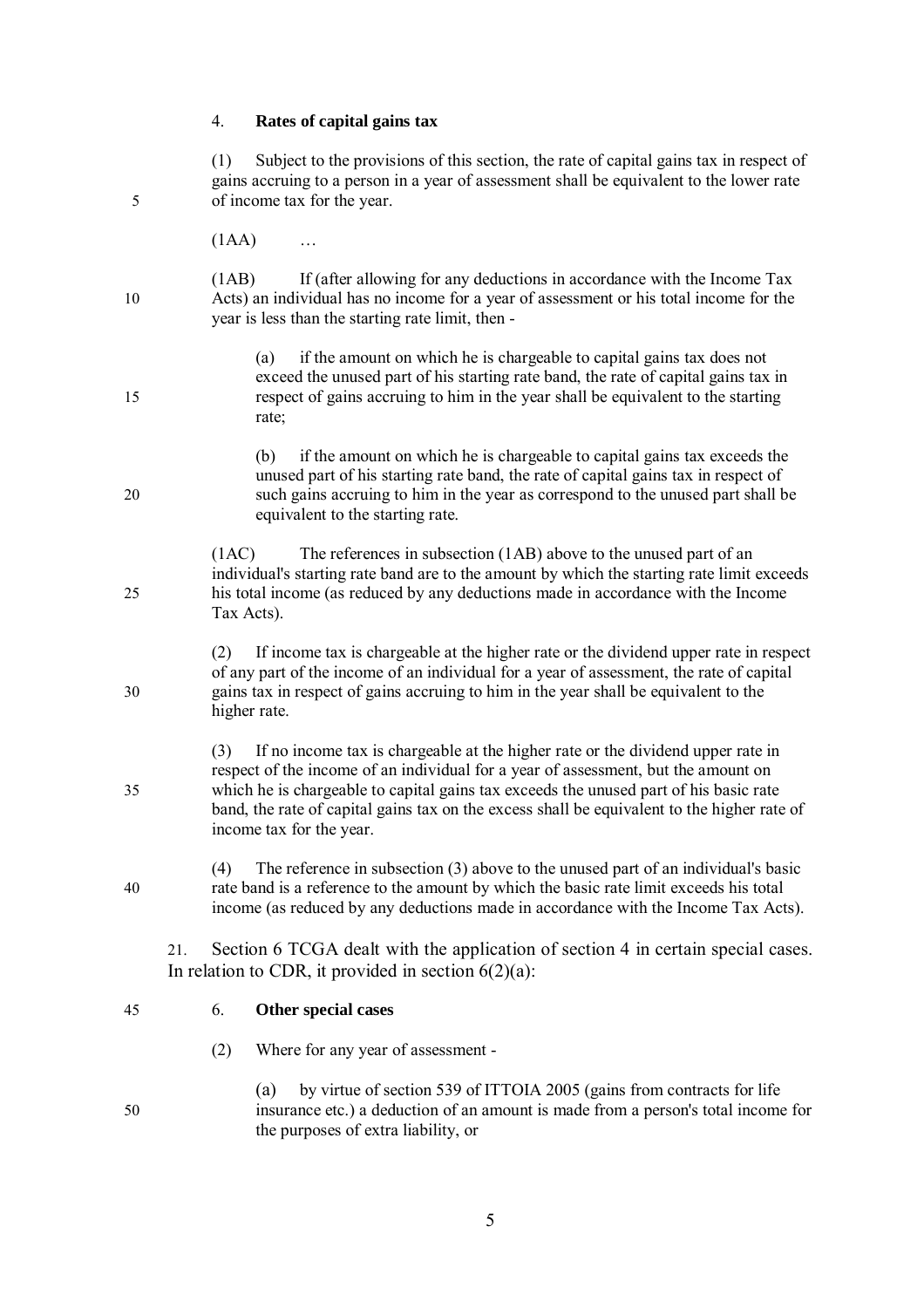$(c)$   $[...]$ 

section 4(4) shall have effect as if his income for the year were reduced by that amount.

22. Section 6(2)(a) cross-referred to section 539 ITTOIA, which is the provision which gave effect to CDR for income tax purposes. In that year, section 539 was as follows:

#### 539. **Relief for deficiencies**

10

5

(1) A deficiency from a policy or contract arising on a chargeable event is allowable as a deduction from an individual's total income for a tax year if, had a gain arisen instead on that event –

15 (a) the individual would have been liable to income tax on the gain for that year, or

(b) the individual would have been so liable apart from the requirement in section 465(1) that the individual must be UK resident in the tax year in which 20 the gain arises.

(2) See section 540 for the cases in which such a deficiency is treated as arising, section 541 for how the deficiency is calculated and section 469(5) for the apportionment of deficiencies in cases where two or more persons are interested in a 25 policy or contract.

> (3) Subsection (1) only applies for the purpose of determining the individual's extra liability.

30 (4) For this purpose, an individual's extra liability is the amount by which the individual's liability to income tax exceeds the amount it would be on the assumptions specified in subsections (5) and (6).

(5) It is assumed that income charged to tax at the higher rate is charged –

(a) in the case of income within section  $1A(1A)(c)$  of ICTA (income charged at the lower rate instead of the basic rate), at the lower rate, and

(b) in any other case, at the basic rate.

40

35

(6) It is assumed that income charged to tax at the dividend upper rate is charged at the dividend ordinary rate.

#### **The parties' arguments**

45 23. In the course of the hearing, the parties put forward three different interpretations of the statutory provisions for the tax year 2006/07, each of which produces different results on the facts of this case.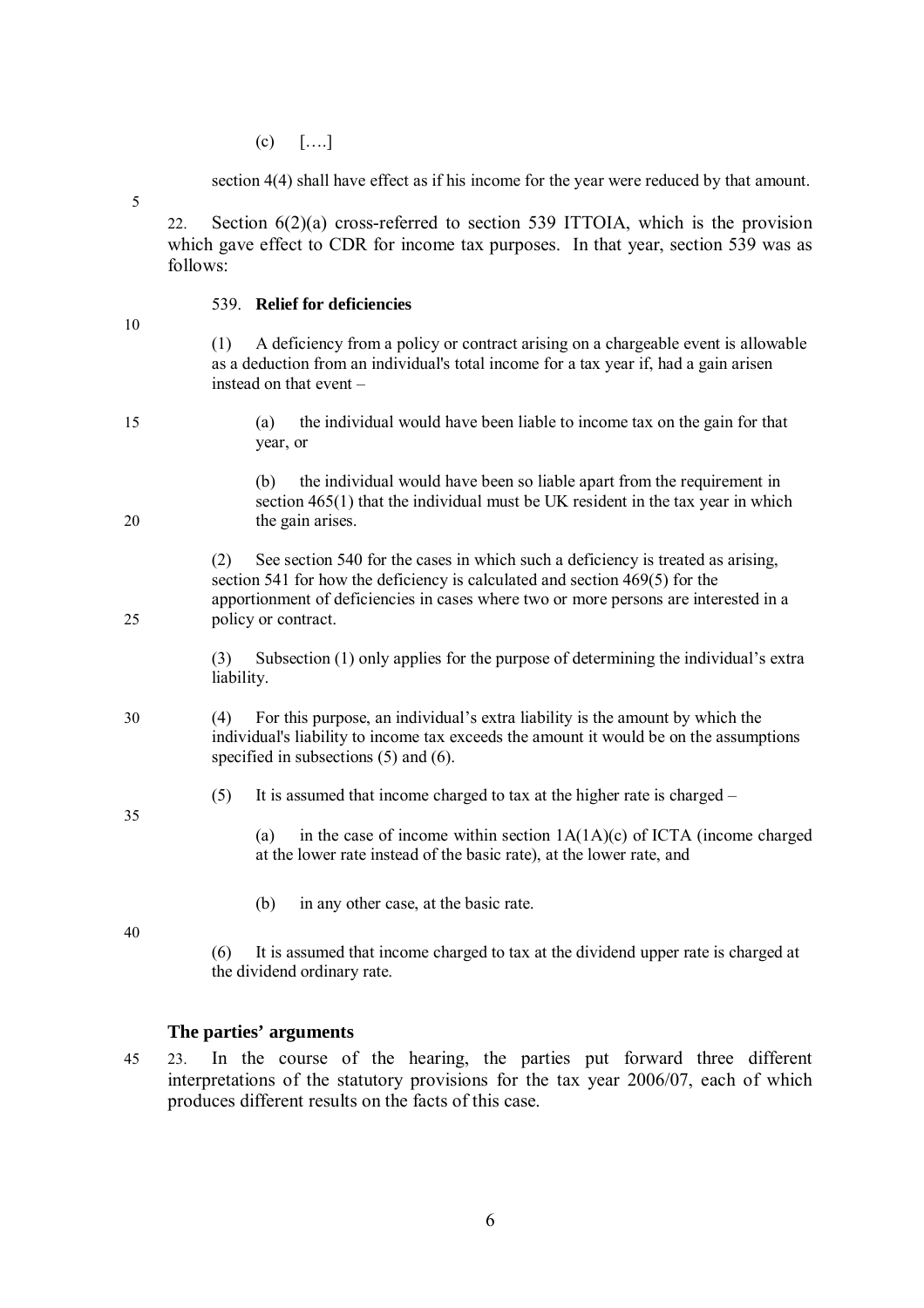24. Mr Firth, for Mr Scott, put forward a construction based on what he expressed to be a purposive interpretation of the provisions. I have referred to this construction as the "appellant's interpretation" in this decision.

25. Mr Pritchard, for HMRC, advanced two alternative constructions of the 5 provisions: the first, his preferred interpretation, was referred to by the parties as the "negative income argument"; the second, was referred to by the parties as the "amount argument". I have adopted the parties' terminology in this decision.

26. I have set out the parties' arguments by reference to each interpretation in turn. I also heard submissions by both parties on general principles of statutory 10 construction in the context of these provisions. I have dealt with these arguments primarily in the context of the appellant's interpretation.

# **The appellant's interpretation**

27. Mr Firth, on behalf of Mr Scott, relied on the interpretation of these provisions that I have summarized at [29] below. For the reasons that I have set out below (see 15 [33]), he gave his initial explanation by reference to the provisions of the Finance Act 1988 ("FA 1988") and the income tax provisions that were in force at the time and then applied the same logic to the provisions for the tax year 2006/07.

28. The relevant tax year is 2006/07 and so, in the summary below, I have used references to the legislation in the tax year 2006/07. I have, however, referred to the 20 equivalent provisions in FA 1988 and the related income tax provisions in square brackets.) These provisions are set out in Appendix 2 to this decision notice.

29. In summary, the appellant's interpretation is as follows:

(1) The "unused part of the individual's basic rate band" is defined in 4(4) [section 98(4)] as the amount by which the basic rate limit exceeds his or 25 her total income for the year.

> (2) Where a person is entitled to CDR in calculating his or her liability to income tax, section  $6(2)(a)$  TCGA [section  $102(2)(b)$  FA 1988] provides that section 4(4) TCGA [section 98(4) FA 1988] shall have effect as if the taxpayer's income is reduced by an "amount".

- 30 (3) That amount is the amount of the deduction made from that person's total income for the purposes of extra liability (i.e. the difference between tax at the higher rate and tax at the basic rate) under section 539 ITTOIA [section 549 Income and Corporation Taxes Act 1988 ("ICTA")].
- (4) Where a taxpayer is entitled to CDR, section 539(1) ITTOIA [section 35 549 ICTA] allows a deduction in computing total income for the full amount of "the deficiency" for the purposes of extra liability. So the deduction that is made from that person's total income for the purposes of extra liability is the full amount of CDR.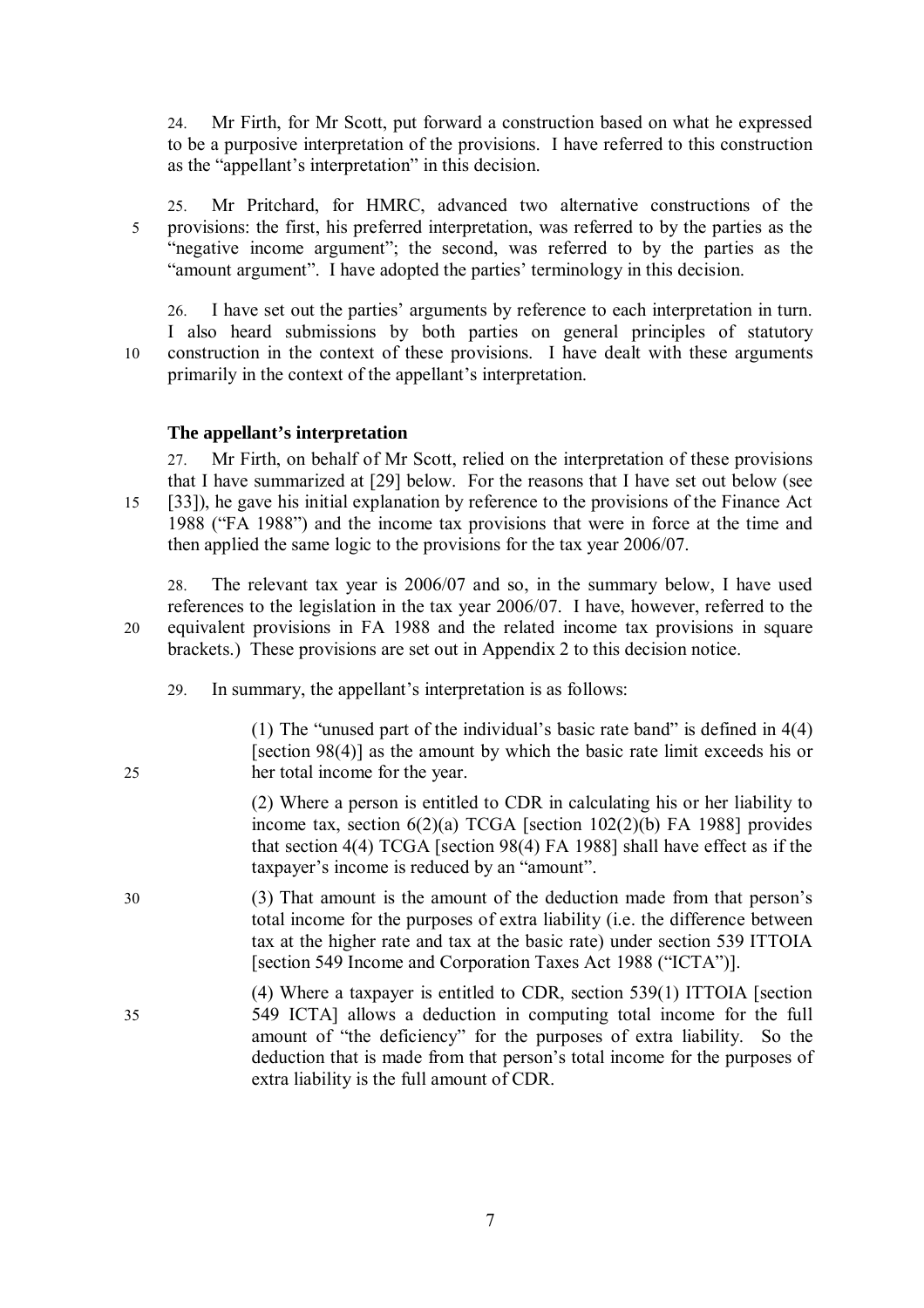(5) It is this amount which is treated as reducing the total income of the taxpayer for the purposes of determining the unused part of the individual's basic rate band in section 4(4) [section 98(4)]. It does not matter that the individual's total income for these purposes might be a 5 negative amount, it is simply an element in the overall calculation.

30. On the appellant's interpretation, the amount of the reduction to the individual's income required by section  $6(2)(a)$  is the full amount of the deficiency. This reduction is applied even if the effect is to produce a negative figure for income that is used in calculating the "unused part of the basic rate band".

10 31. In a case where the individual's income becomes a negative figure, the effect is to extend the "unused part of the basic rate band" by that amount so that a greater amount of chargeable gains are potentially subject to tax at the lower rate. The result in relation to the chargeable gains accruing to Mr Scott in the tax year 2006/07 (and in 2007/08) is that gains falling within that (extended) basic rate band are taxed at the 15 lower rate (20%).

32. For practical purposes, the overall effect is the same as extending the basic rate band by the amount of CDR which is available for the purposes of calculating the rate of CGT. The software which Mr Scott's accountants used for calculating the tax payable on his chargeable gains worked in this way.

#### 20 *Mr Scott's arguments*

33. Mr Firth made the following points on behalf of Mr Scott.

(1) The purpose of the legislation which is contained in section 4 and section 6 TCGA is twofold: first, to align rates of income tax and CGT; and second, to tax capital gains as a marginal slice of income.

25 (2) This can be seen from the manner in which that legislation was originally enacted in section 98 and section 102 FA 1988. So far as relevant, section 4 TCGA is a direct transposition of section 98 FA 1988 and the relevant parts of section 6(2) TCGA are a direct transposition of section 102 FA 1988 subject to necessary changes to give effect to changes 30 in cross-references to other legislation.

(3) Those purposes are the clear purposes of the words of the Act. There is no need to refer to any Parliamentary material such as Hansard in support of that interpretation. However, a reference to Hansard and in particular to the statement of the Chancellor of the Exchequer (Nigel 35 Lawson) in his Budget Speech on 15 March 1988 (see [61] below) supports that view.

(4) Those purposes are achieved by plugging the relevant amounts into the simple formula that is specified in legislation. It does not matter if the effect of this interpretation is that "total income" in section 4(4) might be a 40 negative number. That is only an element in the calculation.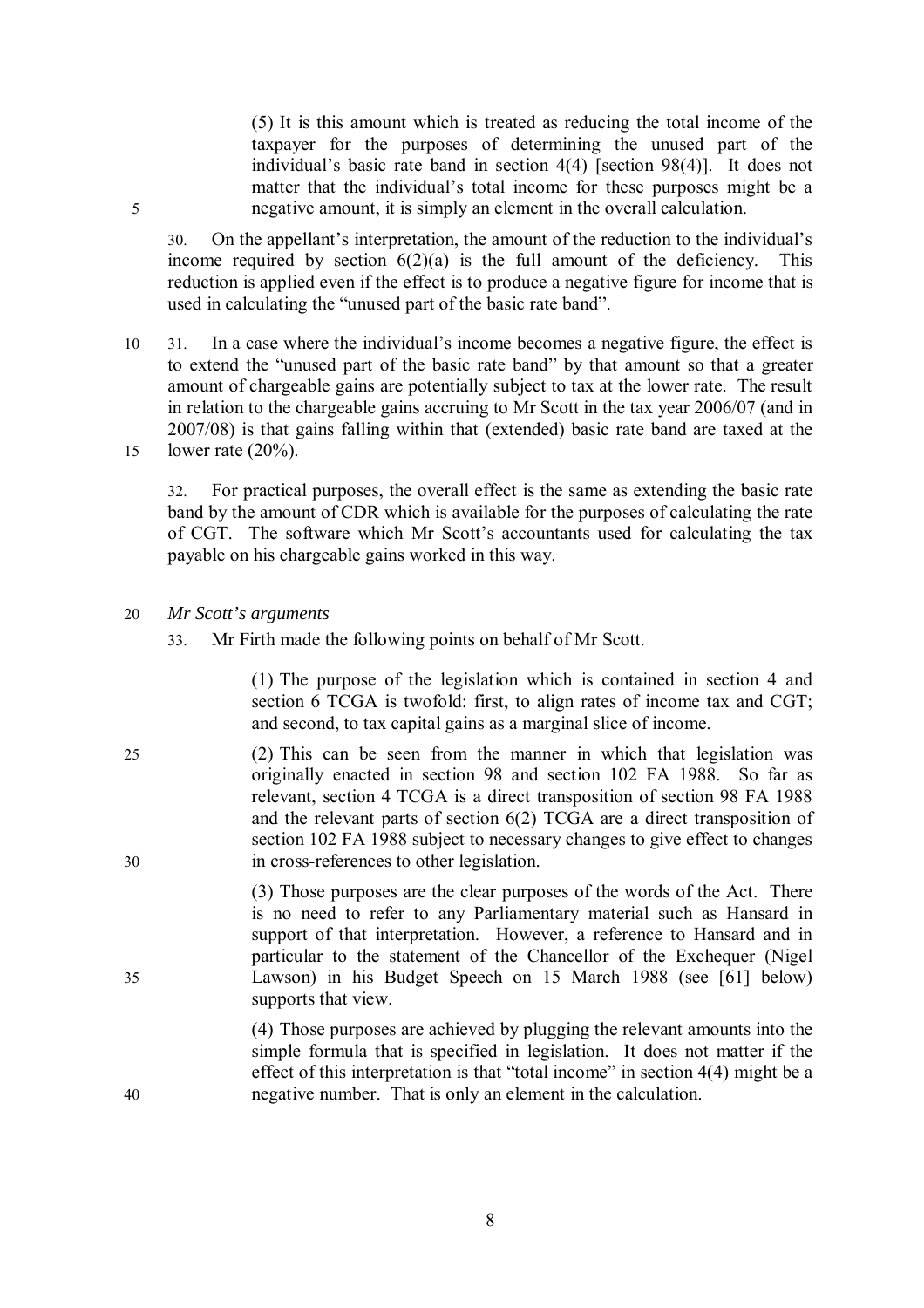(5) It is only this construction that produces results which are consistent with the purposes of the legislation namely to align income tax and CGT rates and to tax capital gains at marginal income tax rates. It is only this construction which ensures that the next £1 of income or capital gain 5 arising to Mr Scott is taxed at the same rate.

(6) Once the purpose of the legislation has been identified, it is necessary to adopt the interpretation that is consistent with that purpose (in this respect Mr Firth refers to the judgments of Lord Reid in *Luke v Inland Revenue Commissioners* [1963] AC 557 at p576-p577, Lord Wilberforce 10 in *Rank Xerox Ltd v Lane* [1981] AC 629 at p639C-H, and Scott LJ in *O'Rourke v Binks* [1992] STC 703 at p707f-p708a and p709d-g).

(7) The words of the legislation are clear. It is not necessary to refer to external material in order to discern the purpose of the legislation. External material is however admissible to show the context in which the 15 statutory language is intended to operate and the mischief that it is intended to address (see in *Westminster City Council v National Asylum Support Service* [2002] 1 WLR 2956 per Lord Steyn at p2959A-F, *R v Secretary of State for the Environment, Transport and the Regions ex parte Spath Holme Ltd* [2001] 2 AC 349 per Lord Bingham at p391D-p392D). 20 The statement of the Chancellor of the Exchequer on 15 March 1988 is therefore admissible as evidence of the context in which the legislation was made, namely the differential rates of tax on income and capital gains that existed prior to FA 1988, and the mischief that the legislation was intended to address, namely the distortion of incentives to which 25 differential rates of tax on income and capital gains are said to give rise.

(8) The Chancellor's statement is only admissible to demonstrate the purpose of the legislation if the criteria set out by the House of Lords in *Pepper v Hart* [1993] AC 593 are met. But the purpose of the statutory language is clear. It would only be if the wording was ambiguous or 30 produced an absurd result that it would be permissible to refer to Hansard. It is only HMRC's arguments that produce absurd results.

## *HMRC's arguments*

34. Mr Pritchard made the following points on behalf of HMRC.

(1) HMRC do not agree that the purpose of the legislation is to align rates 35 and tax gains as a marginal slice of income.

> (2) Mr Scott's approach to statutory interpretation is wrong. Mr Scott's arguments attempt to identify a purpose for the legislation and then fit the words of the statute to that purpose. The correct approach is to identify the purpose from the words of the statute.

40 (3) The purpose of section 4 and section 6 TCGA is much more limited. The purpose of section 4 is to calculate the unused part of the basic rate band in order to determine the rate of CGT which is applicable. The purpose of section 6 is to define income for the purposes of section 4(4).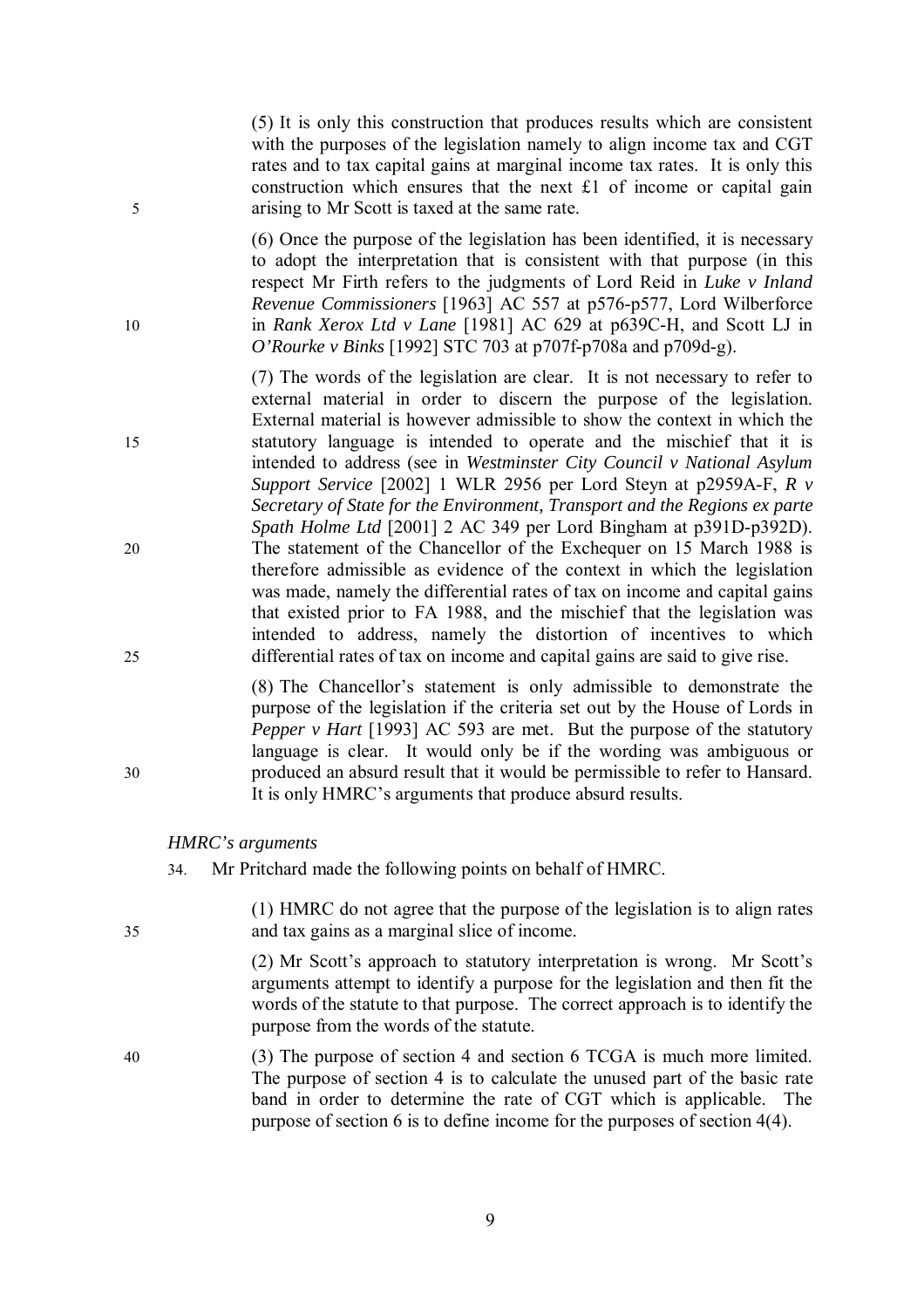(4) The logical consequence of the appellant's interpretation is that income and gains should be amalgamated, but that is not what the statute does. The statute calculates income and gains independently and then amalgamates them for the purposes of determining the rates. The effect of 5 the appellant's interpretation is to transform CDR into a relief from CGT. It is a relief from income tax.

(5) The statement made by the Chancellor in his Budget Speech in March 1988 does not assist Mr Scott. There is no suggestion in the statement that the effect will be to apply income tax reliefs to CGT. The statement is a 10 general statement about fairness and rates of tax. It does not identify the purpose of the legislation.

(6) In any event, it is not permissible to use the statement in Hansard as evidence of the purpose of the legislation. It is only permissible to do so if the words of the legislation are ambiguous or give an absurd result. The 15 negative income argument (see below) is not an absurd result.

(7) Even if the words were ambiguous, the statement could not be taken into account to assist interpretation. The statement does not meet the criteria set out in *Pepper v. Hart*. It is not directed at the words of the statute. Furthermore, the policy and objects should be determined by 20 construing the legislation. The policy and objects should not be derived from the purpose or intention of the executive.

#### **The negative income argument**

35. Although in his skeleton argument Mr Pritchard had preferred the "amount argument" (see below), at the hearing, he advanced the negative income argument as 25 his preferred interpretation of the legislation.

36. In summary, the negative income argument is as follows:

(1) When a person is entitled to CDR in computing his or her liability to income tax, the "amount" by which the person's income can be reduced under section  $6(2)(a)$  TCGA for the purposes of section  $4(4)$  TCGA is the 30 amount of the deduction made under section 539 ITTOIA.

> (2) However, that deduction can only reduce income to nil. It cannot reduce income to a negative number for the purposes of section 4(4).

> (3) The effect is that the "unused part of the basic rate band" in section 4(4) TCGA cannot be more than the whole of the basic rate band.

35 37. On the negative income argument, the total income of an individual can only be reduced under section 6(2) to nil and no further; and the maximum amount of chargeable gains that can be taxed at the lower rate as a result of the application of section 6(2) is the amount of the basic rate band.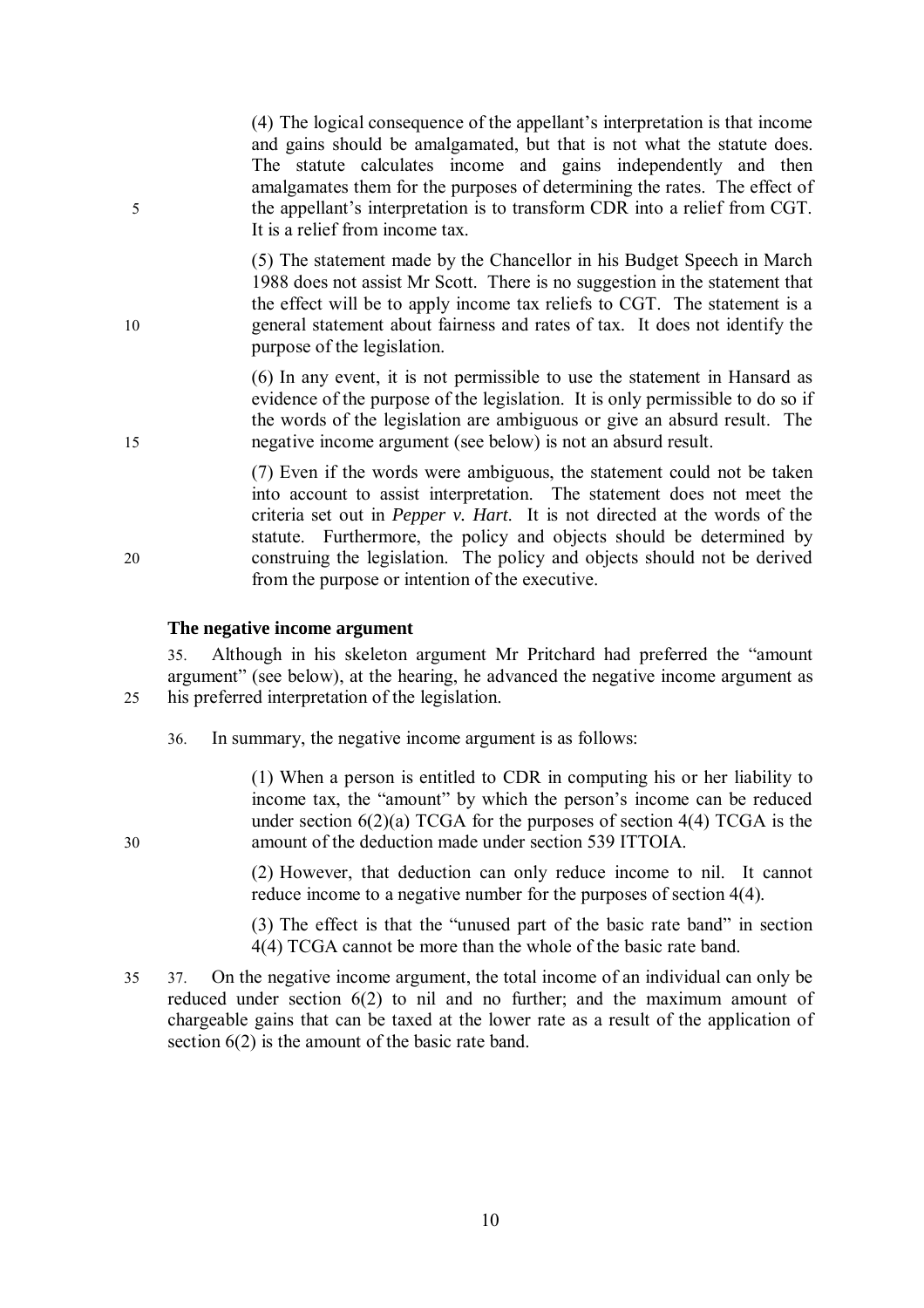#### *HMRC's arguments*

38. In support of the negative income argument, Mr Pritchard made the following points:

(1) The amount of the deduction that is required by virtue of section 5 6(2)(a) is an amount equal to the deduction that is "made" from total income for the purposes of computing extra liability under section 539 ITTOIA.

(2) The only deduction that can be made is a deduction in an amount which reduces total income to nil. It is not possible to create a negative 10 amount of total income. In this respect, Mr Pritchard referred to a passage in the judgment of Warren J in *HMRC v. Martin* [2014] UKUT 429 (TCC) at [35].

(3) Furthermore, the consequence of the appellant's interpretation is that the unused part of the basic rate band can be more than the whole of the 15 basic rate band. The reference to the "unused part" makes it clear that the part cannot be more than the whole. The legislation does not extend the basic rate band. This should be contrasted with the legislation in relation to gift aid where the basic rate band is expressly extended (see section 414(2) of the Income Tax Act 2007 ("ITA")).

20 (4) Parliament uses the word "income". As a general matter income cannot be negative.

> (5) The legislation uses a real world concept of income. It is not an element in a formula. Where section 4(4) refers to "total income" it is referring to the amount on which the taxpayer pays tax.

25 (6) As a general rule, when legislation refers to income, it is implicit that income is not negative. This can be seen from the Explanatory Notes for ITA at paragraphs [110] and [124].

*Mr Scott's arguments*

39. In response to the negative income argument, Mr Firth relied for the most part 30 on his interpretation of the legislation and in particular to his point that only on his construction is Mr Scott taxed at the same rate on the next £1 of gain or income that accrues to him. He also made the following specific points.

(1) He reiterated his point that section 4 and section 6 of TCGA provide a simple formula. When section  $6(2)$  requires income to be reduced by a certain 35 amount for the purposes of 4(4), there is no requirement that the result of that calculation has the character of "income". It is simply an element in the calculation, which is then used in section 4. It is not a "real world" figure for income.

40 (2) In any event, income can be negative. Mr Firth referred to the decision of Warren J in *HMRC v Martin* in support of this submission.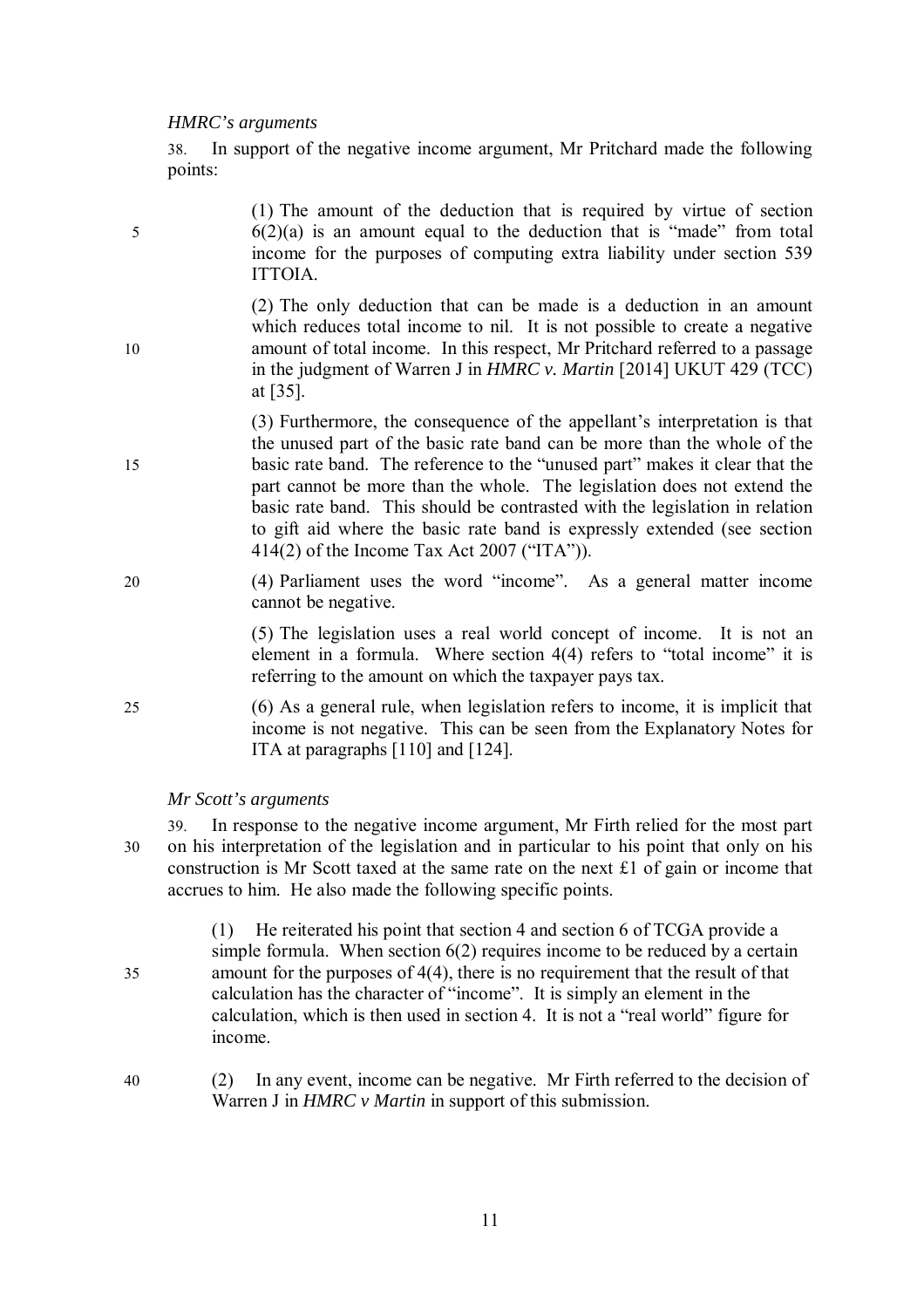(3) If Parliament had intended that the result of the calculation required by section 4(4) could not be negative, it would have said so. Mr Firth gave numerous examples of provisions in which it is expressly provided that a given figure cannot be negative (see, for example, section 75B ICTA, section 234 5 TCGA, section 122, section 127, section 131, section 133 Finance Act 2004 and section 142D ITTOIA).

# **The amount argument**

- 40. In the event that the Tribunal did not accept negative income argument, Mr 10 Pritchard raised an alternative interpretation of the legislation. This is the amount argument.
	- 41. The amount argument is as follows:
		- (1) Section 6(2)(a) requires a taxpayer's income for the purposes of section 4(4) to be reduced by an amount.

15

(2) The amount of the reduction is the amount of the deduction that is "made" under section 539 ITTIOA.

(3) Under section 539, the deduction is only made for the purpose of 20 determining the taxpayer's "extra liability" (see section 539(3)). The extra liability is the amount by which the individual's liabilities to tax exceed the amount of tax which would have been payable if all dividends had been taxed at the dividend ordinary rate and all other income had been taxed at the lower rate or the basic rate.

25

42. The amount of the deduction required by section  $6(2)(a)$  is therefore the amount which reduces the individual's total income to the basic rate threshold. No further deduction is "made" under section 539.

43. On this argument, therefore, the deduction is limited to an amount required to 30 reduce the individual's income to the basic rate threshold. If this interpretation is correct, a claim for CDR does not affect the rate at which CGT is charged on the individual's capital gains.

# *HMRC's arguments*

- 44. In support of this argument, Mr Pritchard made the following specific points.
- 35 (1) On the wording of the legislation, section 539 only applies for the purpose of determining an individual's extra liability. The only deduction that needs to be made for the purpose of determining an individual's extra liability is a deduction that reduces the individual's total income to the amount of the basic rate threshold. No further deduction is required.

40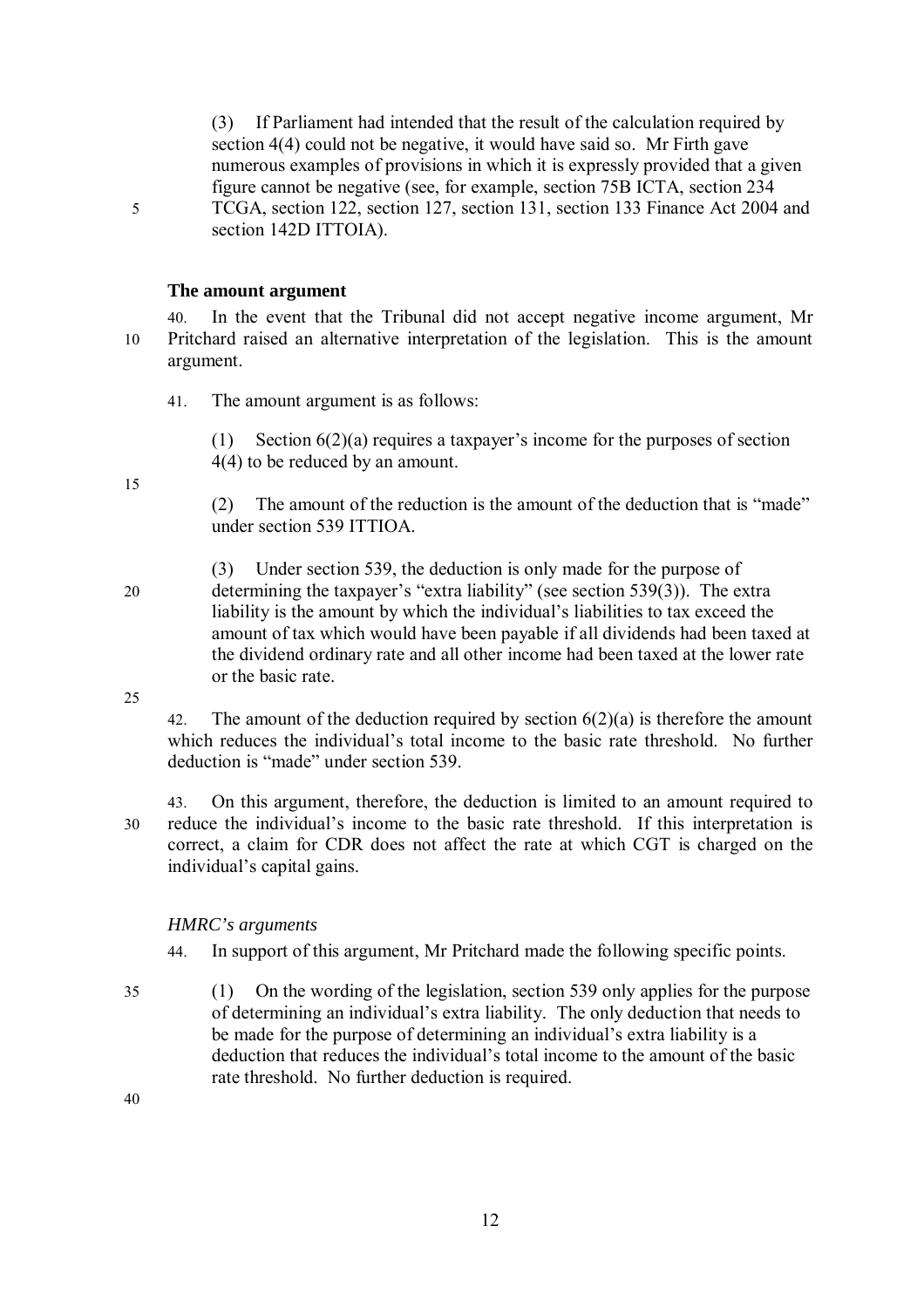(2) In anticipation of Mr Firth's argument (see below) this interpretation does not deprive section 6(2) of effect. It simply identifies that a claim for CDR has no bearing on the calculation in section 4(4) and so does not affect the rate at which CGT is charged.

5

#### *Mr Scott's arguments*

45. Mr Firth said that the amount argument is wrong. He relied once again, in principle, on his interpretation of the legislation. He also made the following specific points.

10 (1) Section 539(1) allows as a deduction the amount of the deficiency. It provides that the full amount of the deficiency can be deducted. Section 539(3) which provides that CDR only applies for the purpose of calculating extra liability, sets out the purpose of the deduction. It does not determine the amount of the relief.

15

(2) The effect of the amount argument is to nullify the effect of section  $6(2)(a)$ . Section  $6(2)(a)$  requires that an amount be deducted from a person's income for the purpose of section 4(4). It does not say that no account shall be taken of a claim for CDR.

20

(3) It is an accepted principle of statutory interpretation that Parliament does not legislation in vain. In support of this submission, Mr Firth referred, in particular to *Halki Shipping Corp v Sopex Oils Limited* [1998] 2 All ER 23 and *Boyle v Secretary of State for Northern Ireland* [2010] NICA 5.

#### 25 **Discussion**

46. For the tax year 2006/07, section 4 TCGA set out the rates at which CGT was charged on gains accruing to an individual.

#### *The scheme of the legislation*

47. The broad scheme of the rate structure is evident from the structure of section 4. 30 In very broad terms, the amount which is subject to CGT was calculated (after giving effect to relevant losses, reliefs and allowances); that amount was then added to the total income of the individual as calculated for income tax purposes and taxed at the rate that would have applied if it had been additional income.

48. The manner in which this rate structure is achieved in section 4 is perhaps not 35 the most straight-forward.

49. The default position is that the amount which is subject to CGT is taxed at the lower rate of income tax (sub-section (1)), which in the tax year 2006/07 was 20%. Section 4 then provides a series of exceptions from this default position. In summary:

(1) if an individual had no income or the individual's total income was less 40 than the "starting rate limit" (as defined in section 832 ICTA), the amount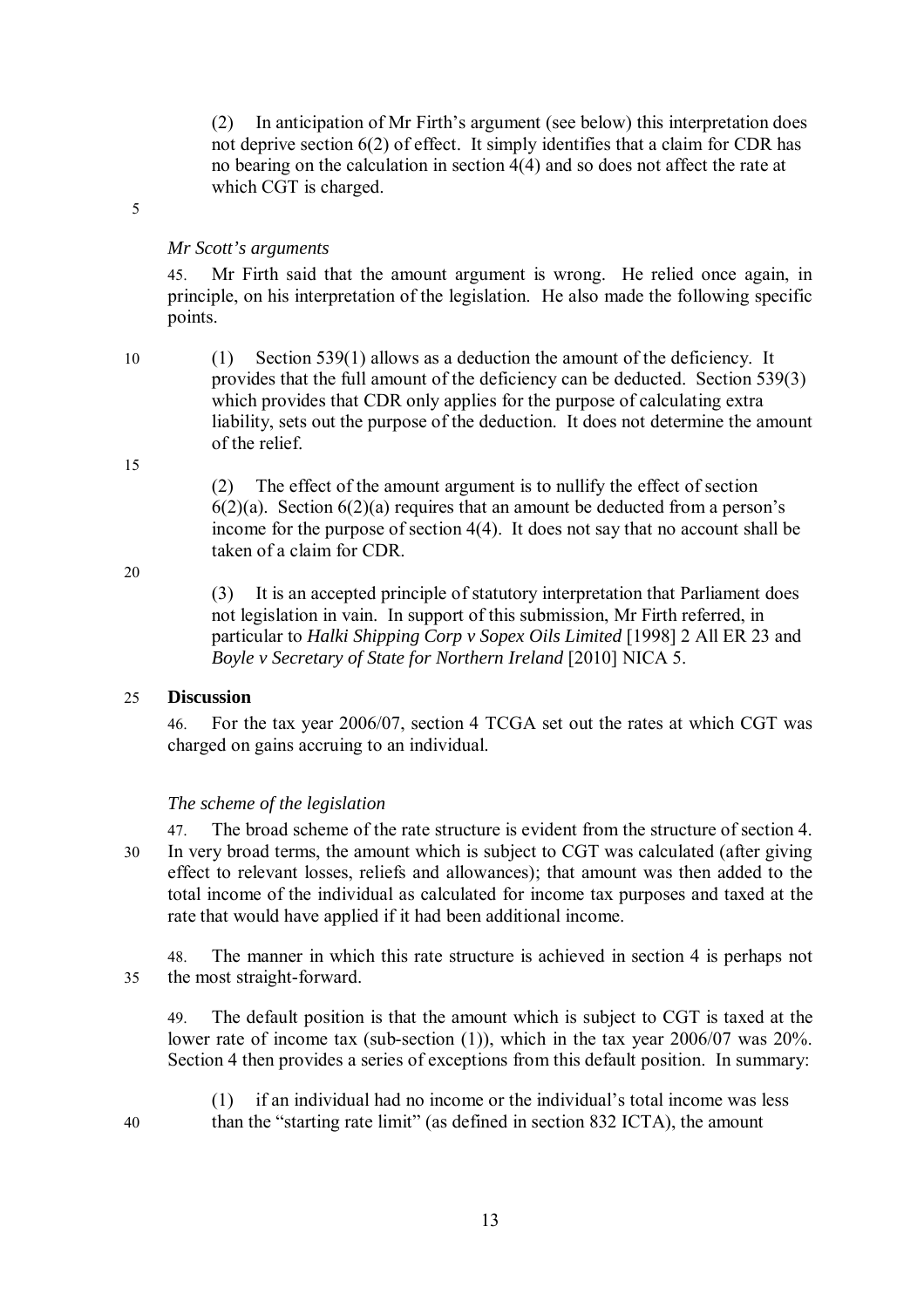which was subject to CGT was taxed at the starting rate (10%, in the tax year 2006/07) up to the amount of the starting rate limit (sub-section (1AB));

(2) if an individual had income which was taxed at the higher rate or the 5 dividend upper rate, the entire amount which was subject to CGT was subject to tax at the higher rate (40% in the tax year 2006/07) (sub-section  $(2)$ ); and

(3) if an individual had no income which was taxed at the higher rate or the dividend upper rate, but the amount which was subject to CGT exceeded "the 10 unused part" of the individual's basic rate band, the excess was subject to tax at the higher rate (sub-section (3)).

50. The "unused part" of an individual's basic rate band is then defined in subsection (4) as the amount by which the basic rate limit exceeds the individual's total 15 income for income tax purposes (which is in turn defined in section 832(1) ICTA).

51. If we ignore for present purposes the provisions dealing with the application of the starting rate, and before we turn to the provisions which deal with CDR, the effect of these provisions was therefore, in broad terms, that the amount subject to CGT was added to total income and to the extent that the amount exceeded the basic rate limit 20 taxed at the higher rate and to the extent that it fell within it taxed at the lower rate.

52. Section 6(2) dealt with "special cases". One such special case was where the individual had claimed CDR.

53. In the tax year 2006/07, section 539(1) ITTOIA provided that the way in which CDR was given was by allowing a deduction for the deficiency from the individual's 25 total income. That deduction was, however, only made for the purposes of determining an individual's "extra liability", that is the individual's liabilities to income tax at rates above the basic rate or the dividend ordinary rate (in accordance with section 539(3) ITTOIA).

54. Section 539 therefore appears to contemplate two calculations of "total 30 income": one for the purposes of determining an individual's liability to higher rates of tax, from which a deduction is made for the deficiency; and the other for the purpose of determining an individual's liability to tax at other rates from which no deduction was made. Relief is then given by comparing the income tax payable as a result of these two calculations (as explained in the Explanatory Notes to ITA (see 35 [108] below)).

55. In a case where CDR had been claimed, section 6(2) provided that section 4(4) was to have effect as if the individual's income was reduced by an amount, that amount being the amount of the deduction "made from a person's total income for the purposes of determining an individual's extra liability".

40 56. The argument on the substantive issue in the tax year 2006/07 has revolved around two issues concerning the interpretation of section 6(2):

14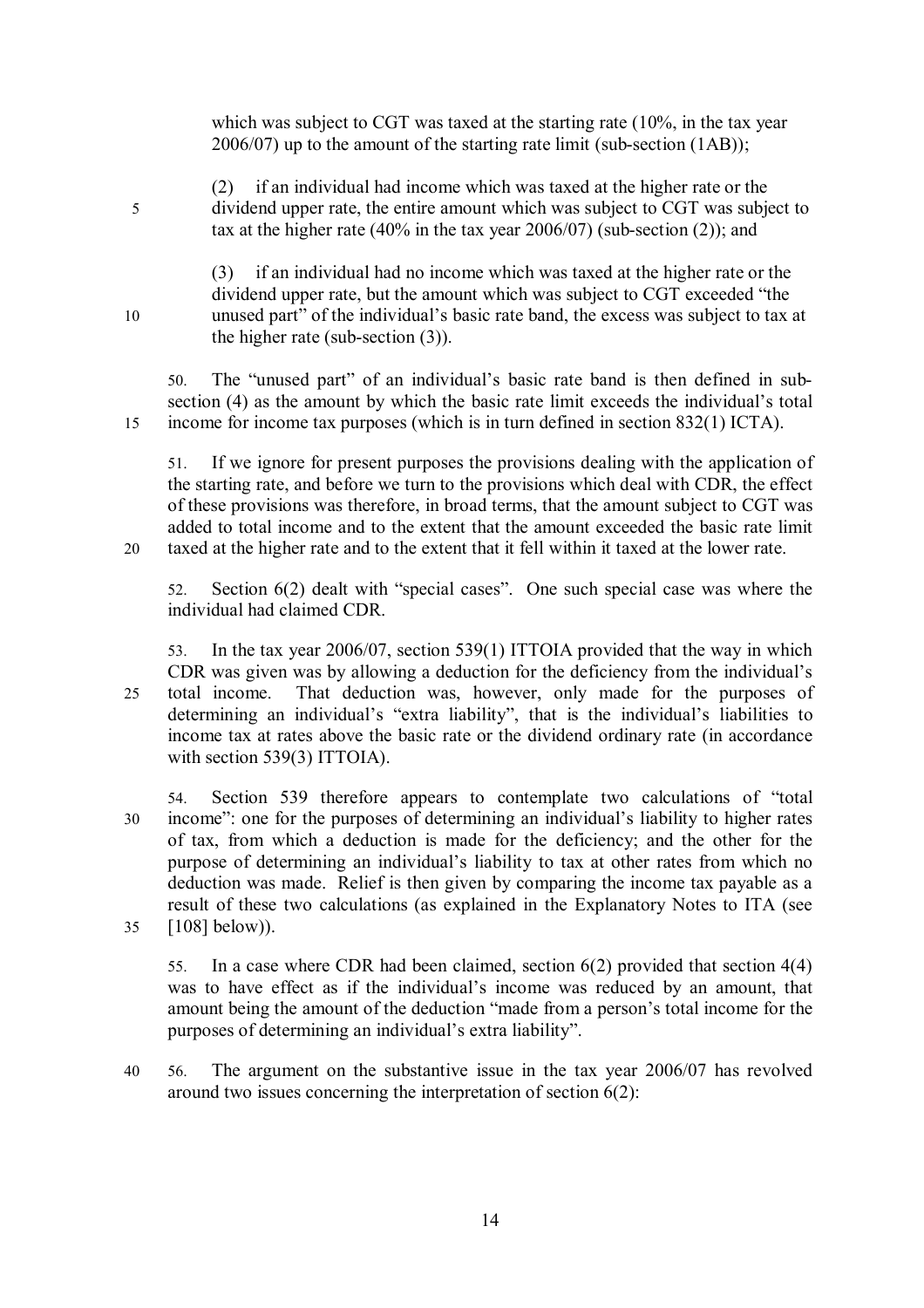(1) the "amount" of the deduction that "is made" in accordance with section 539 ITTOIA; and

(2) whether, when an individual's income is reduced by that amount, the 5 result can be a negative amount for the purposes of determining the unused part of the individual's basic rate band in section 4(4).

57. On the appellant's interpretation, the amount of the deduction that is made is the amount of the deficiency; and income can be reduced to a negative amount. On the 10 negative income argument, the amount of the deduction that is made may or may not be the amount of the deficiency, but income cannot be reduced to a negative amount. On the amount argument, the amount of the deduction that is made is the amount required to reduce the individual's income to the basic rate limit and income can never therefore be reduced to a negative amount.

# 15 *Principles of statutory interpretation*

58. These are questions of statutory interpretation, which is primarily an exercise in construing the words used in the statute in their context. As Lord Nicholls put it *R v Secretary of State for the Environment, Transport and the Regions ex parte Spath Holme Ltd* [2001] 2 AC 349 at page 396F:

20 "Statutory interpretation is an exercise which requires the court to identify the meaning borne by the words in question in the particular context. The task of the court is often said to be to ascertain the intention of Parliament expressed in the language under consideration. This is correct and may be helpful, so long as it is remembered that the "intention of Parliament" is an objective concept, not subjective. The phrase is a 25 shorthand reference to the intention which the court reasonably imputes to Parliament in respect of the language used. It is not the subjective intention of the minister or other persons who promoted the legislation. Nor is it the subjective intention of the draughtsman, or of individual members or even of a majority of individual members of either House. These individuals will often have widely varying intentions. Their 30 understanding of the legislation and the words used may be impressively complete or woefully inadequate. Thus, when courts say that such-and-such a meaning "cannot be what Parliament intended", they are saying only that the words under consideration cannot reasonably be taken as used by Parliament with that meaning. As Lord Reid said in *Black-Clawson International Ltd v Papierwerke Waldhof-Aschaffenburg AG*  35 [1975] AC 591, 613: "We often say that we are looking for the intention of Parliament, but that is not quite accurate. We are seeking the meaning of the words which Parliament used.""

59. I have been referred to various authorities on the principles that I should take 40 into account in construing the words of the statute. I do not intend to set them out in full in this decision. I should, however, deal specifically the relevance of the external materials and, in particular, statements made in Hansard to which the parties have referred.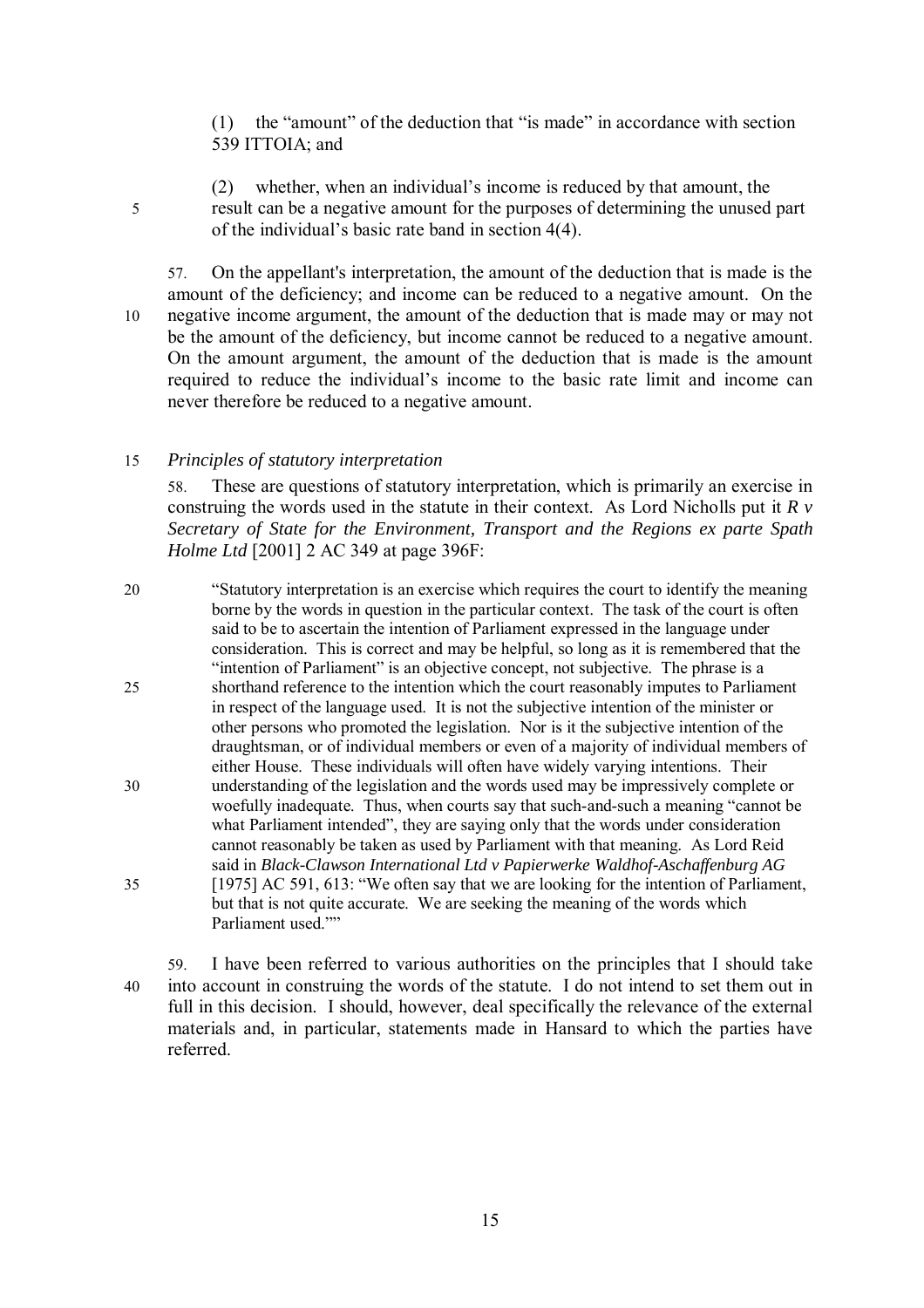#### *Relevance of the Chancellor's Statement on 15 March 1988*

60. The particular statements to which the parties have referred are taken from the Budget Speech of the Chancellor of the Exchequer (Nigel Lawson) in Parliament on 15 March 1988 when announcing the measures dealing with CGT rates which became 5 section 98 and section 102 FA 1988.

61. The relevant passages are as follows:

"Moreover, at present, with capital gains taxed at 30% for everybody, higher rate taxpayers face a lower – sometimes much lower – rate of tax on gains than on investment income, while basic rate taxpayers face a higher rate of tax on gains than on 10 income. This contrast is hard to justify.

I therefore propose a fundamental reform. Subject to the new base date, capital gains will continue to be worked out as now, with the present exemptions and reliefs. But the indexed gain will be taxed at the income tax rate that would apply if it were the 15 taxpayer's marginal slice of income. In other words, I propose in future to apply the same rate of tax to income and capital gains alike.

These changes will not take effect until 6 April.

- 20 Taxing capital gains at income tax rates makes for greater neutrality in the tax system. It is what we do now for companies. And it is also the practice in the United States, with the big difference that there they have neither indexation relief nor a separate capital gains tax threshold.
- 25 The changes I have announced represent a thorough going reform of capital gains tax which will benefit the economy and eradicate a major injustice. They will sharply reduce the damaging effects of the tax, while ensuring that capital gains remain properly taxed and the yield of income tax adequately protected. They are expected to cost a little over £200,000,000 in 1989-90."
	- (HC Deb, 15 March 1988, vol 129 cc1005-6)

62. Mr Firth suggested that these statements were admissible in providing context for the legislation, namely the differential rates of income tax and CGT which were in 35 place at the time, and in identifying the mischief at which the legislation was aimed, namely the distortion of incentives created by those differential rates.

63. It seems clear from the authorities that it is permissible to rely on external materials to provide context for the legislation and to identify the mischief at which it is aimed. When used for this purpose, there is no particular reason for treating 40 statements made in Hansard any differently from other relevant materials. The position is summarized by Lord Steyn in *R (Westminster City Council) v National Asylum Support Service* (admittedly obiter) in the context of a reference to Explanatory Notes where he said (at page 2958E):

"The question is whether in aid of the interpretation of a statute the court may take into 45 account the Explanatory Notes and, if so, to what extent. The starting point is that language in all legal texts conveys meaning according to the circumstances in which it

30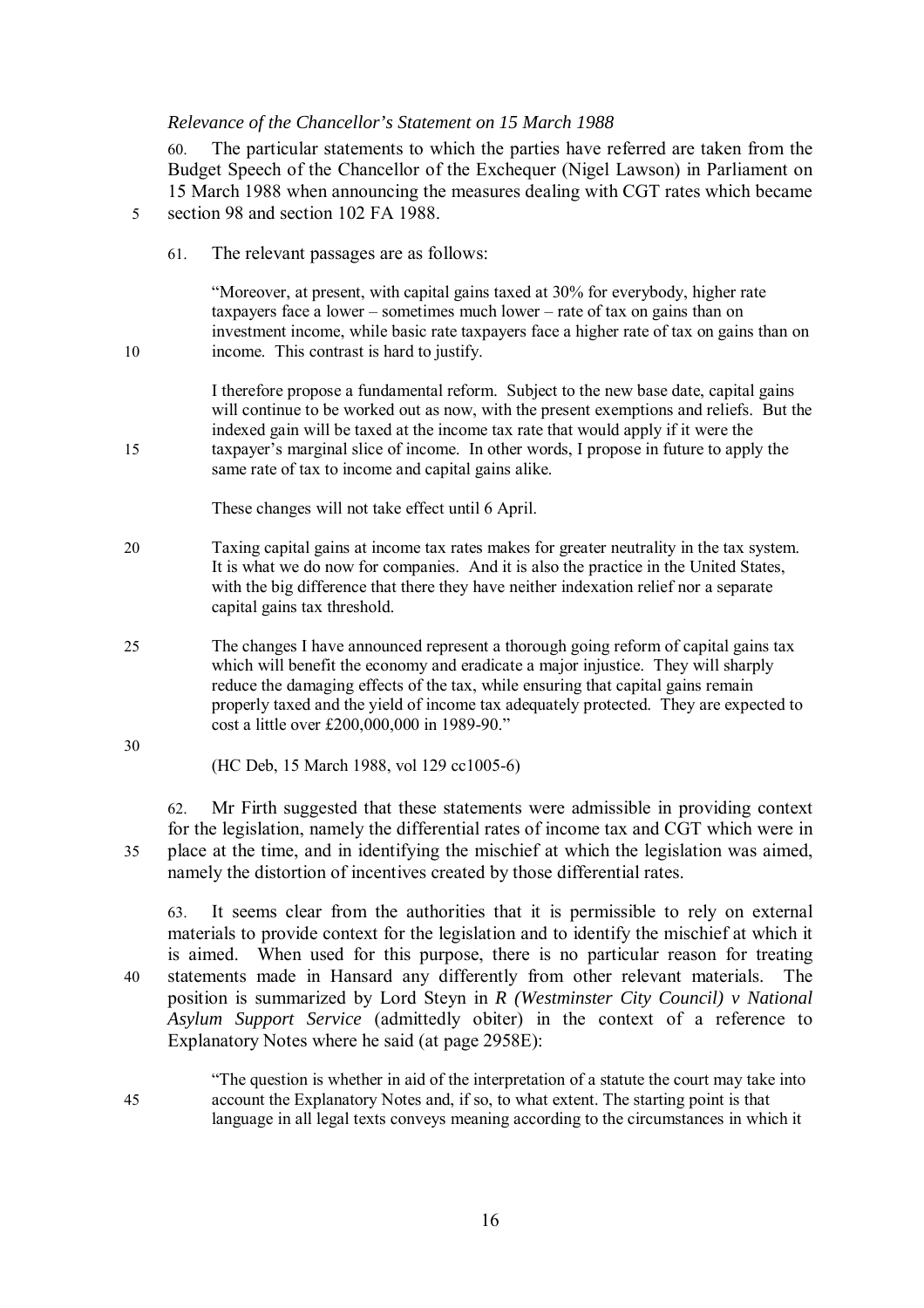was used. It follows that the context must always be identified and considered before the process of construction or during it. It is therefore wrong to say that the court may only resort to evidence of the contextual scene when an ambiguity has arisen. In regard to contractual interpretation this was made clear by Lord Wilberforce in *Prenn v*  5 *Simmonds* [1971] WLR 1381, 1384-1386, and in *Reardon Smith Line Ltd v Yngvar (trading as H E Hansen-Tangen)* [1976] WLR 989, 995-996. Moreover, in his important judgment in *Investors Compensation Scheme Ltd v West Bromwich Building Society* [1998] 1WLR 896, 912-913 Lord Hoffmann made crystal clear that an ambiguity need not be established before the surrounding circumstances may be taken 10 into account. The same applies to statutory construction." He then cited the judgment of Lord Blackburn in *River Wear Comrs v Adamson* (1877) 2 App Cas 743 and continued: 15 "Again, there is no need to establish an ambiguity before taking into account the objective circumstances to which the language relates. Applied to the subject under consideration the result is as follows. In so far as the Explanatory Notes cast light on the objective setting or contextual scene of the statute, and the mischief at which it is aimed, such materials are therefore always admissible aids to construction. They may 20 be admitted for what logical value they have. Used for this purpose Explanatory Notes will sometimes be more informative and valuable than reports of the Law Commission or advisory committees, Government green or white papers, and the like. After all, the connection of Explanatory Notes with the shape of the proposed legislation is closer than pre-parliamentary aids which in principle are already treated as admissible: see 25 *Cross, Statutory Interpretation*, 3rd ed (1995), pp 160-161. If used for this purpose the recent reservations in dicta in the House of Lords about the use of Hansard materials in aid of construction are not engaged: see *R v Secretary of State for the Environment, Transport and the Regions, Ex p Spath Holme Ltd* [2001] 2 AC 349 , 407; *Robinson v Secretary of State for Northern Ireland* The Times, 26 July 2002 , in particular per 30 Lord Hoffmann, at para 40.".

64. I have had regard to the statements made by the Chancellor for those purposes, although the context is evident from the changes made by the legislation itself.

65. What is important, however, is not to treat the statements of the Government or 35 a minister sponsoring the legislation as reflecting the intention of Parliament. As Lord Cook put it in *Spath Holme* (at page 407G-H):

"In my opinion there are sound reasons of principle for rejecting the argument that statements made by ministers in Parliament may be used to identify the policy and objects of an enactment for the purpose of identifying the scope of a discretionary 40 power which Parliament has conferred on the executive. As Lord Reid made clear in *Padfield v Minister of Agriculture, Fisheries and Food* [1968] AC 997, 1030b-c, the policy and objects of the Act must be determined by construing the Act. The underlying rule is that it is the intention of Parliament that defines the policy and objects of the Act, not the purpose or intention of the executive. The law-making 45 function belongs to Parliament, not to the executive."

66. There are statements to similar effect in other cases; see, for example, the judgment of Lord Steyn in the *National Asylum Support Service* case (at page 2959F) and the judgment of Lord Nicholls in *Spath Holme* (to which I referred at [58] above).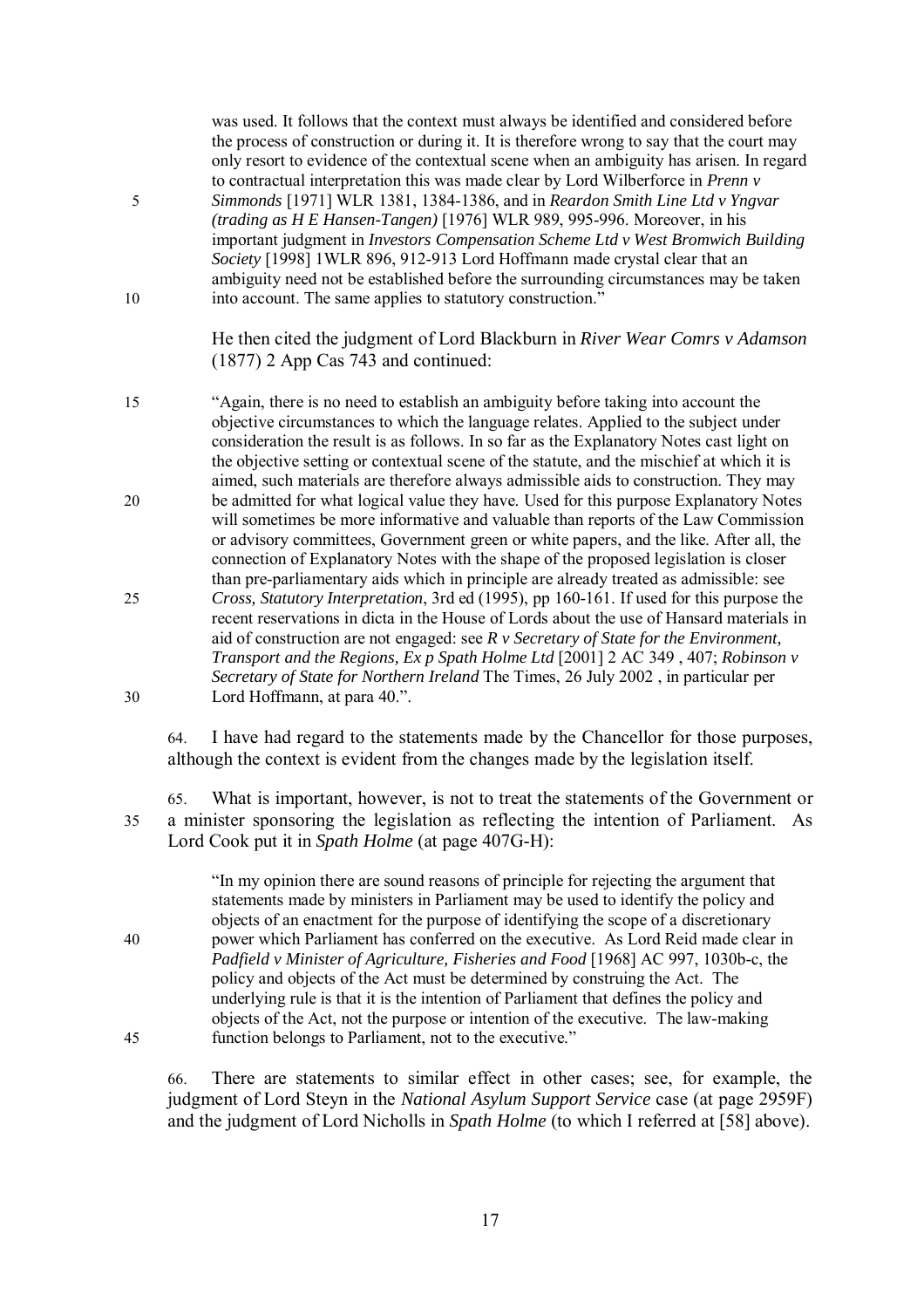67. Mr Firth went on to say that the statement made by the Chancellor is not admissible for determining the purpose of the legislation unless the ordinary meaning of the words is ambiguous or obscure or produces an absurd result. Here he referred to the decision of the House of Lords in *Pepper v Hart* and to the circumstances in 5 which, as an exception to usual prohibition of the use of Parliamentary material as an aide to statutory construction. I was referred in particular to the judgment of Lord Browne-Wilkinson at page 640C where he said:

"I therefore reach the conclusion, subject to any question of Parliamentary privilege, that the exclusionary rule should be relaxed so as to permit reference to Parliamentary 10 materials where (a) legislation is ambiguous or obscure, or leads to an absurdity; (b) the material relied upon consists of one or more statements by a Minister or other promoter of the Bill together if necessary with such other Parliamentary material as is necessary to understand such statements and their effect; (c) the statements relied upon are clear.

15 Further than this, I would not at present go."

68. Mr Pritchard in essence agreed with that point, but argued that the statements made by the Chancellor would not meet the *Pepper v Hart* criteria because they are not directed at the words of the statute and not sufficiently clear.

- 20 69. I agree with Mr Pritchard. In my reasoning below I have not resorted to the Chancellor's statement in order to determine the purpose of the legislation. The Chancellor's statement is made as part of his Budget Speech and without reference to the words of the legislation. It may reflect a broad statement of the Government's intention but it is not indicative of the intention of Parliament as expressed in the 25 words of the statute. In any event, as I have mentioned below, the broad scheme of the legislation is clear from the words of the statute. The difficulty in interpretation arises in relation to the particular provisions relating to CDR. The Chancellor's statement says nothing about the interaction of the legislation relating to CGT rates and CDR.
- 30 *The amount of the deduction that "is made" in accordance with section 539 ITTOIA* 70. Section 6(2)(a) refers to the amount of the deduction which "is made" from a person's total income for the purposes of determining the person's extra liability by virtue of section 539(1) ITTOIA.

71. Section 539(1) ITTOIA confirms that the deficiency is "allowable" as a 35 deduction. Section 539(3) tells us that subsection (1) only applies for the purposes of determining the individual's extra liability, but there is nothing in subsection (3) or the remainder of section 539 which determines the extent to which the amount that is allowable is to be treated as "made".

72. Mr Firth argued the point by reference to the legislation that was in place when 40 the relevant CGT provisions were enacted in FA 1988. Section 102(2)(b) FA 1988 is in much the same terms as the relevant parts of section  $6(2)(a)$ , although it referred to the deduction that was made by virtue of section 549 ICTA (which at the time contained the legislation relating to CDR). Section 549(1) ICTA referred to the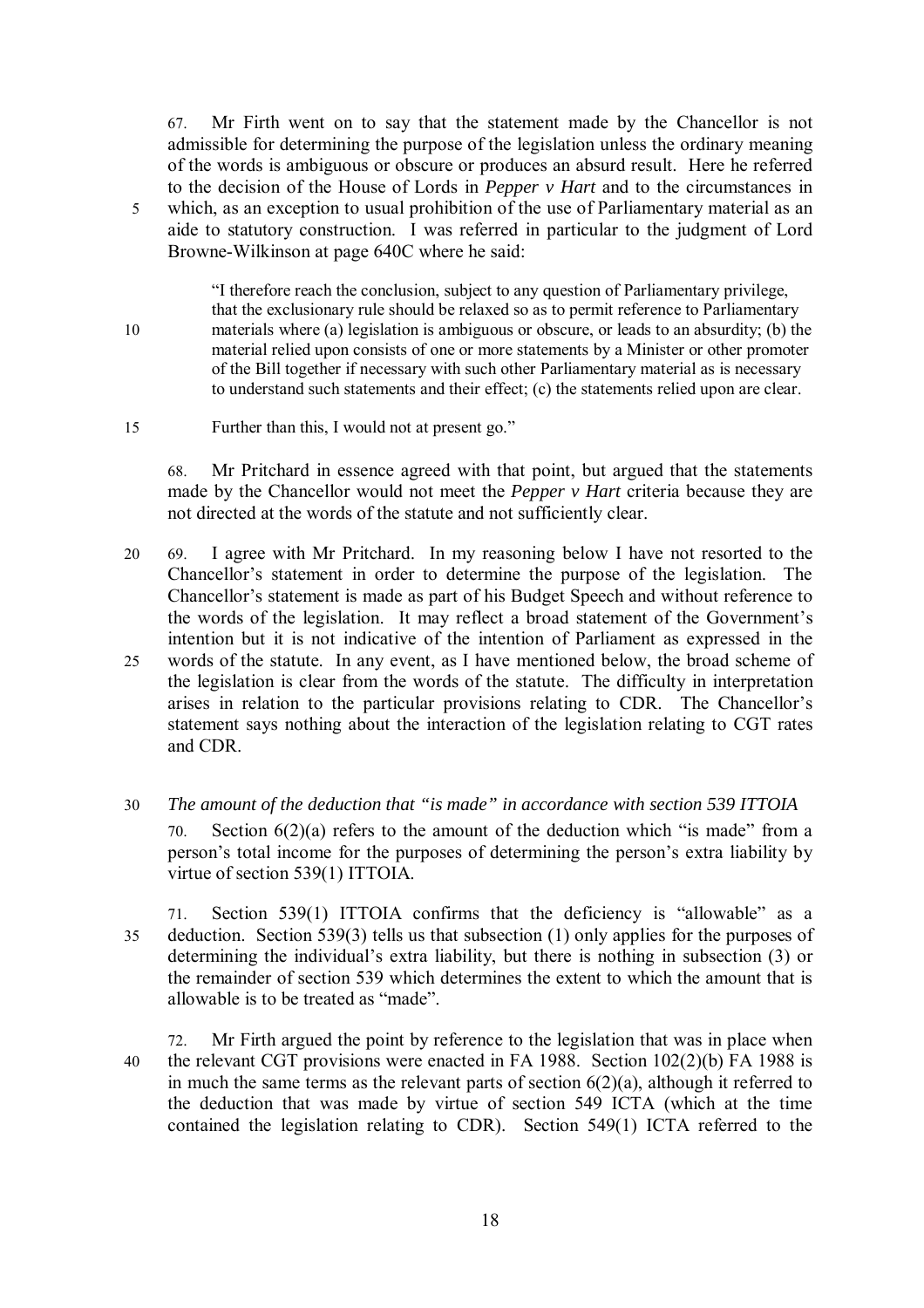deficiency being "allowable" as a deduction in much the same way section 539(1) ITTOIA. However, section 549(2) which set out the purpose for which the deduction was made was in different form to section 539(3) ITTOIA. It provided that the deduction which was "allowable" under section 549(1) "shall be made". Mr Firth 5 says that Parliament did not intend to change the law when it introduced ITTOIA. So, Mr Firth says, the wording of Section 549 clearly supports his case that the amount of deduction that is made under section  $6(2)(a)$  is the full amount of the deficiency.

73. ITTOIA was enacted as part of the Tax Law Rewrite Project. The parties accepted that the changes made by ITTOIA were not intended to change the effect of 10 the relevant provisions. I acknowledge that there is no reference in the supporting materials, in particular the Explanatory Note that accompanied ITTOIA, to suggest that there was any intention that the form of section 539 ITTOIA would result in a change in the law. However, I think that the correct approach is to treat ITTOIA in the same way as other consolidating legislation: as a single integrated body of law, 15 without any need for reference back to the provisions as they appeared in earlier statutes unless the provision in the consolidating legislation is found to be ambiguous or there is a real and substantial difficulty in interpreting the legislation using the normal canons of construction. There is support for that approach in the judgment of Sales J in *Eclipse Film Partners (No.35) LLP v. HMRC* [2013] UKUT (TCC) 639 at 20 paragraph 97 and the decision of the Upper Tribunal (Judge Herrington and Judge Scott) in *Scambler v. HMRC* [2017] UKUT 0001 (TCC) at [47] (to which I was not referred by the parties).

74. That having been said, the wording of the legislation does not give rise to a material difficulty on this point. Section 539(1) clearly states that the full amount of 25 the deficiency is allowable as a deduction. While section 539(3) defines the purpose for which the deduction is made, it does not determine the amount of the deduction. So absent any other restriction, the full amount of the deduction is potentially available as a deduction from income for the purpose of calculating liability to tax at higher rates.

30 75. At this point, it is convenient to refer back to the amount argument.

76. By way of recap, the amount argument is that the amount of the deduction required by section 6(2)(a) TCGA is limited to the amount required to reduce the total income of the taxpayer to the amount of the basic rate limit. This argument relies on the provisions of section 539(3) ITTOIA. In essence, HMRC say that the deduction 35 which is allowed to be made by section 539(1) ITTOIA is the amount which is allowed for the purposes of determining liability at higher rates. So the only deduction that needs to be made is the amount that is required to reduce the individual's total income to the level of the basic rate limit. Any further deduction is unnecessary. It is only a deduction in this amount that is actually made under section 40 539(1) and so it is only this amount that has to be deducted from an individual's total

income for the purposes of section  $4(4)$  as required by section  $6(2)(a)$ .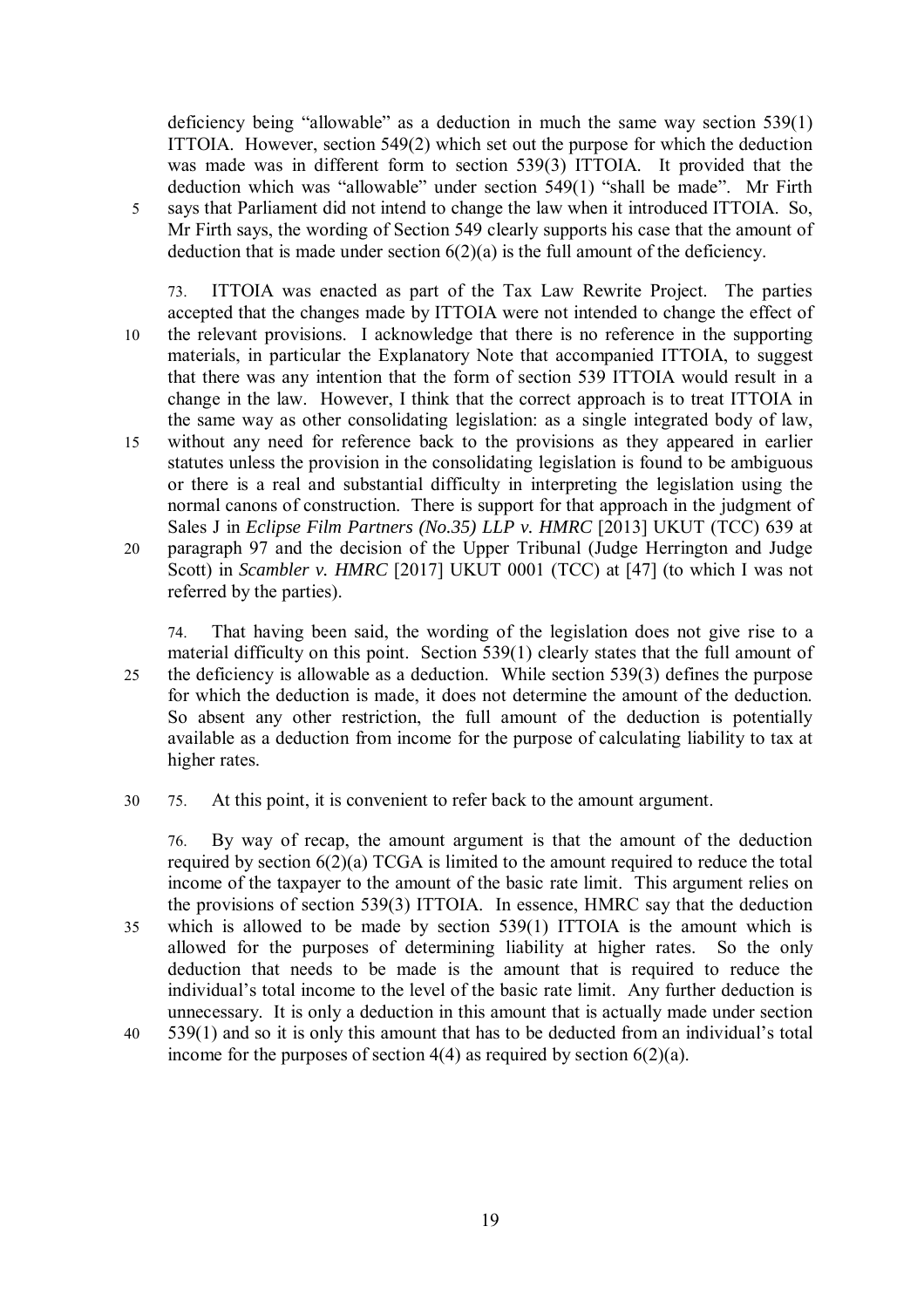77. I have rejected the amount argument. To my mind, it places too much weight on section 539(3). As I mentioned at [71] above, section 539(3) defines the purpose for which the deduction is made. It does not determine the amount of the deduction.

- 78. In doing so, I have also taken into account the following points:
- 5 (1) Section 539(1) ITTOIA (and its predecessor in section 549 ICTA) provides for CDR to be given by reference to a calculation of "total income". The calculation of total income takes place logically prior to application of the basic rate limit and not by reference to it.
- 10 (2) The argument deprives CDR of any effect on CGT rates. It is hard to see that this is the intended effect of section 6(2). If the amount of the deduction is limited to the amount that reduces the total income of the individual to the basic rate limit, the calculation in section 4(4) is never affected by any deduction required by section  $6(2)$ . The argument renders the final words of section  $6(2)$ 15 superfluous. If that was the intended effect, the provision could simply have said that no account should be taken of CDR in determining CGT rates, it would not have required an amount to be deducted in the calculation in section 4(4). In this respect, I agree with Mr Firth.
- 20 79. On that basis, I conclude that the amount of the deduction referred to in section  $6(2)(a)$  can be the full amount of the deficiency.

# *Can income be reduced to a negative amount for the purposes of determining the unused part of the basic rate band?*

80. That is not however, the end of the matter. The question is then, even if the full 25 amount of the deficiency is potentially allowed as a deduction, whether when that deduction is applied to reduce an individual's income, the result can be a negative amount for the purposes of determining the unused part of the basic rate band for the purposes of section 4(4) TCGA. This brings us to the negative income argument.

81. HMRC says that it is implicit that the calculation required by section 6(2) 30 cannot produce a negative answer. Income cannot be negative and so the calculation in section 6(2) cannot reduce total income beyond zero.

82. In support of this submission, Mr Pritchard says that the general presumption is that income must be a positive number. He refers to the definition of income in the Oxford English Dictionary. He also refers to statements in the Explanatory Notes to 35 ITA where it is stated:

"Some, but not all, of the source provisions contained the rule that income cannot be reduced below nil, but even where not explicitly mentioned, it has always been the accepted practice that the deduction can only be made from income to the extent that there is income to absorb the deduction. The position is now explicit for all income 40 deductions." [Paragraph 110 Chapter 3 Part 2 Explanatory Notes.]

20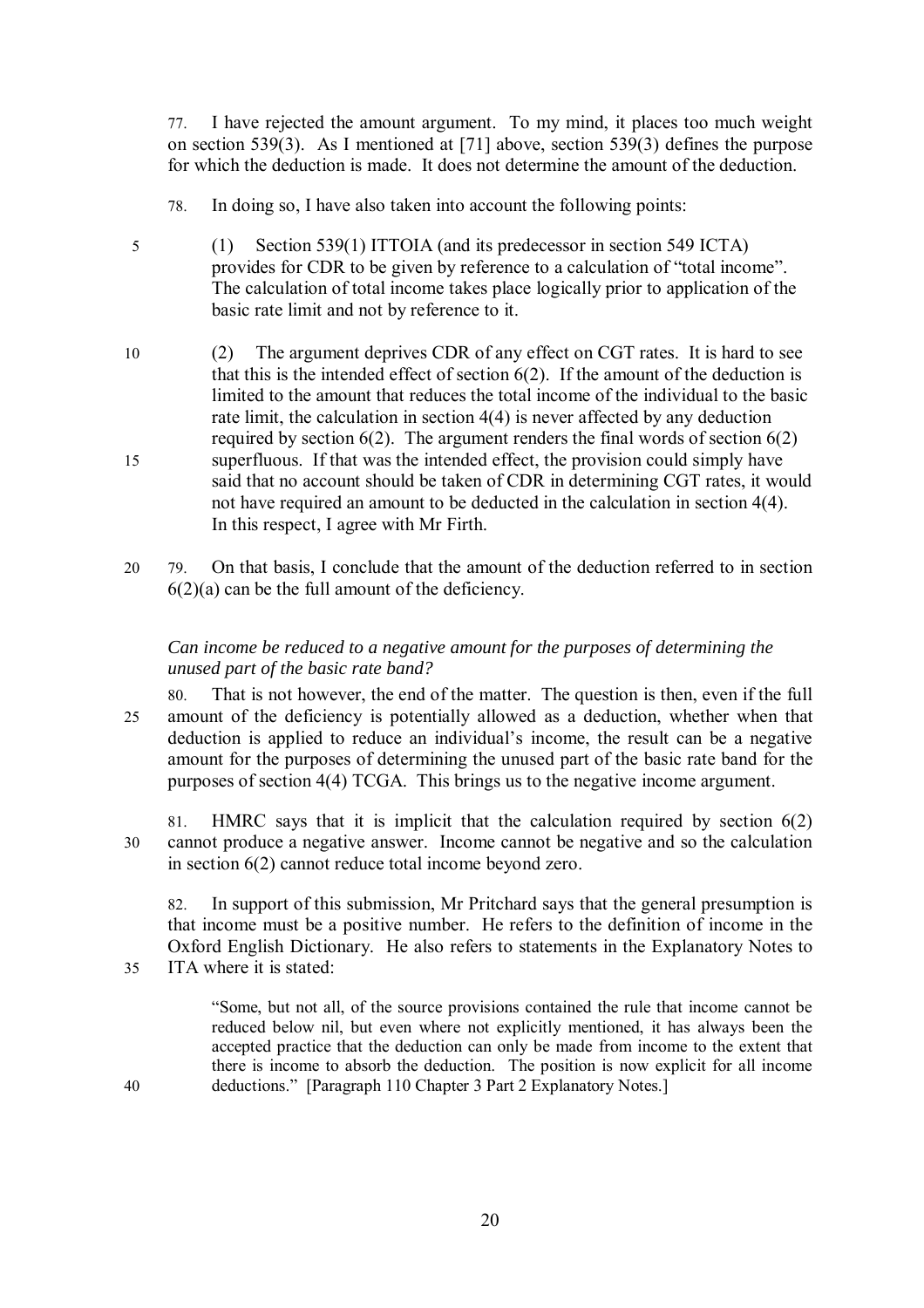83. Mr Pritchard also referred to the decision of Warren J in *HMRC v Martin* [2014] UKUT 429. In that case, Warren J dismissed an appeal by HMRC against a decision of the First-tier Tribunal ("FTT") that a payment made by Mr Martin by way of a clawback of a signing on bonus could be regarded as negative taxable earnings for the 5 purposes of section 11 of the Income Tax (Earnings and Pensions) Act 2003 ("ITEPA"). However, Mr Pritchard pointed to a passage in the decision of Warren J (at [35]) where, in the context of the formula in section 11(1) ITEPA which defines net taxable earnings, he suggested that it was not possible to reduce a negative number further.

- 10 84. Mr Firth says that section 6(2) is just a formula, namely income less the amount of the deficiency. It does not matter that the outcome of that formula might be negative. Section 6(2) is not trying to define income in any real sense. It is just an element in the calculation.
- 85. In any event, Mr Firth says that there is nothing to say that income cannot be 15 negative. He too points to passages from the decision of Warren J in *HMRC v Martin*, where Warren J accepts that, although his immediate inclination might have been that "taxable earnings" could not be negative, in the context of the legislation and the contractual provisions with which he was dealing, it was permissible for the concept of taxable earnings to be negative in circumstances where the relevant payments 20 would have been regarded as negative emoluments under the previous legislation. I refer in particular to paragraphs [31] to [37] and [44] to [47].

86. Mr Firth therefore says that there can be no presumption that income must be positive. He also refers to various provisions in the tax legislation (including those to which I refer at [39] above) where it is specifically provided that the result of a 25 particular formula cannot be negative. He says that if Parliament had intended that the result of the formula in section 6(2) could not be negative, it would have said so.

87. For my own part, I do not take any principle of general application from the decision in *HMRC v. Martin*. As Warren J makes clear (at [81]), the decision itself is very much to be seen in the context of the legislation and in the context of the 30 particular contractual provisions which are the subject matter of the case. What I do take from that case is that whether or not a particular concept can be negative is to be taken from the context of the legislation itself. What I must do therefore is, in the context of this legislation, to determine whether the result of the income of the taxpayer as reduced by the amount of the deduction that is made for CDR (as required 35 by section  $6(2)$ ) can be negative.

88. I have come to the conclusion that it cannot.

89. The scheme of the legislation is to take total income for income tax purposes after taking into account all relevant reliefs and allowances that apply to income tax and then to apply the income tax rates. The CGT provisions then operate after the 40 application of the income tax provisions. The amount which is subject to CGT, after taking into account all relevant CGT reliefs and allowances, is added to the total income and the relevant rates are applied under section 4.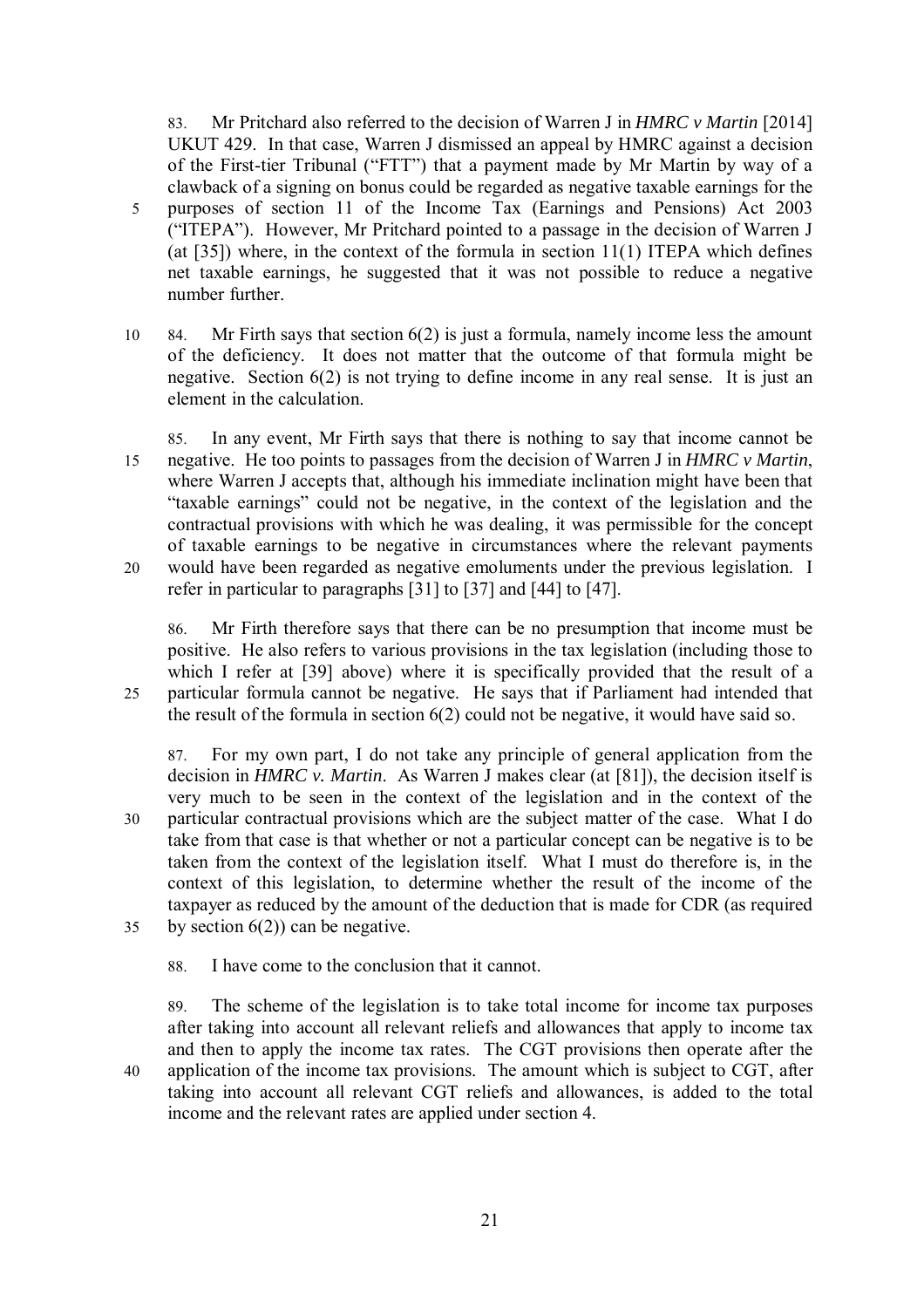90. In my view, for the reasons that I have set out below, that scheme contemplates the addition of positive amounts (or at least not negative amounts) of income and capital gains.

- 91. As an initial point, the "income" of a person that is referred to in the final words 5 of section 6(2) is the "total income" of that person as referred to in section 4(4). Total income is the amount of income on which an individual pays income tax and by implication cannot be negative.
- 92. That interpretation, in my view, is supported by the wording of section 4(4) which refers to the "unused part" of the basic rate band being "the amount by which 10 an individual's basic rate limit exceeds total income". If Mr Firth's interpretation is correct and total income after the application of section 6(2) can be negative, the effect is that the "unused part of the basic rate limit" can exceed the amount of the actual basic rate band itself. Once again, that is not a natural reading and there is nothing in the remainder of the provisions of the Act to support it.
- 15 93. Many of the examples that Mr Firth put to the Tribunal in the course of argument showed the effect of CDR as if it operated as an extension of the basic rate band. Mr Firth says that this extension of the basic rate band is consistent with the way in which calculations for the application of CDR have been performed by HMRC. That is not the way in which the legislation governing CDR works. The 20 relevant CDR provisions – in section 539 ITTOIA - require a comparison of liabilities arising on a calculation of total income for the purposes of basic rate liability and separate calculation of total income for the purposes of liability at higher rates on different assumptions. A calculation performed simply by extending the basic rate limit by the amount of CDR may provide a suitable short-cut to the amount of the 25 resulting income tax liability in most cases. But it does not reflect the manner in which the relief is given on the terms of the legislation.

94. Furthermore, if that approach is extended to the provisions governing rates of CGT, the effect is to give relief for an income tax relief to reduce tax on capital gains. That would be a major step and I cannot discern such a broad purpose from the 30 scheme of the Act. As Mr Pritchard pointed out, the legislation does not provide for a perfect integration of income tax and CGT. If it were to be so, the legislation would allow for reliefs from income tax to reduce capital gains and vice versa. It does not do that.

95. In the context of CDR, Mr Firth says that his is the only interpretation that 35 gives full effect to the purpose of the legislation, namely to tax capital gains at the same marginal rate. It is the only interpretation on which the next £1 of income or £1 of gain will be taxed in the same way. But that is not the case for income or gains which might otherwise be absorbed by unused losses or reliefs taken into account in computing total income or the amount which is subject to CGT. There no reason to 40 make a special case for CDR being available to reduce tax on capital gains.

96. In my view, the purpose of section 6(2) is more limited. It is not to turn an income tax relief into a relief which can be used to reduce CGT. The aims of section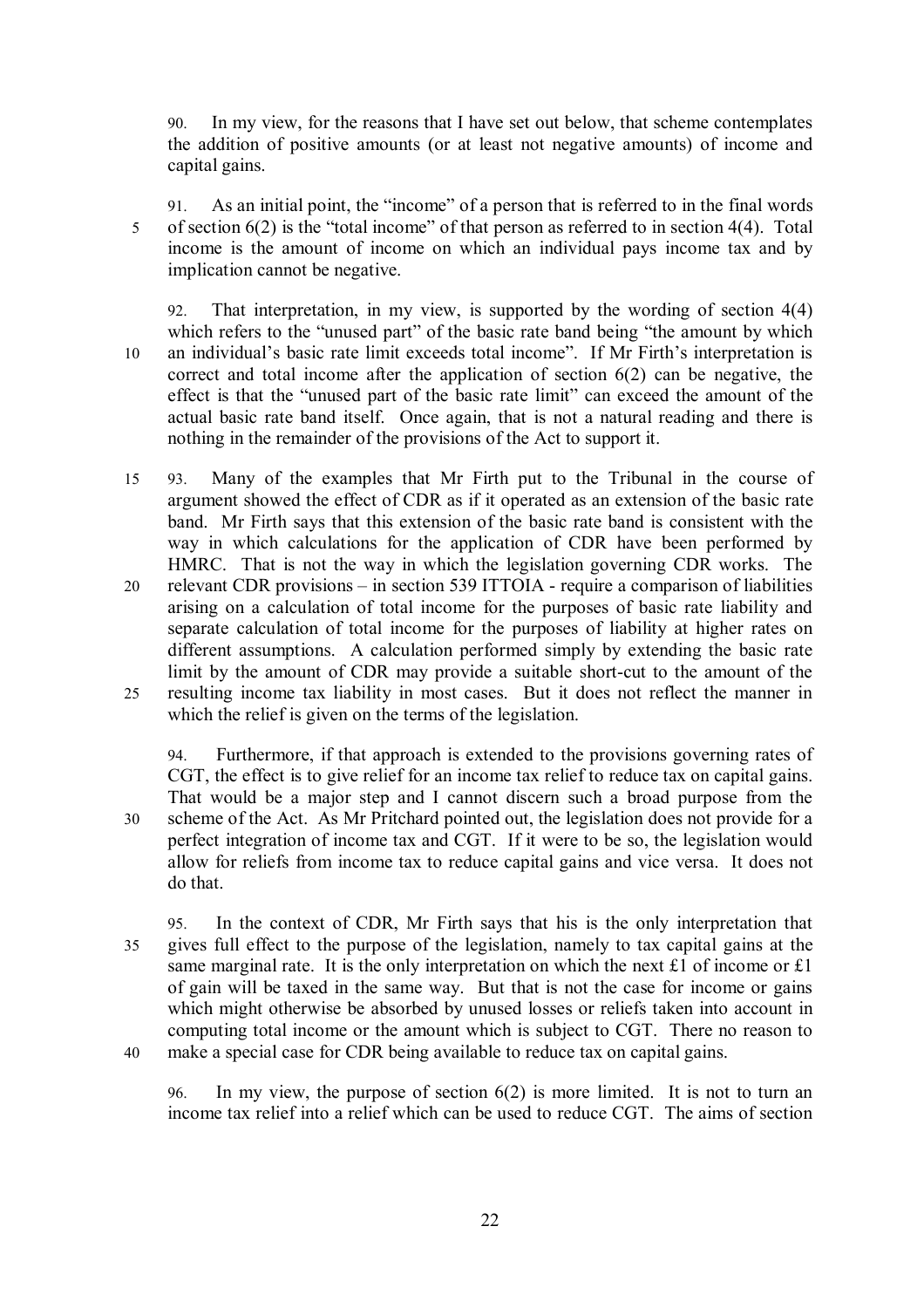6(2) are to identify the calculation of total income that is relevant (given that there are two possible calculations) and to ensure that the effect of section 4 does not deprive the taxpayer of the benefit of the basic rate threshold in a case in which CDR is claimed. Without section  $6(2)$ , if the amount of CDR exceeds the amount of income 5 which is subject to tax at higher rates, then capital gains would potentially be taxed at higher rates even if there would have been additional capacity within the basic rate threshold.

97. Mr Firth can rightly say that all that this is doing is ensuring that the next £1 of gain is taxed in the same way as the next £1 of income up to the amount of the basic 10 rate limit. That is true, but to my mind the extension of the argument to, in effect, convert an income tax relief into a relief from CGT goes beyond the natural meaning of the words.

98. Nor do I think that this is an absurd result. The effect is to preserve the benefit of the basic rate limit in a case where CDR applies. Without it, the taxpayer could 15 effectively lose the benefit of the basic rate limit. The basic rate limit is an integral part of the rate structure and these provisions are about tax rates.

# *Conclusion*

99. For the reasons that I have given above, in my view, the amount of the deduction that "is made" in section  $6(2)(a)$  can be the amount of CDR. However, 20 when that deduction is applied to reduce the income of the taxpayer as required by the final words of section 6(2), it cannot reduce the income of the taxpayer below nil. In summary, I agree with the "negative income argument".

# **THE SUBSTANTIVE ISSUE: TAX YEAR 2007/08**

# **The relevant legislation in the tax year 2007/08**

- 25 100. For the tax year 2007/08, various changes were made to the relevant legislation to take into account the introduction of ITA.
	- 101. Following those changes, section 4 TCGA read as follows:

#### 4. **Rates of capital gains tax**

30 (1) Subject to the provisions of this section, the rate of capital gains tax in respect of gains accruing to a person in a year of assessment shall be equivalent to the savings rate] of income tax for the year.

 $(1AA)$  ….

35 (1AB) If an individual has no Step 3 income for a year of assessment or the individual's Step 3 income for the year is less than the starting rate limit, then -

> (a) if the amount on which he is chargeable to capital gains tax does not exceed the unused part of his starting rate band, the rate of capital gains tax in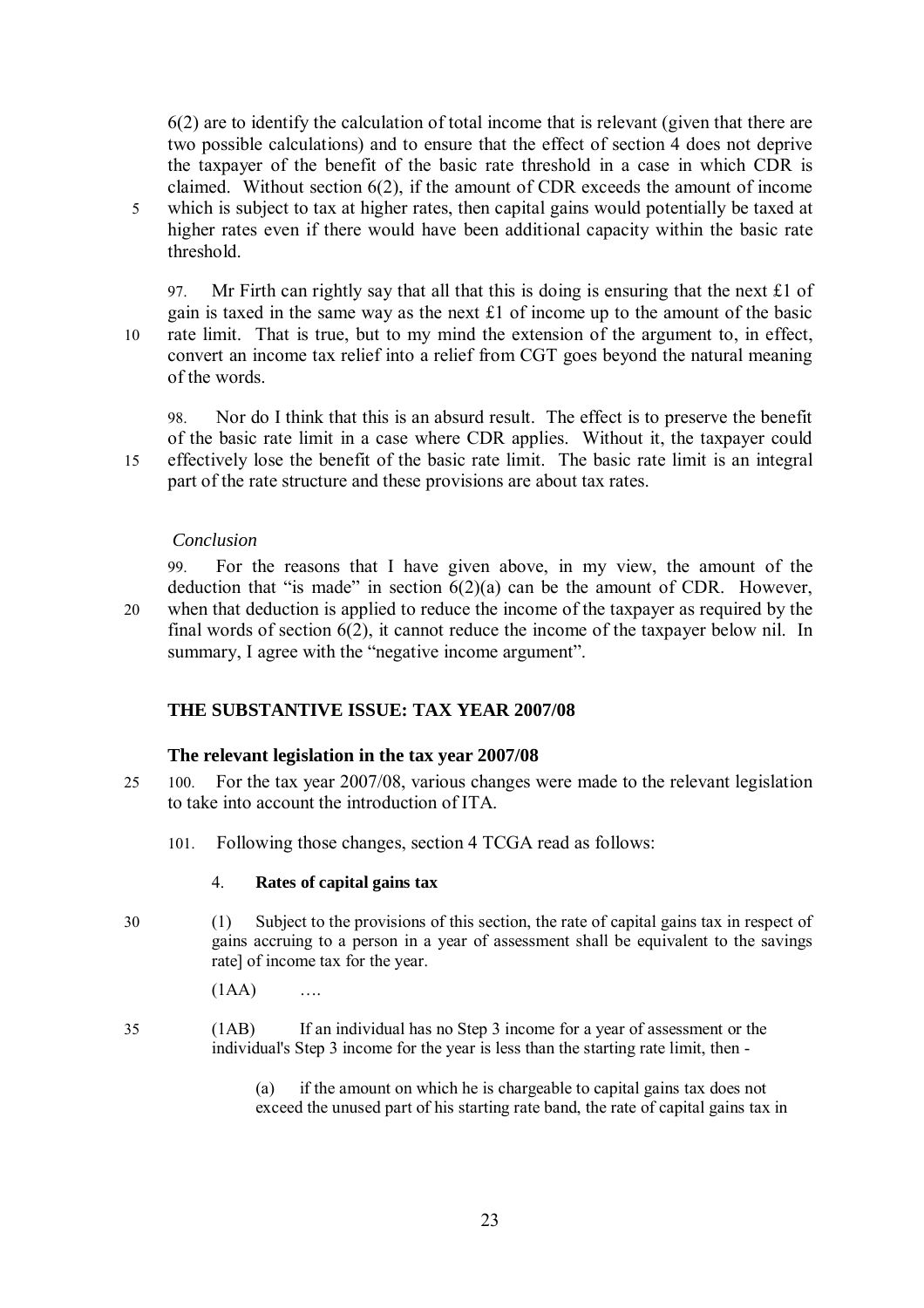|    |      | respect of gains accruing to him in the year shall be equivalent to the starting<br>rate;                                                                                                                                                                                                                                                                                                        |  |  |  |
|----|------|--------------------------------------------------------------------------------------------------------------------------------------------------------------------------------------------------------------------------------------------------------------------------------------------------------------------------------------------------------------------------------------------------|--|--|--|
| 5  |      | if the amount on which he is chargeable to capital gains tax exceeds the<br>(b)<br>unused part of his starting rate band, the rate of capital gains tax in respect of<br>such gains accruing to him in the year as correspond to the unused part shall be<br>equivalent to the starting rate.                                                                                                    |  |  |  |
| 10 |      | The references in subsection (1AB) above to the unused part of an<br>(1AC)<br>individual's starting rate band are to the amount by which the starting rate limit exceeds<br>the individual's Step 3 income.                                                                                                                                                                                      |  |  |  |
| 15 |      | If income tax is chargeable at the higher rate or the dividend upper rate in respect<br>(2)<br>of any part of the income of an individual for a year of assessment, the rate of capital<br>gains tax in respect of gains accruing to him in the year shall be equivalent to the<br>higher rate.                                                                                                  |  |  |  |
| 20 |      | If no income tax is chargeable at the higher rate or the dividend upper rate in<br>(3)<br>respect of the income of an individual for a year of assessment, but the amount on<br>which he is chargeable to capital gains tax exceeds the unused part of his basic rate<br>band, the rate of capital gains tax on the excess shall be equivalent to the higher rate of<br>income tax for the year. |  |  |  |
| 25 |      | The reference in subsection $(3)$ above to the unused part of an individual's basic<br>(4)<br>rate band is a reference to the amount by which the basic rate limit exceeds the<br>individual's Step 3 income.                                                                                                                                                                                    |  |  |  |
| 30 |      | For the purposes of this section the "Step 3 income" of an individual means the<br>(5)<br>individual's net income less allowances deducted at Step 3 of the calculation in section<br>23 of ITA 2007 for the purpose of calculating the individual's income tax liability.                                                                                                                       |  |  |  |
|    |      | (6) Section 989 of ITA 2007 (the definitions) applies for the purposes of this section as<br>it applies for income tax purposes.                                                                                                                                                                                                                                                                 |  |  |  |
| 35 | 102. | Section 6 TCGA read as follows (so far as relevant):                                                                                                                                                                                                                                                                                                                                             |  |  |  |
|    |      | 6.<br>Other special cases                                                                                                                                                                                                                                                                                                                                                                        |  |  |  |
|    |      | (2)<br>Where for any year of assessment -                                                                                                                                                                                                                                                                                                                                                        |  |  |  |
| 40 |      | by virtue of 539 of ITTOIA 2005 (gains from contracts for life insurance<br>(a)<br>etc.) a person is entitled to relief by reference to the amount of a deficiency, or                                                                                                                                                                                                                           |  |  |  |
|    |      | $(c)$                                                                                                                                                                                                                                                                                                                                                                                            |  |  |  |
| 45 |      | section 4(4) shall have effect as if the person's Step 3 income for the year were reduced<br>by the amount of the deficiency                                                                                                                                                                                                                                                                     |  |  |  |
| 50 |      | (3) Where by virtue of section 465 of ITTOIA 2005 (gains from contracts for life<br>insurance etc.) a person's total income for a year of assessment is deemed to include<br>any amount or amounts -                                                                                                                                                                                             |  |  |  |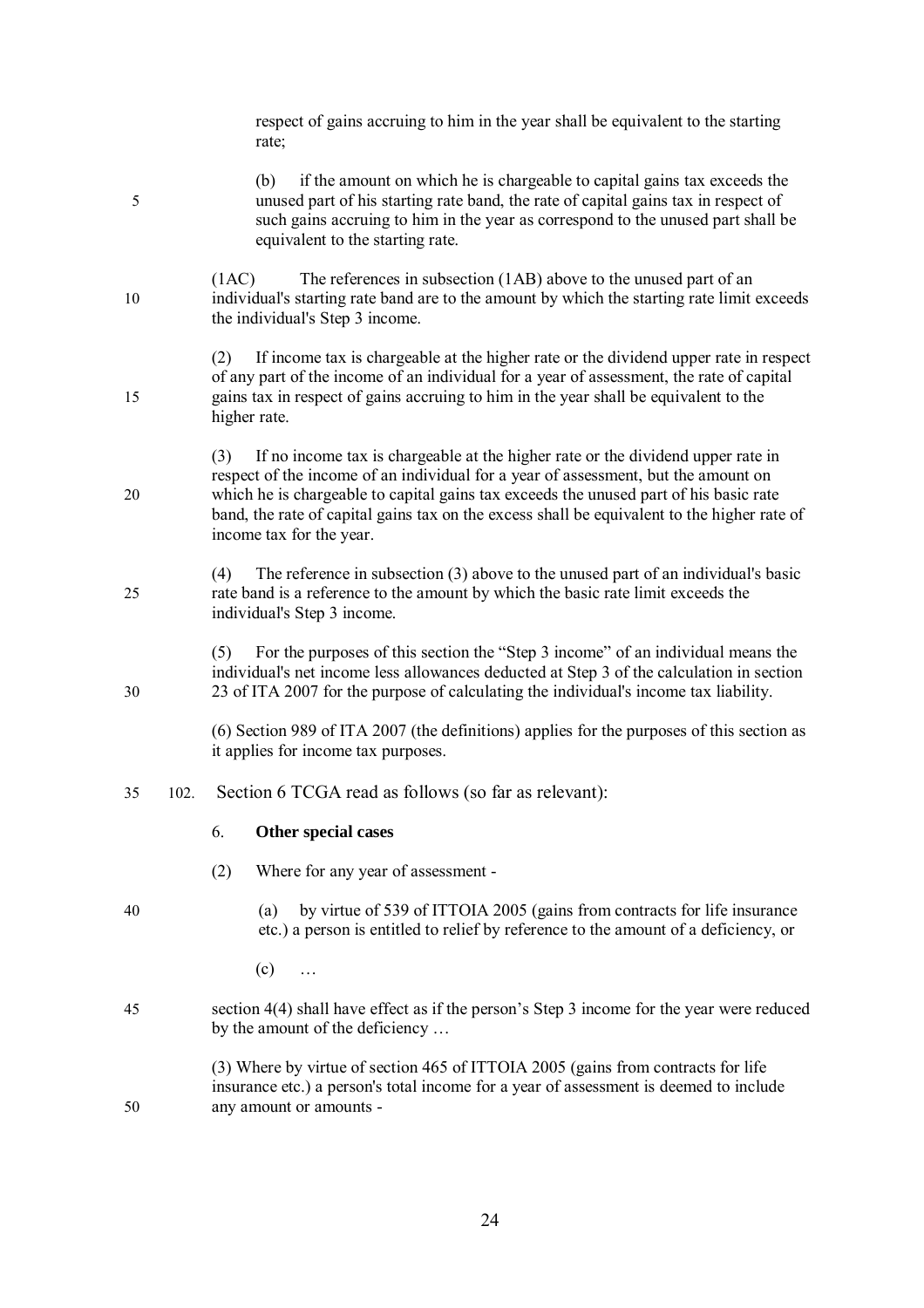|     | within the meaning of section $536(1)$ of that Act or (as the case may be) the total<br>annual equivalent within the meaning of section 537 of that Act, and                                                                                                                                                                                                                    |
|-----|---------------------------------------------------------------------------------------------------------------------------------------------------------------------------------------------------------------------------------------------------------------------------------------------------------------------------------------------------------------------------------|
|     | if relief is given under section 535 of that Act and the calculation under<br>(b)<br>section 536(1) of that Act or (as the case may be) section 537 of that Act does<br>not involve the higher rate of income tax, section $4(2)$ and $(3)$ shall have effect as<br>if no income tax were chargeable at the higher rate or the dividend upper rate in<br>respect of his income. |
|     | And section 539 ITTOIA read as follows:                                                                                                                                                                                                                                                                                                                                         |
|     | 539. Relief for deficiencies                                                                                                                                                                                                                                                                                                                                                    |
| (1) | An individual is entitled to a tax reduction for a tax year in which a deficiency<br>arises from a policy or contract on a chargeable event if -                                                                                                                                                                                                                                |
|     | the condition in subsection $(2)$ is met,<br>(a)                                                                                                                                                                                                                                                                                                                                |
|     | the individual would (apart from this section) be liable to income tax<br>(b)<br>at the higher rate or the dividend upper rate (or both) for the tax year, and                                                                                                                                                                                                                  |
|     | the individual makes a claim.<br>(c)                                                                                                                                                                                                                                                                                                                                            |
| (2) | The condition is that, if a gain had arisen instead on the chargeable event-                                                                                                                                                                                                                                                                                                    |
|     | the individual would have been liable to income tax on the gain for the<br>(a)<br>year, or                                                                                                                                                                                                                                                                                      |
|     | the individual would have been so liable apart from the requirement in<br>(b)<br>section $465(1)$ that the individual must be UK resident in the tax year in which<br>the gain arises.                                                                                                                                                                                          |
| (3) | The tax reduction is given effect at Step 6 of the calculation in section 23 of ITA                                                                                                                                                                                                                                                                                             |
| (4) | See section 540 for the cases in which a deficiency is treated as arising from a<br>policy or contract on a chargeable event, section 541 for how the deficiency is<br>calculated and section 469(5) for the apportionment of deficiencies in cases where two<br>or more persons are interested in a policy or contract.                                                        |
| (5) | The amount of the tax reduction is calculated as follows.                                                                                                                                                                                                                                                                                                                       |
|     | Attribute to the amount of the deficiency an amount of the individual's income for the<br>tax year which is liable at the dividend upper rate, so far as is possible.                                                                                                                                                                                                           |
|     |                                                                                                                                                                                                                                                                                                                                                                                 |
|     | 103.<br>2007.<br>Step 1<br>Step 2                                                                                                                                                                                                                                                                                                                                               |

(a) section 4(4) shall have effect as if the person's Step 3 income included not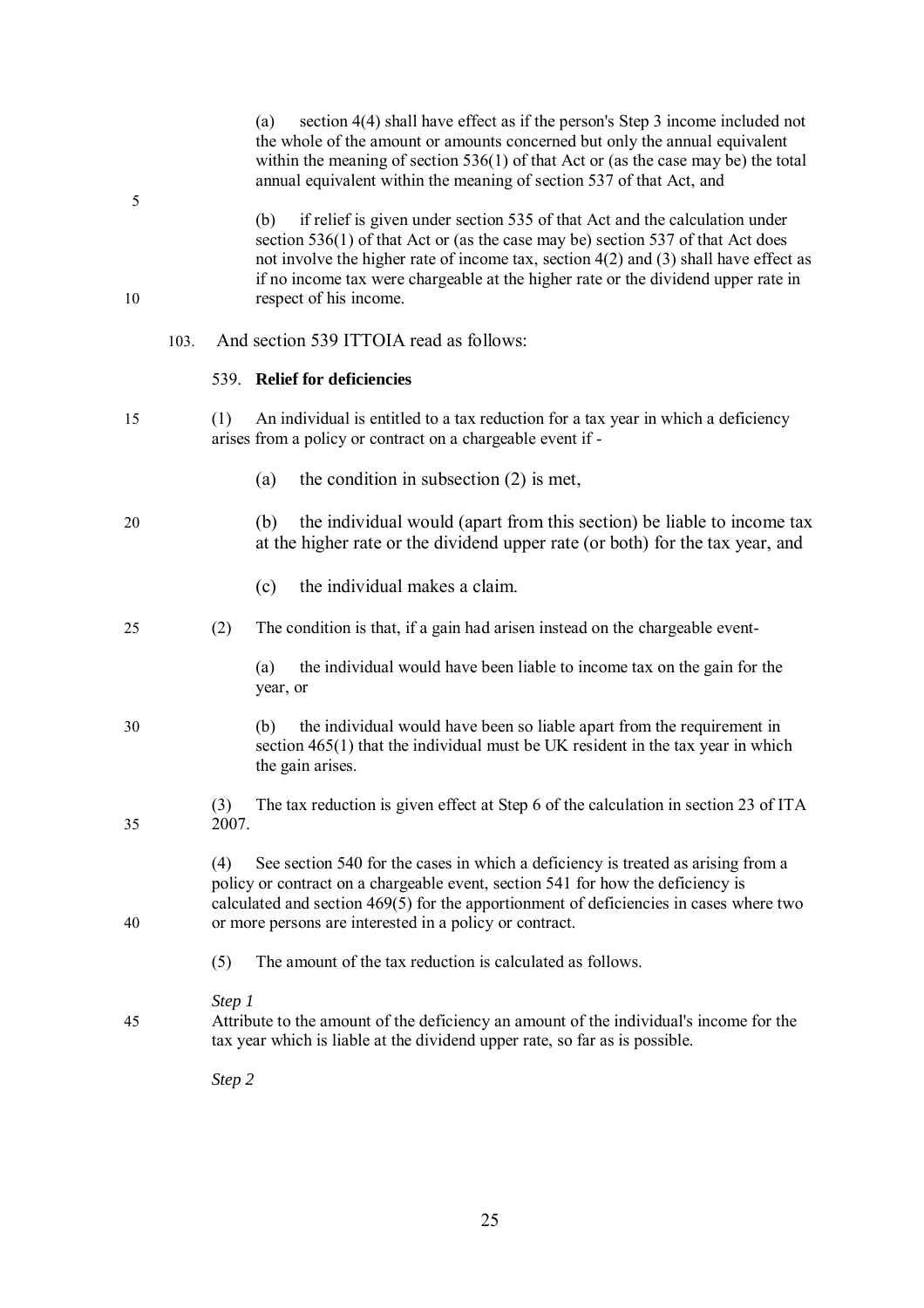|    | If there is an amount of the deficiency remaining after Step 1, attribute to the remaining<br>amount of the deficiency an amount of the individual's savings income for the tax year<br>which is liable at the higher rate, so far as is possible.                                                          |
|----|-------------------------------------------------------------------------------------------------------------------------------------------------------------------------------------------------------------------------------------------------------------------------------------------------------------|
| 5  | Step 3<br>If there is an amount of the deficiency remaining after Step 2, attribute to the remaining<br>amount of the deficiency an amount of the individual's other income for the tax year<br>which is liable at the higher rate, so far as is possible.                                                  |
| 10 | Step 4<br>Calculate the amount of the individual's preliminary income tax liability for the tax<br>year (see subsection $(6)$ ).                                                                                                                                                                            |
| 15 | Step 5<br>Calculate the amount of the individual's preliminary income tax liability for the tax<br>year again, on these assumptions-                                                                                                                                                                        |
|    | Assume that any income attributed to the deficiency at Step 1 is liable at the dividend<br>ordinary rate.                                                                                                                                                                                                   |
| 20 | Assume that any income attributed to the deficiency at Step 2 is liable at the savings<br>rate.                                                                                                                                                                                                             |
| 25 | Assume that any income attributed to the deficiency at Step 3 is liable at the basic rate.                                                                                                                                                                                                                  |
|    | Step 6<br>Deduct the amount found at Step 5 from the amount found at Step 4.<br>The result is the amount of the tax reduction.                                                                                                                                                                              |
| 30 | The individual's preliminary income tax liability is the amount found by<br>(6)<br>calculating the individual's income tax liability in accordance with section 23 of ITA<br>2007, ignoring Steps 6 and 7 of that calculation.                                                                              |
| 35 | As I have mentioned above, these changes were made to reflect the<br>104.<br>introduction of ITA. ITA introduced a new step by step approach to the calculation of<br>a person's income tax liability. That approach was set out in section 23. In the tax<br>year 2007/08, section 23 ITA read as follows. |
|    | 23.<br>The calculation of income tax liability                                                                                                                                                                                                                                                              |
| 40 | To find the liability of a person ("the taxpayer") to income tax for a tax year, take the<br>following steps.                                                                                                                                                                                               |
|    | Step 1<br>Identify the amounts of income on which the taxpayer is charged to income tax for the                                                                                                                                                                                                             |

45 tax year.

The sum of those amounts is "total income".

Each of those amounts is a "component" of total income.

*Step 2*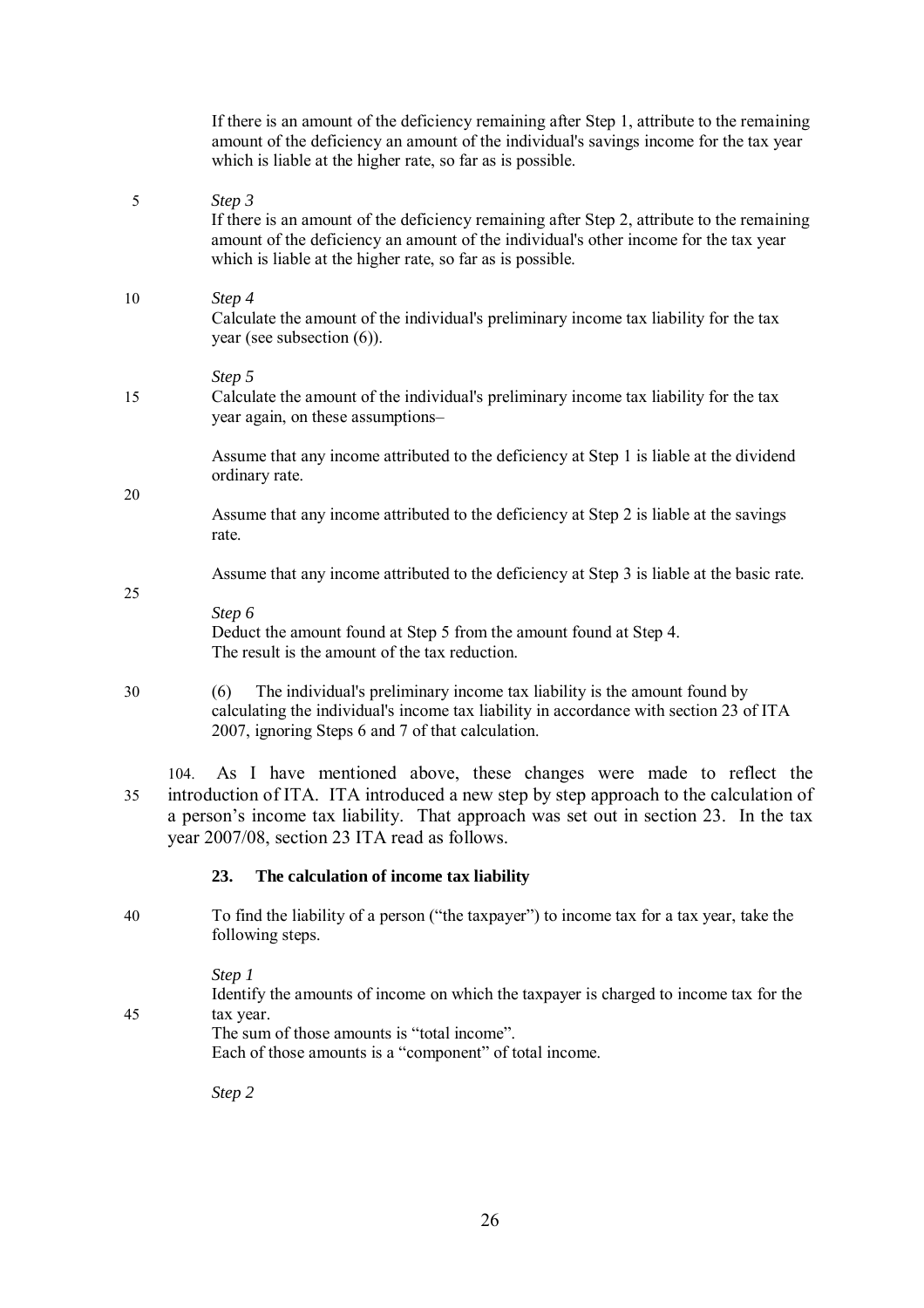|         | Deduct from the components the amount of any relief under a provision listed in<br>relation to the taxpayer in section 24 to which the taxpayer is entitled for the tax year.<br>See section 25 for further provision about the deduction of those reliefs.<br>The sum of the amounts of the components left after this step is "net income".                                                                                     |
|---------|-----------------------------------------------------------------------------------------------------------------------------------------------------------------------------------------------------------------------------------------------------------------------------------------------------------------------------------------------------------------------------------------------------------------------------------|
| 5<br>10 | Step 3<br>Deduct from the amounts of the components left after Step 2 any allowances to which<br>the taxpayer is entitled for the tax year under Chapter 2 of Part 3 of this Act or section<br>257 or 265 of ICTA (individuals: personal allowance and blind person's allowance).<br>See section 25 for further provision about the deduction of those allowances.                                                                |
| 15      | Step 4<br>Calculate tax at each applicable rate on the amounts of the components left after Step 3.<br>See Chapter 2 of this Part for the rates at which income tax is charged and the income<br>charged at particular rates.<br>If the taxpayer is a trustee, see also Chapters 3 to 6 and 10 of Part 9 (special rules<br>about settlements and trustees) for further provision about the income charged at<br>particular rates. |
| 20      | Step 5<br>Add together the amounts of tax calculated at Step 4.                                                                                                                                                                                                                                                                                                                                                                   |
| 25      | Step 6<br>Deduct from the amount of tax calculated at Step 5 any tax reductions to which the<br>taxpayer is entitled for the tax year under a provision listed in relation to the taxpayer in<br>section 26.<br>See sections 27 to 29 for further provision about the deduction of those tax reductions.                                                                                                                          |
| 30      | Step 7<br>Add to the amount of tax left after Step 6 any amounts of tax for which the taxpayer is<br>liable for the tax year under any provision listed in relation to the taxpayer in section<br>30.                                                                                                                                                                                                                             |
| 35      | The result is the taxpayer's liability to income tax for the tax year.<br>In summary, this calculation adds up income from various sources (Step 1),                                                                                                                                                                                                                                                                              |
|         | 105.<br>deducts reliefs which are taken into account in computing that income (Step 2) and<br>any relevant allowances (Step 3). The applicable tax rates are then applied to the<br>resulting income (Step 4). It is this income, "Step 3 income" that is referred to in the                                                                                                                                                      |
| 40      | amended version of section 4 and section 6 TCGA that I have set out at [101] and                                                                                                                                                                                                                                                                                                                                                  |

 $[102]$  above.

106. At Step 6 of the calculation, the taxpayer is entitled to deduct "tax reductions" made under any provision listed in section 26 ITA. Section 539 ITTOIA is one of the provisions that are listed in section 26.

45 107. At least in the way that the legislation was worded, this marked a material change in the way in which CDR was given. Before these changes, for example, in the tax year 2006/07, CDR was expressed to be given as a deduction in calculating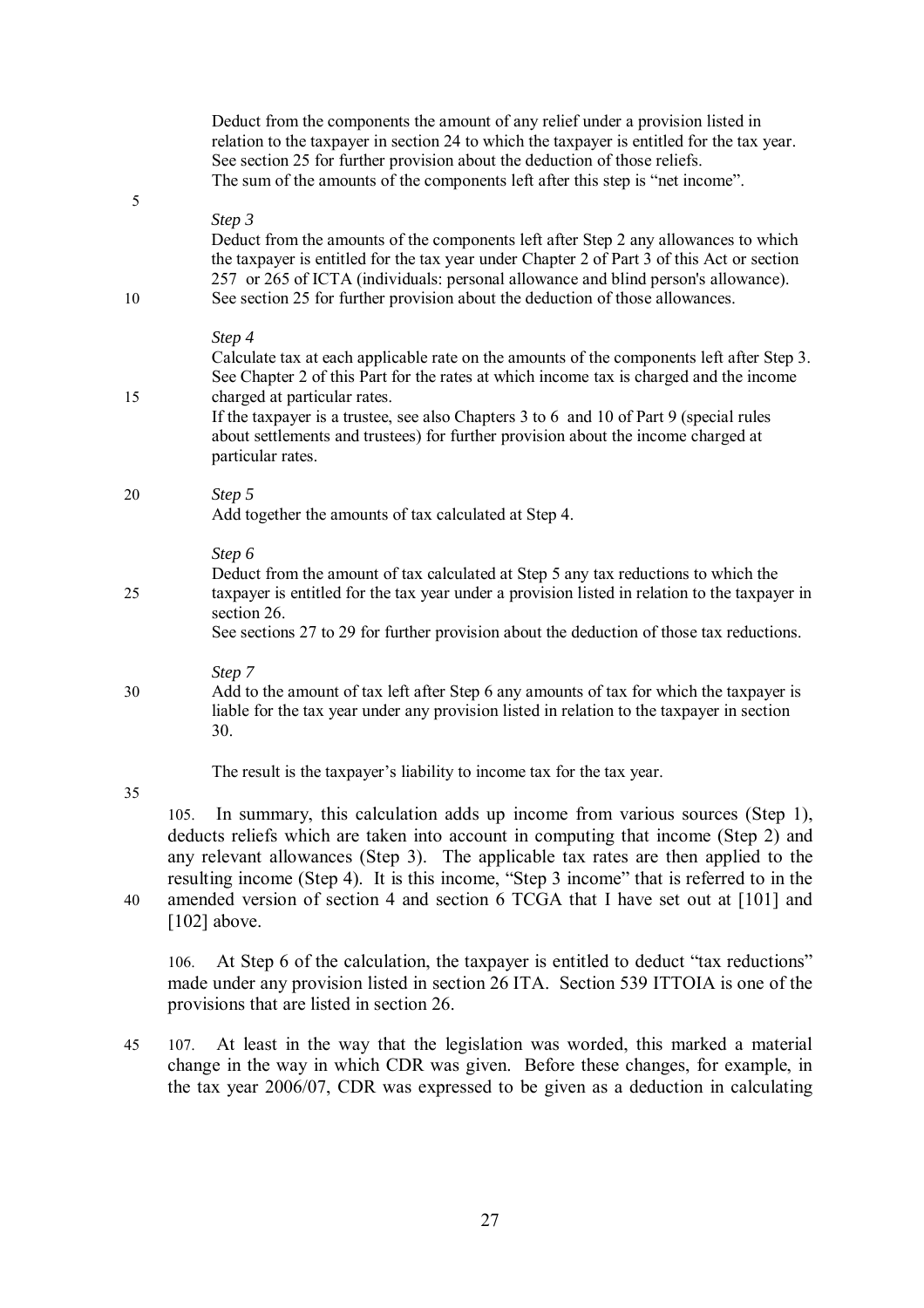total income. For the tax year 2007/08, CDR was given as a tax reduction after the calculation of income.

108. These changes are explained in the Annex 1 to the Explanatory Notes for ITA. "Change 3" in the Annex is as follows.

#### 5 **Change 3:**

#### **Tax calculation: relief for deficiencies: amendment to section 539 of ITTOIA: section 26 and Schedule 1 (section 539 of ITTOIA)**

10 This change amends the way in which relief under section 539 of ITTOIA is given and introduces a formal claims requirement.

Section 539(1) of ITTOIA provides for relief for a deficiency to be given as a deduction from total income. But the mechanics of the relief as set out in section 15 539(3) to (5) show that it is intended to work as a computational adjustment to the amount of income tax payable. Accordingly, the relief is included with those that operate as tax reductions in section 26 of the Act, and section 539 of ITTOIA is itself amended to make the position clear.

20 Amended section 539 of ITTOIA adopts a step approach to the calculation of the reduction. Since the greatest reduction in tax is achieved by charging dividend income at the dividend ordinary rate instead of at the dividend upper rate (a reduction from 32.5% to 10%), Step 1 allocates the deficiency as far as possible to dividend income chargeable at the upper rate. On the same basis Step 2 deals with savings income 25 charged at the higher rate (a reduction from 40% to 20%) and Step 3 with other income (a reduction from 40% to 22%). The treatment set out above does not apply to certain life annuity contracts made in the accounting period of an insurance company or friendly society beginning before 1 January 1992. In such a case the provisions of paragraph 109 of Schedule 2 to ITTOIA apply to treat the deficiency as an income 30 deduction. That paragraph is itself consequentially amended by this Act to make the position clearer. The opportunity has also been taken to introduce a claims requirement in line with other insurance related reliefs (see Change 83). In practice, box 12.9 of the Self Assessment return does require a claim to relief. The introduction of a formal claims requirement regularises this practice and provides a straightforward way of 35 resolving disputes.

> This change has no implications for the amount of tax due, who pays it or when. It affects (in principle and in practice) only administrative matters.

- 40 109. Although the changes made to section 539 ITTOIA did make a change to the law, it is clear from the supporting material that those responsible for the drafting of ITA took the view that those changes did not have any practical effect in terms of the amount of income tax payable by any person.
- 110. The changes made to section 4 and section 6 TCGA 1992 were made by 45 paragraph 295 and paragraph 296 of Schedule 1 to ITA. This is the schedule of "minor and consequential amendments". The Explanatory Notes to ITA refer to the changes simply as follows: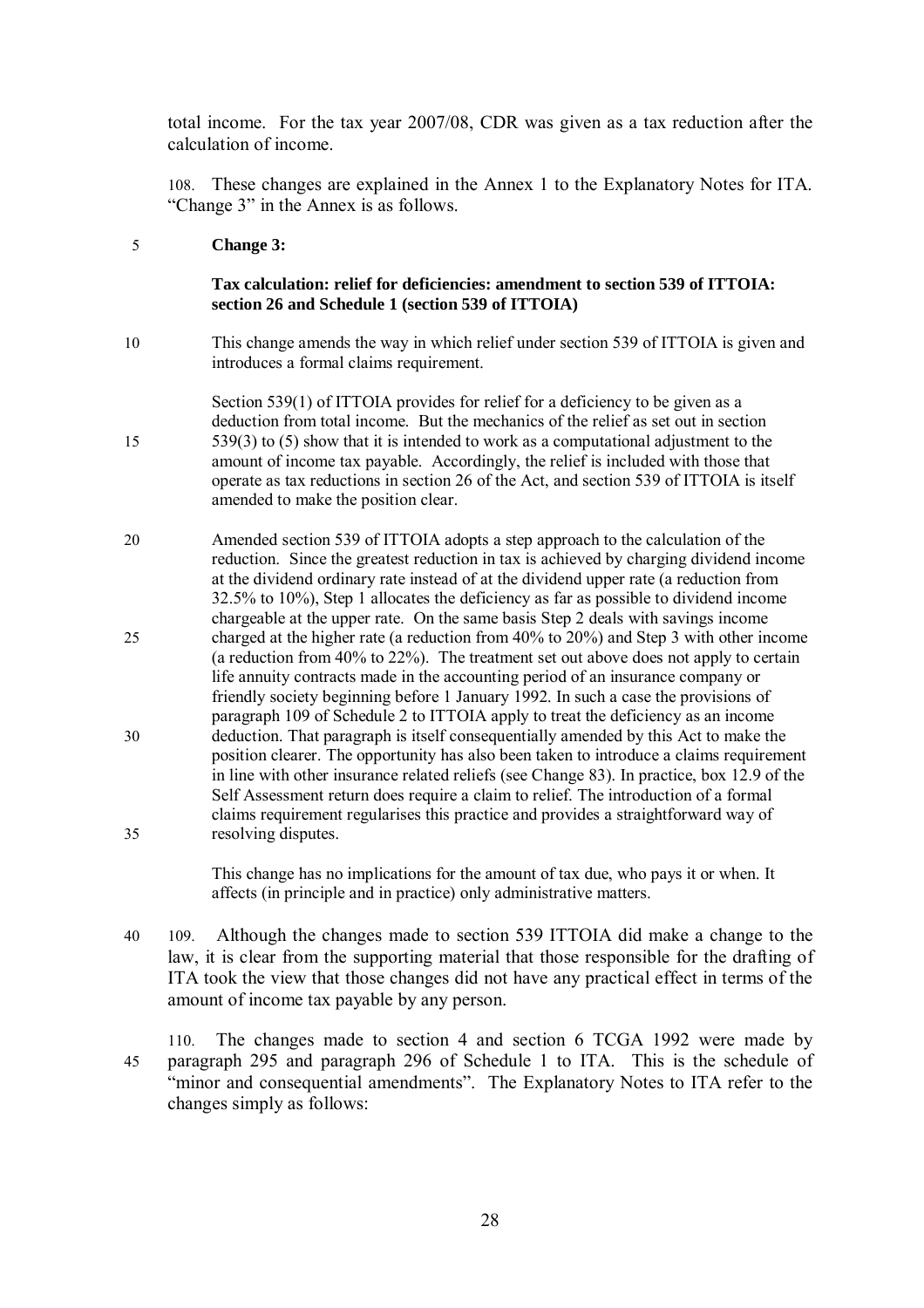3247. The amendments to references to "total income" operate by reference to "Step 3 income", defined by reference to section 23 of this Act, to reflect the standardised meaning of the phrase "total income". See the commentary on that section.

5

111. No specific reference is made to these provisions in the Annex of changes to the law. This may suggest that those responsible for the drafting took the view that these changes did not affect the interpretation of section 4 and section 6.

# **The parties' submissions**

- 10 112. The parties agreed that the changes made to the legislation to give effect to the rewriting of the income tax legislation by ITA should not affect the interpretation of section 4 section 6 of the TCGA. This was subject to one point to which I shall refer below.
- 113. As a result, and subject to that point, in relation to the tax year 2007/08, the 15 submissions made by the parties were substantially the same as those made in relation to the tax year 2006/07. On that basis, and for the reasons that I have given above, I would take the view that the amount of the deduction referred to in section 6(2)(a) can be an amount up to the amount of the deficiency, but that the reduction required by section 6(2) to Step 3 income of a person cannot reduce the Step 3 income to a 20 negative figure.

114. I do, in passing, however note that section 6(2) in its amended form refers in its final words to the Step 3 income of a person being reduced by "the amount of the deficiency". This seems to make the amount argument even more difficult in relation to the tax year 2007/2008.

25 115. The caveat to that conclusion is that, in relation to the tax year 2007/08, HMRC raised one additional argument. This is the "gateway argument". HMRC says that it is relevant to the tax year 2007/08 and not to the tax year 2006/07 simply because in the tax year 2007/08, Mr Scott had material income which, in the absence of his claim to CDR, would have been taxable at the higher rate.

# 30 *HMRC's arguments*

116. On those facts, HMRC says that section 4(2) TCGA applies so that all of the gains of Mr Scott in the tax year 2007/08 are charged to tax at the higher rate. HMRC's arguments are as follows:

- (1) Mr Scott had income which was "chargeable" to tax at a higher rate. 35 Although he did not pay tax at the higher rate because he was entitled to CDR, that income was chargeable at the higher rate and then reduced by a tax reduction.
- (2) This construction is consistent with the manner in which CDR is given. 40 In section 539(5) (as it applied for the tax year 2007/08) the income tax liability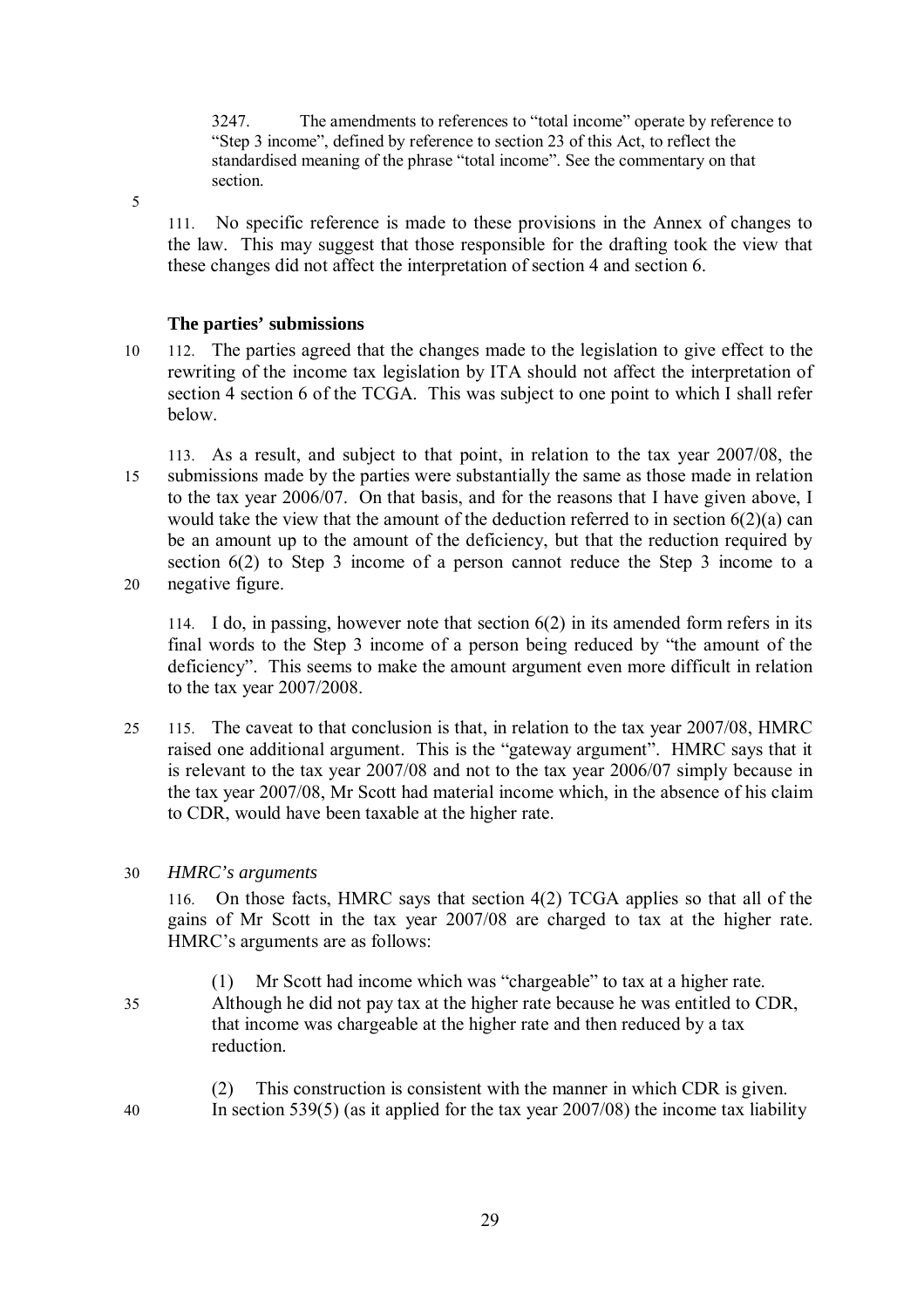of an individual is calculated at Step 3 and Step 4. A tax reduction is then calculated at Step 6. In section 23 ITA a liability to income tax is calculated at Step 3 and charged at Step 4. Relief is then given by a tax reduction at Step 6 so tax is charged at the applicable rates at Step 4 before the reduction for CDR 5 is given.

> (3) This is consistent with the fact that CDR is a relief from extra liability. It can only apply if an individual is chargeable to income tax at higher rates.

10 (4) This argument is not dependent on any change of law taking place in the tax year 2007/08. The argument would have applied to the tax year 2006/07. However, in that year, Mr Scott benefitted from top-slicing relief under sections 535 to 537 ITTOIA.

# 15 *Mr Scott's arguments*

117. On behalf of Mr Scott, Mr Firth made the following submissions:

(1) There is no consistency in tax legislation concerning the use of the word "chargeable". It is necessary to look at the context and purpose of the particular provision to establish what is meant by "chargeable" in that context.

(2) In some contexts, "chargeable" refers to the tax that the person is actually required to pay, for example, a person's self-assessment is an assessment of "the amounts in which… the person making the return is chargeable to income tax and capital gains tax" (section  $9(1)(a)$  TMA).

(3) The effect of the way in which CDR is given is that tax is only actually payable at the basic rate. This is acknowledged in the wording of section 539(1)(b) which states that an individual is entitled to a tax reduction in a year in which a deficiency arises if "the individual would (apart from this section) be 30 liable to income tax at the higher rate".

> (4) If HMRC are right, there was a radical and unintended change in the way in which CDR was given as a result of the changes made by ITA. Parliament clearly did not intend any such change.

> (5) HMRC's interpretation produces an absurd result. A person with income £1 below the higher rate threshold (ignoring CDR) is entitled to relief from CGT. A person with £1 income above the higher rate threshold gets no relief at all.

40

35

20

25

(6) The interpretation is contrary to the purpose of the section. The purpose was to ensure that capital gains were taxed at the same effective rate that would apply if they were additional income. It is contrary to that purpose if a person with any amount of income in excess of the higher rate threshold is liable to 45 capital gains tax at the higher rate even though, if they had received income instead of gains, the income would have been taxed at the basic rate.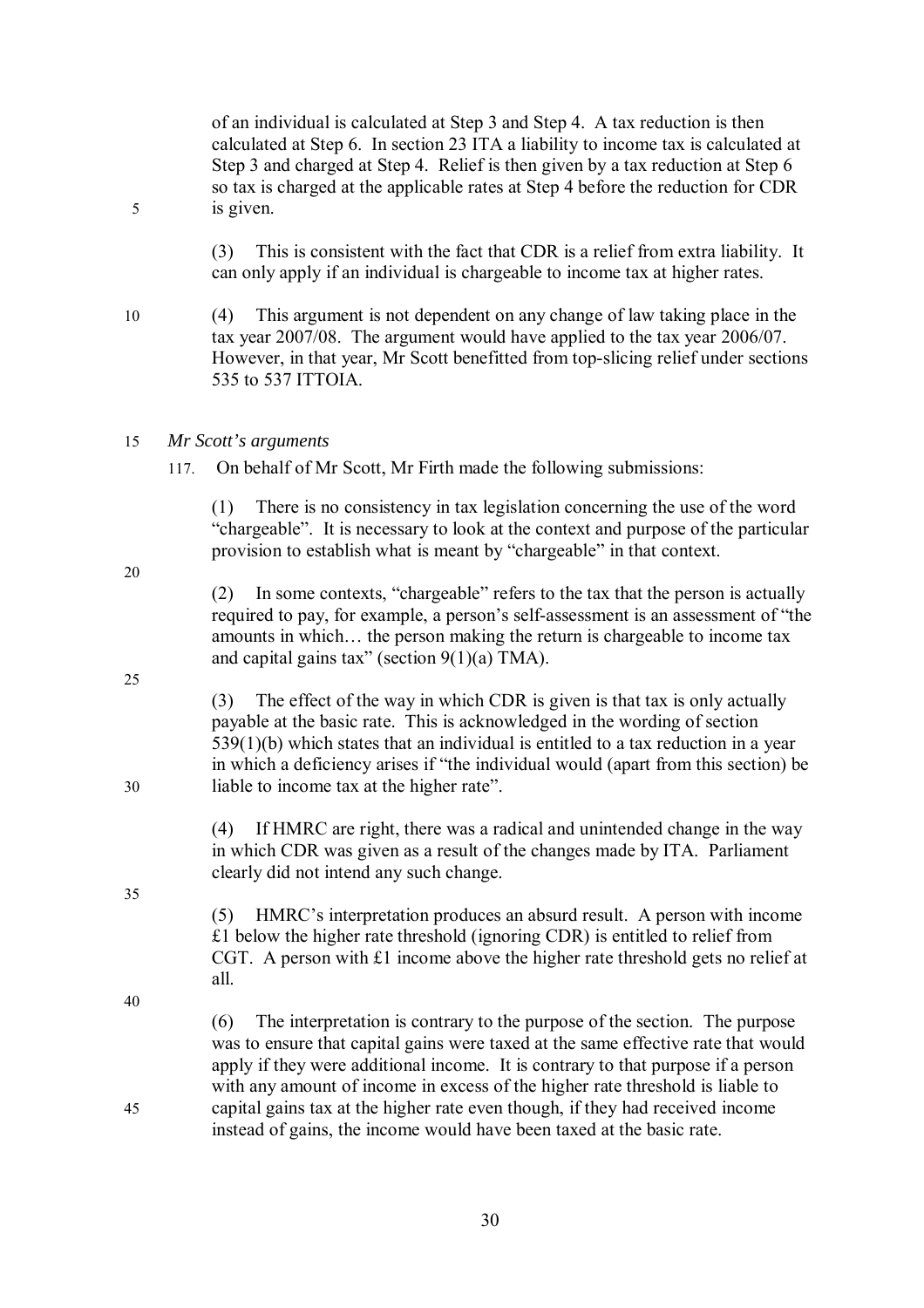(7) The consequential changes made to section 6(2) TCGA demonstrate that the intention of Parliament was for CDR to continue operating in the same way as it had done before.

### 5 **Discussion**

118. Section 4(2) TCGA provides that if income tax is "chargeable" at higher rates on the income of an individual in any year of assessment, all capital gains accruing in the year are to be taxed at the higher rate. HMRC's argument is that the exercise of determining whether income tax is "chargeable" at higher rates occurs before the 10 application of CDR.

119. As a starting point, I agree with Mr Firth that the term "chargeable" is not applied consistently in the legislation. I therefore need to determine the meaning from the context in which it is used.

120. As with ITTOIA, ITA was enacted as part of the Tax Law Rewrite Project. As I 15 mentioned at [73], the case law suggests that the correct approach in relation to these statutes is to treat them in the same way as other consolidating legislation (see the judgment of Sales J in *Eclipse Film Partners (No.35) LLP v. HMRC* [2013] UKUT (TCC) 639 at paragraph 97 and the decision of the Upper Tribunal (Judge Herrington and Judge Scott) in *Scambler v. HMRC* [2017] UKUT 0001 (TCC) at [47]) So they 20 should be interpreted without any need for reference back to earlier statutes unless the relevant provision is found to be ambiguous or there is a real and substantial difficulty in interpreting the legislation using the normal canons of construction.

121. At first sight, section 23 ITA seems to support HMRC's argument. Amounts of income are determined, after giving effect to reliefs and allowances, at the end of Step 25 3 in the calculation. Tax is then calculated in Step 4 by applying the applicable rates to those amounts of income. It is not until Step 6 in the calculation set out in section 23 that the tax reduction for CDR is applied, that is after income has been determined (at Step 3) and tax has been calculated (at Step 4). This method of calculation is consistent with the manner in which CDR is given under section 539 ITTOIA after 30 giving effect to the changes made by ITA.

122. If, however, the reference to income tax being "chargeable" in section 4(2) TCGA is read as a reference to the process by which tax is calculated at Step 4 on the amounts of income determined at Step 3 of the calculation in section 23 ITA, some difficulties arise.

- 35 123. First, as Mr Firth points out, CDR is a relief from tax at higher rates. It cannot apply unless the taxpayer is otherwise liable to income tax at higher rates (see section 539(1)(b) ITTOIA, in the form that applied in the tax year 2006/07). So a person who claims CDR must have income which, but for CDR, would be taxed at higher rates. If the argument is that the reference to income tax being chargeable in section 4(2) is a
- 40 reference to the calculation of tax at Step 4 in section 23, it is difficult to envisage any cases in which a person who has claimed CDR could fall within section 4(3) TCGA because that person would by definition have income which is "chargeable" to income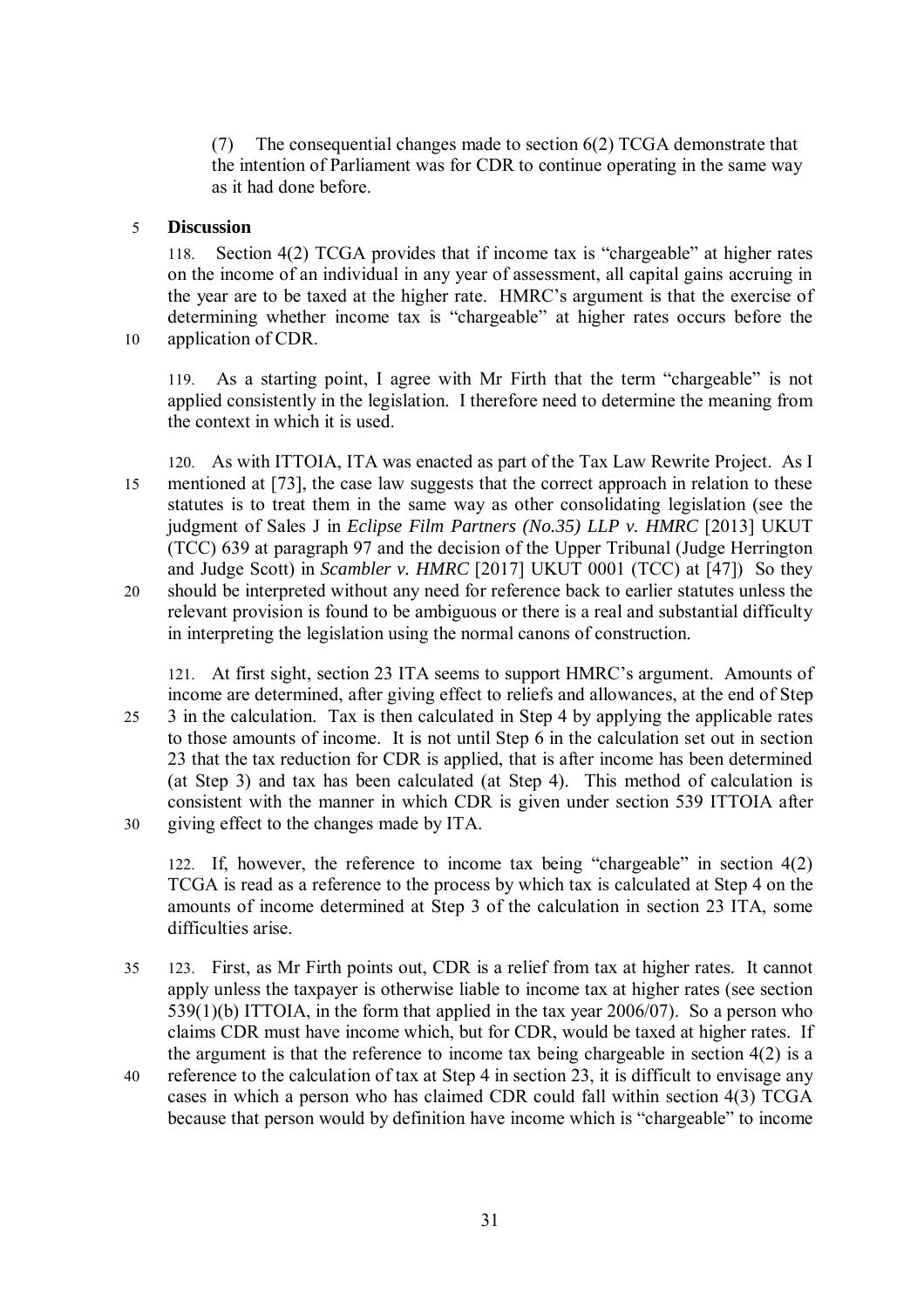tax at higher rates before the application of CDR. Section 6(2)(a) would be largely redundant.

124. Mr Pritchard says this is not the case. Section  $6(2)(a)$  could apply in a case where an individual has claimed top-slicing relief under sections 535 to 537 ITTOIA. 5 Top-slicing relief applies to "annualize" gains arising on insurance policies for the purpose of calculating applicable rates of tax. It is given at Step 6 of the calculation in section 23 ITA. Where top-slicing relief is given, two adjustments are made for the purposes of calculating rates of CGT under section 4 TCGA by section 6(3): first, only the annualized gain is taken into account in determining income in section 4(4) 10 TCGA (section 6(3)(a) TCGA); second, a person is not treated as having paid income tax at higher rates for the purpose of section 4(2) and section 4(3) TCGA where the calculation for top-slicing relief has not involved higher rates of tax (section  $6(3)(b)$ ) TCGA). So, in a case where top-slicing relief was claimed, a person could have income that was "chargeable" at higher rates (under the Step 4 process) – so that the 15 condition in section 539(1)(b) ITTOIA would be met and CDR could be claimed – but section  $4(2)$  might not apply if - as a result of the application of section  $6(3)(b)$  TCGA – the top-slicing calculation did not involve the application of higher rates. Furthermore, the presence of section 6(3)(b) shows that the legislation does seek to address the potential effect of the application of the step by step calculation process in 20 section 23 ITA.

125. Mr Firth says that it cannot be the case that section  $6(2)(a)$  TCGA was only intended to apply in such limited circumstances. Top-slicing relief is only likely to apply in relation to a different insurance policy from that on which CDR is claimed. This is because CDR only arises on the termination of a policy. The only case in

25 which a chargeable event (to which top-slicing could apply) and a termination could possibly arise in the same year for the same policy would be if there was an earlier partial surrender of the policy. But partial surrenders are not chargeable events if they arise in the final year (section 509(5) ITTOIA). So there is no link between whether a person has CDR and top-slicing relief in the same year and it is difficult to see why 30 the availability of reduction in CGT rates as a result of CDR should depend upon the availability of top-slicing relief. I tend to agree with Mr Firth on this point.

126. Second, if HMRC are correct, the term "Step 3 income" is not consistently applied throughout section 4. As a result of the amendments made by ITA, section 4(4) TCGA contains a reference to "Step 3 income" instead of the previous reference 35 to "total income". No change is made to section 4(2) which continues to refer to "any part of the income of an individual". If the reference to income tax being "chargeable" in section  $4(2)$  is a reference to the calculation of tax at Step 4 in section 23 on the amounts on income determined at Step 3, one might have expected a corresponding change to be made to section 4(2) to include a reference to "Step 3

40 income".

127. Finally, Mr Pritchard says that this was the effect of the legislation before the changes made by ITA. The only reason that the gateway argument did not apply to Mr Scott in the 2006/07 tax year is that in that year he had no income that was otherwise subject to tax at higher rates because of the application of top slicing relief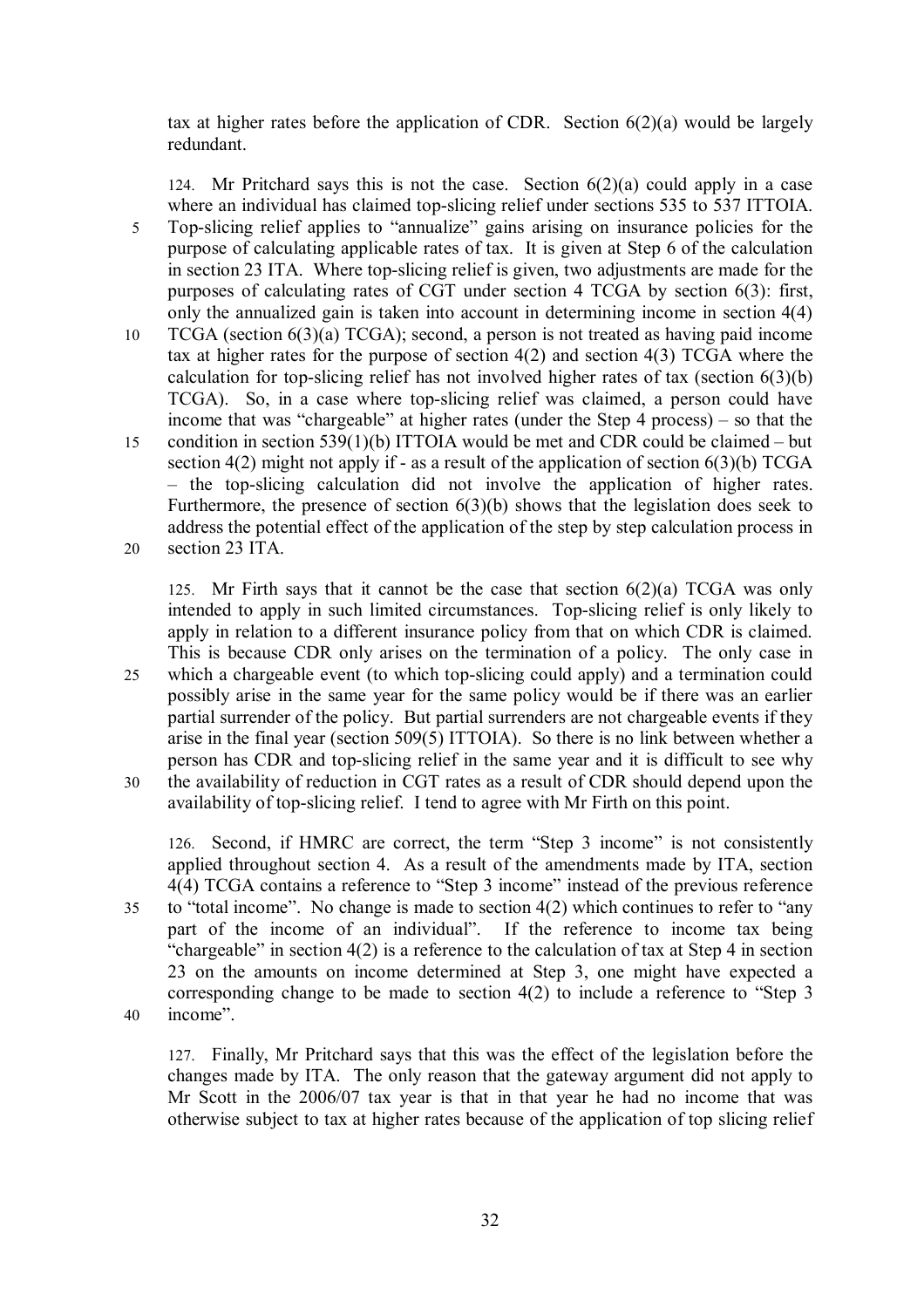under sections 535 to 537 ITTOIA. As a result, section 6(3)(b) applied to treat Mr Scott as having no income that was chargeable at the higher rates.

128. I disagree. In my view, the gateway argument was not available to HMRC in relation to the tax year 2006/07. As I have described above, in the tax year 2006/07, 5 the relevant legislation (section 539 ITTOIA) expressed CDR to be given as an adjustment to total income for the purpose of calculating liability to income tax at higher rates. Total income is determined before tax is charged. So the effect of that wording when it was translated into the legislation which determined the rates of CGT (sections 4 and 6 TCGA) was clear. In particular, in section 4(2) TCGA, the 10 reference to income tax being chargeable on any part of an individual's income must be a reference to income as determined after giving effect to CDR. At no point was that income "chargeable" to income tax at a higher rate as required by section 4(2). It is only in this way that full effect was given to section 4(3), section 4(4) and section 6(2) in a case where CDR is claimed (in the manner that I have described in relation 15 to the tax year 2006/07).

129. It follows that, if HMRC is correct that the gateway argument applies in relation to the tax year 2007/08, the introduction of ITA potentially made a material change in the law governing the rates of CGT in cases where CDR was claimed.

- 130. Mr Firth says that there is no evidence that there was any intention on the part 20 of the Parliament to change the law in this respect. He points to the final words of the relevant section in Annex 1 to the Explanatory Notes which refer to the changes in the manner in which CDR was given (to which I refer at [108] above) and in particular to the statement that "this change has no implications for the amount of tax due, who pays it or when". That statement would, of course, appear to be directed at the 25 income tax consequences of the change in the method of calculation of CDR rather than the CGT implications. However, Mr Firth also notes that the changes made to section 4 and section 6 TCGA were regarded as consequential amendments having no material effect.
- 131. As I have mentioned at [120] above, I should resort to the legislative history of 30 ITA only if the revised legislation is ambiguous or if there is real difficulty in interpreting the legislation using the normal canons of construction. For the reasons that I have given above, in my view, there is sufficient difficulty in interpreting section 4 TCGA to justify referring to the previous legislation. When I do so, to my mind, the changes made to section 4 TCGA by ITA are clearly designed to preserve 35 the manner in which rates of CGT were determined notwithstanding the changes to the way in which CDR was given for income tax purposes. So, in my view, there was no material change in the way in which rates of CGT were calculated as between the tax years 2006/07 and 2007/08. And the question as to whether income tax is chargeable at higher rates in section 4(2) in the tax year 2007/08 must be determined 40 by reference to the rates effectively charged after giving effect to CDR.

132. In my view, the structure of the legislation in the tax year 2007/08 supports this view.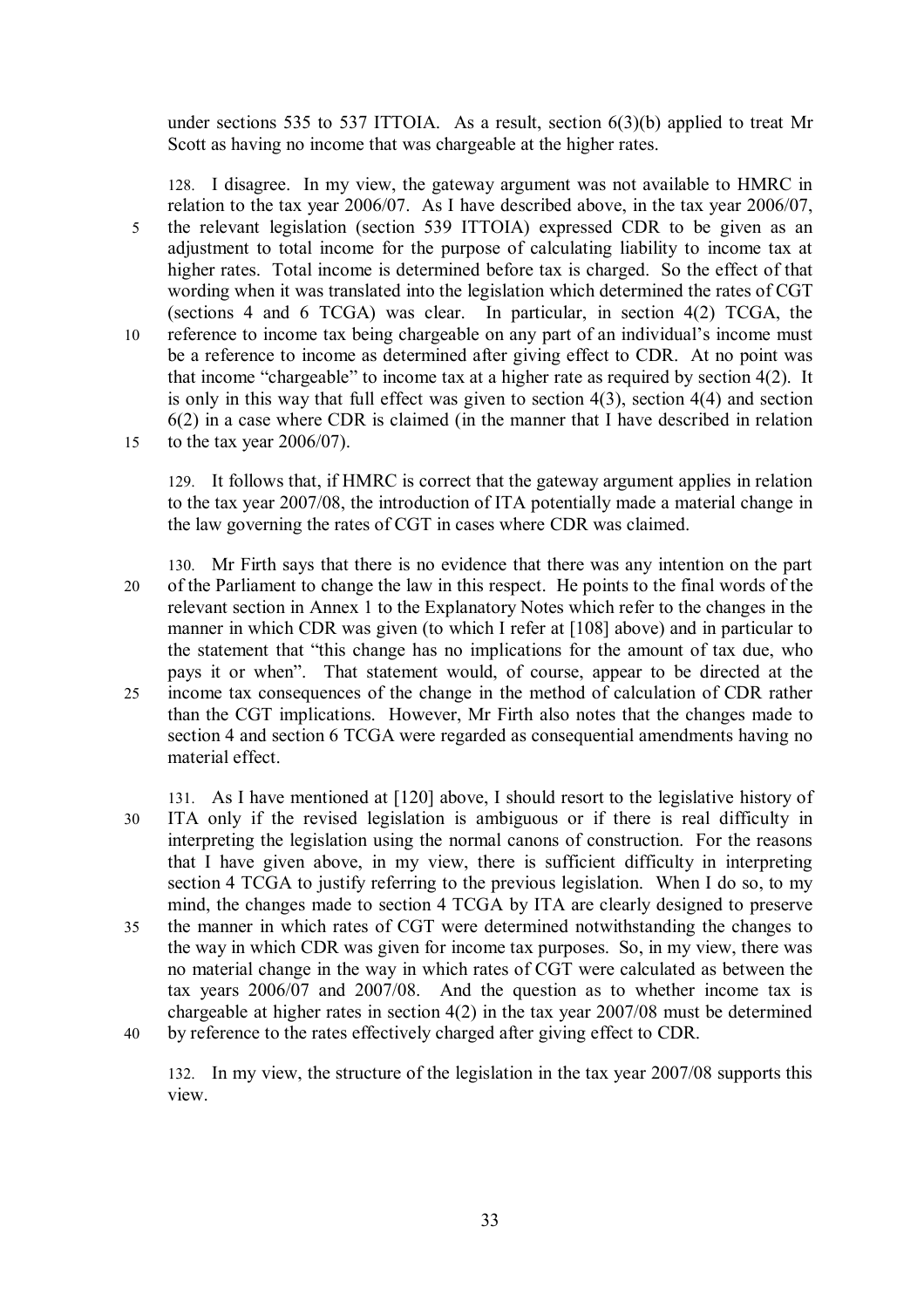(1) First, as I have mentioned above, no change was made to the wording of section 4(2) itself. Despite several references to "Step 3 income" being introduced into section 4 TCGA by ITA, no such reference was introduced in sub-section  $(2)$ . To my mind, "income" in section  $4(2)$  must therefore 5 potentially bear a different meaning to "Step 3 income". And the reference to income tax being "chargeable" must extend to circumstances other than the calculation of tax at Step 4 of the calculation in section 23 ITA.

(2) Second, section 6(2) TCGA is amended by ITA to reduce Step 3 income 10 for the purposes of section 4(4) by "the amount of the deficiency" rather than the amount of the deduction made by section 539 ITTOIA. This is necessary because, following the introduction of ITA, CDR is being given as a tax reduction at Step 6 of the calculation in section 23 ITA rather than as an adjustment to an amount of income. However, the determination of the rates of 15 CGT in section 4 is made by reference to amounts of income not amounts of tax. The adjustment made by section  $6(2)$  is intended to ensure that the determination of the rates of CGT is made by reference to the amount of income that is relieved from higher rate tax by virtue of CDR (as it was before the changes made by ITA) rather than the tax reduction specified in the new 20 calculation in section 23 ITA.

133. Furthermore, I agree with Mr Firth that it seems improbable that Parliament can have intended to make a material change to the legislation governing the rates of CGT through the minor and consequential amendments made in the Schedule to ITA. The 25 legislative history and the manner in which the changes were made, in my view, support the conclusion that I have reached.

134. For these reasons, I have rejected the gateway argument.

# **Conclusions**

135. As I have mentioned above, the parties agreed that, in all other respects, the 30 interpretation of section 4 and section 6 TCGA in the tax year 2007/08 should be the same as that in the tax year 2006/07, notwithstanding the changes made to the legislation by ITA.

136. On that basis, and for similar reasons, I take the view that the amount of the deduction referred to in section 6(2)(a) can be an amount up to the full amount of the 35 deficiency, but that the reduction required by section 6(2) to the Step 3 income of a person cannot reduce the Step 3 income to a negative figure (for the purposes of computing the unused part of an individual's basic rate band in section 4(4) TCGA).

# **THE PROCEDURAL ISSUE**

137. The second issue before the Tribunal is whether or not the HMRC is entitled to 40 enquire into its own calculation of a tax liability. This is referred to by the parties as the "procedural issue".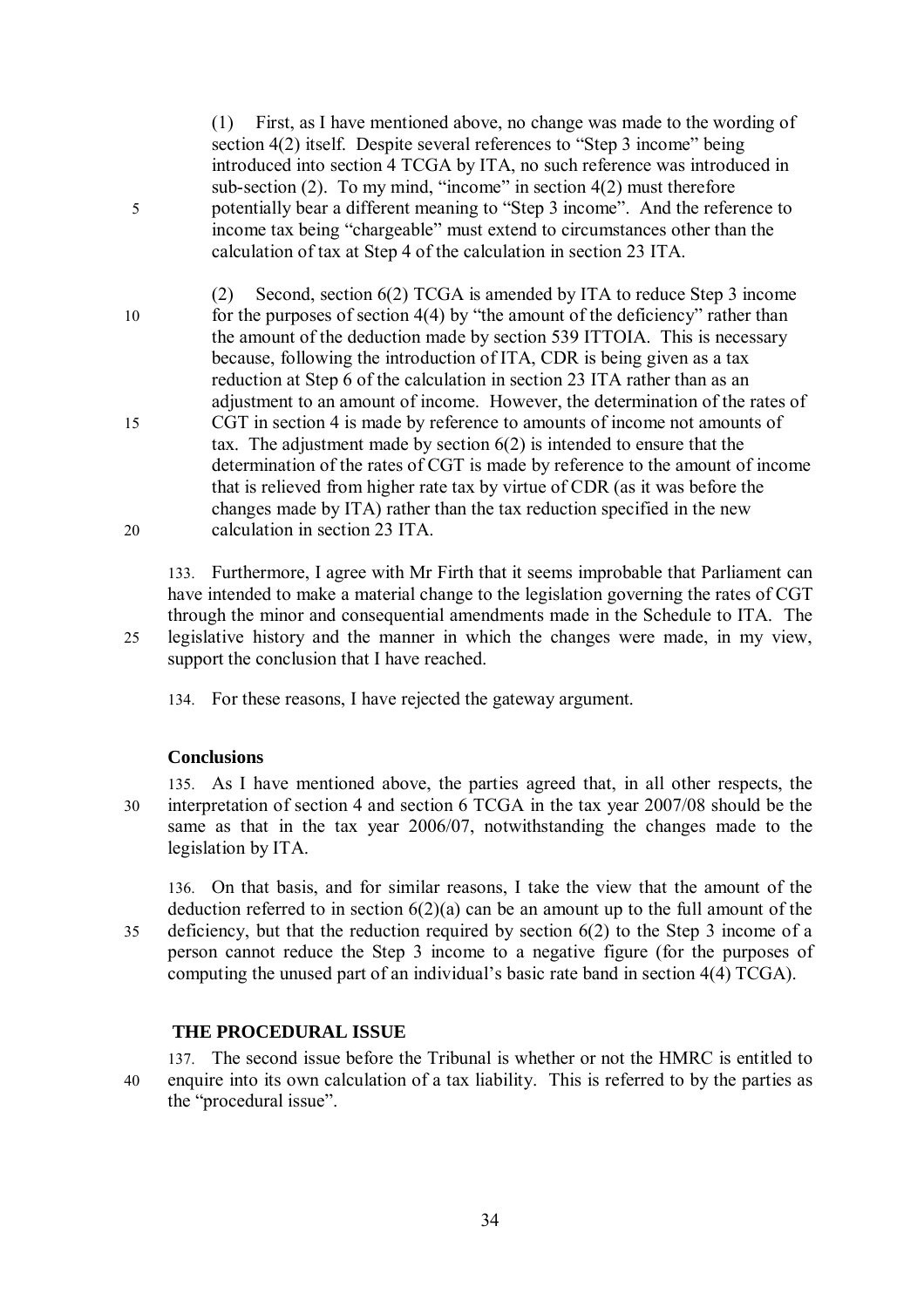# **Facts**

138. The relevant facts surrounding the submission of Mr Scott's returns for the tax year 2006/07 and the tax year 2007/08 are set out in the statement of agreed facts in Appendix 1.

# 5 **Evidence**

139. As I mentioned at [8], Mrs Maureen Crewe and Mr Keith Graham, both officers of HMRC, gave evidence to the Tribunal.

140. Mrs Crewe's evidence concerned the manner in which the self-assessment system operates in practice. I did not gain much of relevance to the questions before 10 the Tribunal from her evidence. Much of her evidence set out HMRC's interpretation of the relevant statutory provisions. Those are matters of law for the Tribunal to decide.

141. Mr Graham is responsible for technical specifications for the on-line tax calculator that is used on the HMRC website. The bulk of Mr Graham's evidence 15 related to the design of the tax calculator on HMRC's website and the provision of technical data to third party software developers who develop commercially available software to assist taxpayers with the submission of on-line returns.

- 142. I took the following facts from Mr Graham's evidence.
- 143. The technical specifications are used by HMRC software developers to develop 20 the online filing system, by third party software providers that develop commercially available software that interfaces with HMRC's systems to allow for on-line filing of tax returns and by the HMRC software developers that design software for the storage of returns.
- 144. The on-line calculator is tested against a vast array of fact patterns but it would 25 not be possible to test the calculator against all potential fact patterns. It is not infallible. This is acknowledged on HMRC's website. Some of the potential errors that might be thrown up by the tax calculator are known. These known problems are dealt with in one of two ways: the first category are known as "specials", these are situations in which a "work-around" can be used to enter the figures in a particular 30 way using the software in order to produce the correct result; the second category are known as "exceptions", these are cases where it is known that the software will not produce the correct result, but there is no known work-around using the software. In these cases, the taxpayer has to file a paper return.
- 145. The number of specials and exceptions in each tax year varies depending upon 35 the number of changes that have been made to the tax legislation. For example: in the tax year 2006/07, there were 15 specials and 8 exceptions; in the tax year 2007/08, there were 71 specials and 39 exceptions.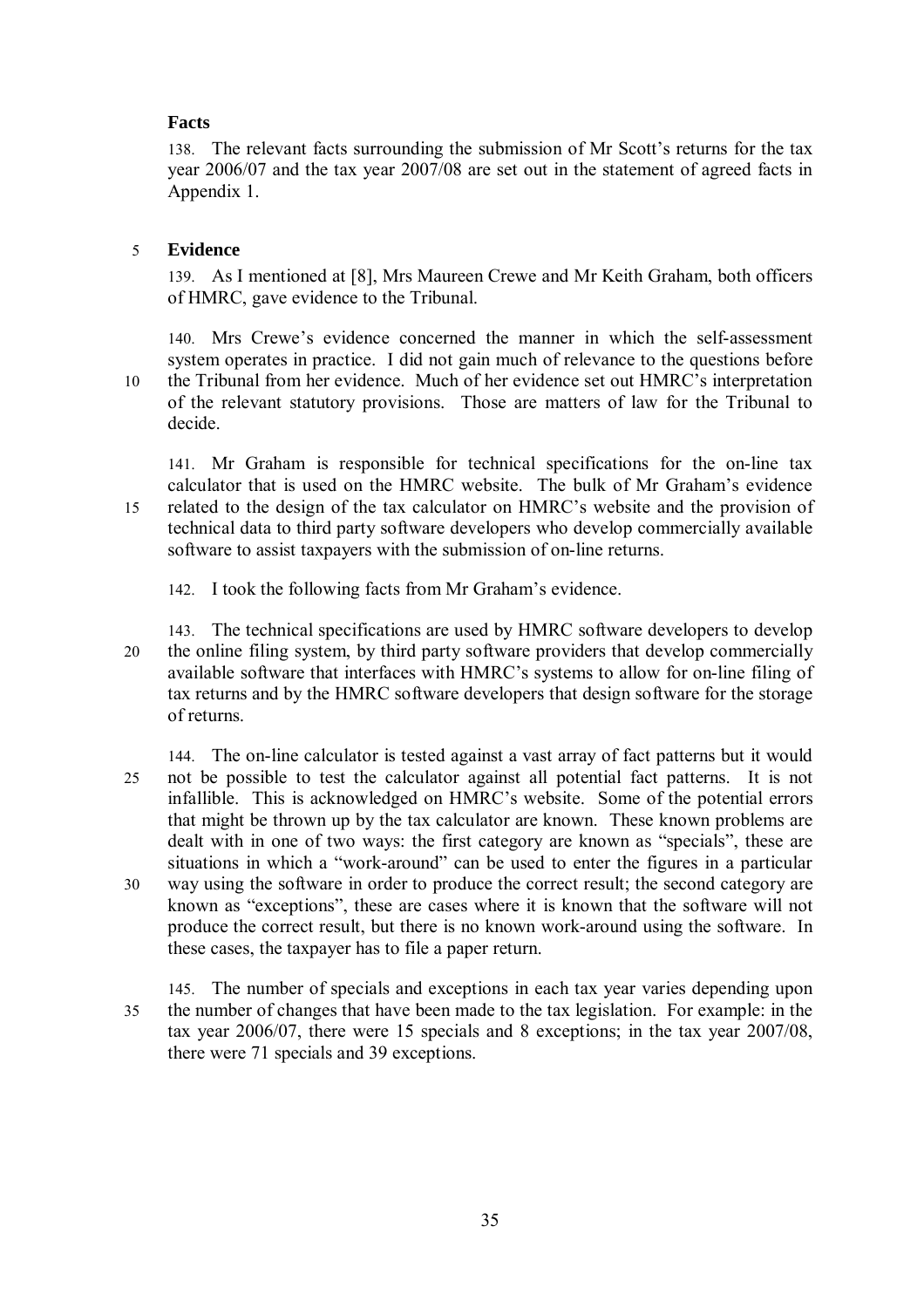146. In November 2007, a tax agent informed HMRC of a potential problem with the calculation of CGT in cases where CDR was claimed. Mr Graham says that it was too late to amend the tax calculator for the tax year 2007/08 at that stage.

147. In the 2007/08 tax year, only 13 cases involving the interaction of the rules 5 governing CDR and CGT rates were identified in which the tax calculator produced what HMRC believed to be an incorrect result. Mr Scott's case was one of those cases. The total tax at stake in the other 12 cases was £23,000. In Mr Scott's case it was £3.1 million.

# **The Tribunal's jurisdiction**

10 148. As a preliminary point in relation to the procedural issue, HMRC questioned the jurisdiction of the Tribunal to determine the issue. I will address this point before turning to the procedural issue itself.

#### *The law*

149. I was referred to the following provisions in TMA.

| 15 | 48.               | Application to appeals and other proceedings                                                                                       |
|----|-------------------|------------------------------------------------------------------------------------------------------------------------------------|
|    | (1)<br>requires - | In the following provisions of this Part of this Act, unless the context otherwise                                                 |
| 20 | .                 | "appeal" means any appeal under the Taxes Acts;<br>(a)                                                                             |
|    |                   | 49G. Notifying appeal to tribunal after review concluded                                                                           |
| 25 |                   | $(1)$ This section applies if -                                                                                                    |
|    |                   | HMRC have given notice of the conclusions of a review in accordance<br>(a)<br>with section 49E, or                                 |
| 30 |                   | the period specified in section 49E(6) has ended and HMRC have not<br>(b)<br>given notice of the conclusions of the review.        |
|    | (2)               | The appellant may notify the appeal to the tribunal within the post-review period.                                                 |
| 35 | (3)               | If the post-review period has ended, the appellant may notify the appeal to the<br>tribunal only if the tribunal gives permission. |
|    | (4)               | If the appellant notifies the appeal to the tribunal, the tribunal is to determine the<br>matter in question.                      |
| 40 | (5)               | In this section "post-review period" means –                                                                                       |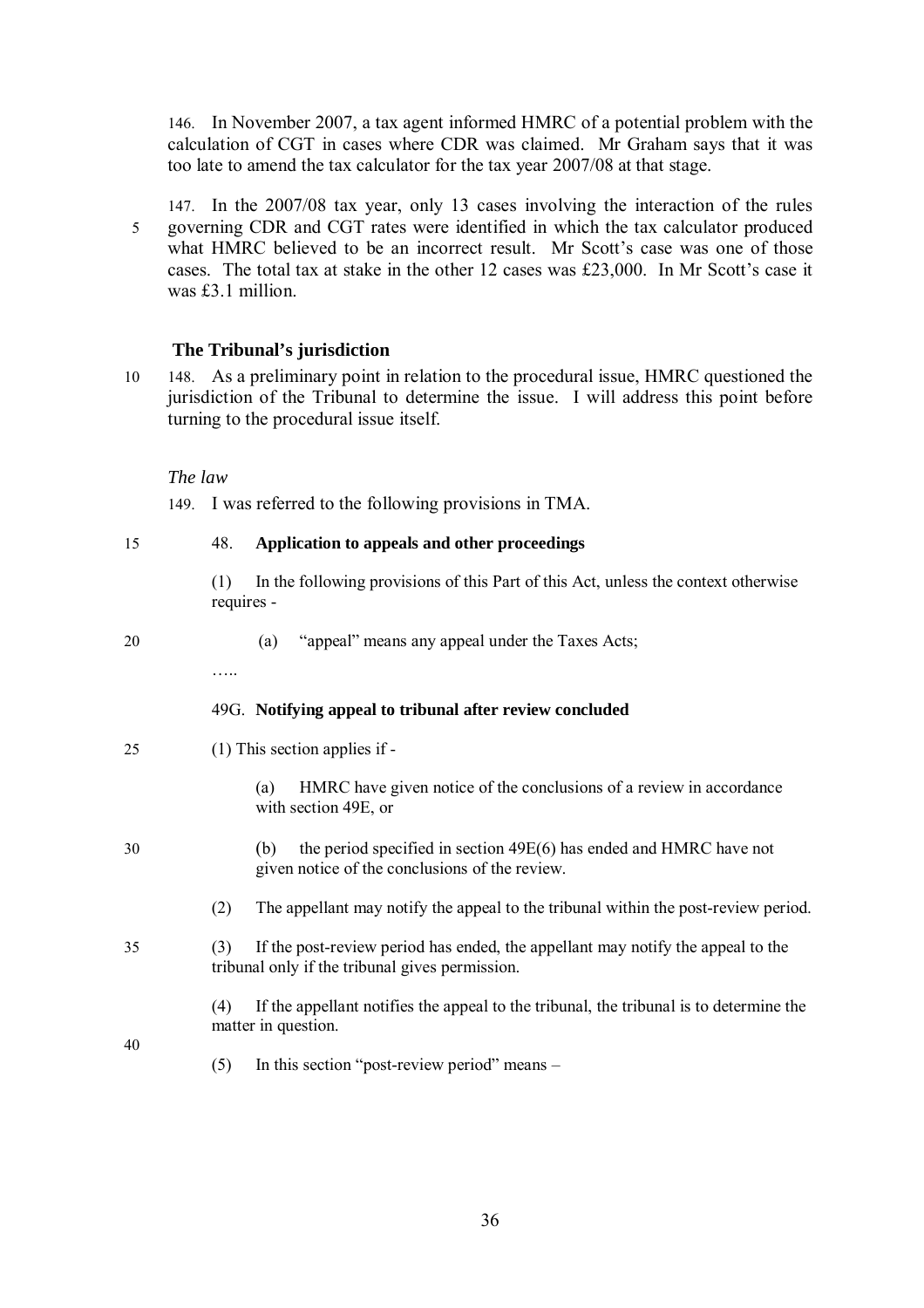|    |                                                                                                                      | in a case falling within subsection $(1)(a)$ , the period of 30 days beginning<br>(a)<br>with the date of the document in which HMRC give notice of the conclusions of<br>the review in accordance with section $49E(6)$ , or |  |  |  |  |  |
|----|----------------------------------------------------------------------------------------------------------------------|-------------------------------------------------------------------------------------------------------------------------------------------------------------------------------------------------------------------------------|--|--|--|--|--|
| 5  |                                                                                                                      | (b)<br>in a case falling within subsection $(1)(b)$ , the period that -                                                                                                                                                       |  |  |  |  |  |
|    |                                                                                                                      | begins with the day following the last day of the period specified in<br>(i)<br>section $49E(6)$ , and                                                                                                                        |  |  |  |  |  |
| 10 |                                                                                                                      | ends 30 days after the date of the document in which HMRC give<br>(ii)<br>notice of the conclusions of the review in accordance with section 49E(9).                                                                          |  |  |  |  |  |
|    |                                                                                                                      | 49H. Notifying appeal to tribunal after review offered but not accepted                                                                                                                                                       |  |  |  |  |  |
| 15 | (1)                                                                                                                  | This section applies if -                                                                                                                                                                                                     |  |  |  |  |  |
|    |                                                                                                                      | HMRC have offered to review the matter in question (see section 49C),<br>(a)<br>and                                                                                                                                           |  |  |  |  |  |
| 20 |                                                                                                                      | the appellant has not accepted the offer.<br>(b)                                                                                                                                                                              |  |  |  |  |  |
|    | (2)                                                                                                                  | The appellant may notify the appeal to the tribunal within the acceptance period.                                                                                                                                             |  |  |  |  |  |
| 25 | (3)                                                                                                                  | But if the acceptance period has ended, the appellant may notify the appeal to the<br>tribunal only if the tribunal gives permission.                                                                                         |  |  |  |  |  |
|    | (4)<br>If the appellant notifies the appeal to the tribunal, the tribunal is to determine the<br>matter in question. |                                                                                                                                                                                                                               |  |  |  |  |  |
| 30 | (5)                                                                                                                  | In this section "acceptance period" has the same meaning as in section 49C.                                                                                                                                                   |  |  |  |  |  |
|    | Procedure<br>50.                                                                                                     |                                                                                                                                                                                                                               |  |  |  |  |  |
|    | (6)                                                                                                                  | If, on an appeal notified to the tribunal, the tribunal decides –                                                                                                                                                             |  |  |  |  |  |
| 35 |                                                                                                                      | that the appellant is overcharged by a self-assessment;<br>(a)                                                                                                                                                                |  |  |  |  |  |
|    |                                                                                                                      | (b)<br>that any amounts contained in a partnership statement are excessive; or                                                                                                                                                |  |  |  |  |  |
| 40 |                                                                                                                      | that the appellant is overcharged by an assessment other than a self-<br>(c)<br>assessment,                                                                                                                                   |  |  |  |  |  |
|    |                                                                                                                      | the assessment or amounts shall be reduced accordingly, but otherwise the assessment<br>or statement shall stand good.                                                                                                        |  |  |  |  |  |
| 45 |                                                                                                                      | (7) If, on an appeal notified to the tribunal, the tribunal decides -                                                                                                                                                         |  |  |  |  |  |
|    |                                                                                                                      | that the appellant is undercharged to tax by a self-assessment;<br>(a)                                                                                                                                                        |  |  |  |  |  |
| 50 |                                                                                                                      | that any amounts contained in a partnership statement are insufficient; or<br>(b)                                                                                                                                             |  |  |  |  |  |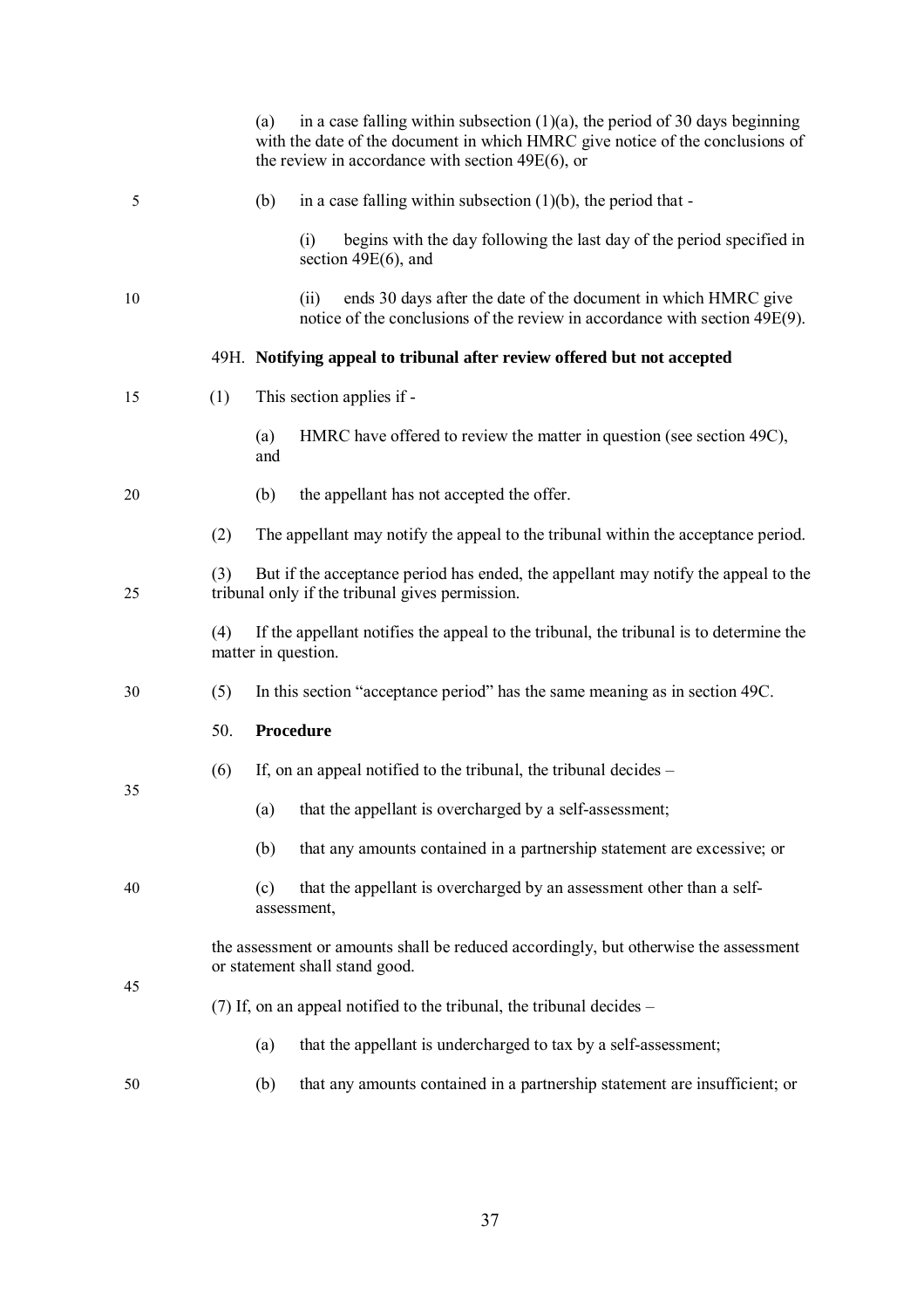(c) that the appellant is undercharged by an assessment other than a selfassessment,

the assessment or amounts shall be increased accordingly.

5

# *HMRC's submissions*

150. Mr Pritchard for HMRC says that this ground of appeal is in reality a public law issue that has been dressed-up as a substantive issue. The correct means of challenge to the assessment on these grounds is by judicial review.

- 10 151. He submits that the Tribunal does not have jurisdiction in respect of this issue. He says that the Tribunal is a creature of statute: it can only decide matters prescribed by statute to fall within its jurisdiction. In direct tax matters, the jurisdiction of the Tribunal is determined by section 50(6) and (7) TMA. The Tribunal can only decide if the Appellant has been overcharged or undercharged as a result of an assessment.
- 15 He cites the decision of the First-tier Tribunal (Judge Berner and Mrs Amanda Darley) in *Rotberg v HMRC* [2014] UKFTT 657 (TC) at [116] in support of this submission and says that, as a result, the jurisdiction of the Tribunal is limited in direct tax cases to determining whether or not the correct amount of tax has been charged under the law.

# 20 *Mr Scott's submissions*

152. For Mr Scott, Mr Firth says this is a question of deciding the meaning of the reference to "enquire" in section 9A TMA. That is a matter of the interpretation of the tax legislation. Such matters are within the jurisdiction of the Tribunal. The source of the Tribunal's jurisdiction is section 49G(4) or section 49H(4) each of 25 which requires the Tribunal to "determine the matter in question".

153. The question is simply whether HMRC had power to raise this assessment. That is a matter within the tax legislation. There are many examples of matters which do not directly relate to the calculation of the tax charge which fall within the jurisdiction of the Tribunal. For example, the Tribunal can and often does determine 30 whether the conditions for the issue of a discovery assessment under section 29 TMA

are met.

154. The decision in *Rotberg* is not relevant. It related to a claim that a tax charge which would otherwise have arisen under the law should not be imposed on the taxpayer because a representation made by HMRC had given rise to a legitimate 35 expectation. It was clear that such matters could only be determined by judicial review.

#### *Discussion*

155. I was not referred by the parties to any of the case law on the limits of the jurisdiction of the Tribunal other than the decision of the FTT in *Rotberg*. It was 40 accepted by the parties that, as the Tribunal is a creature of statute (section 3 TCEA

38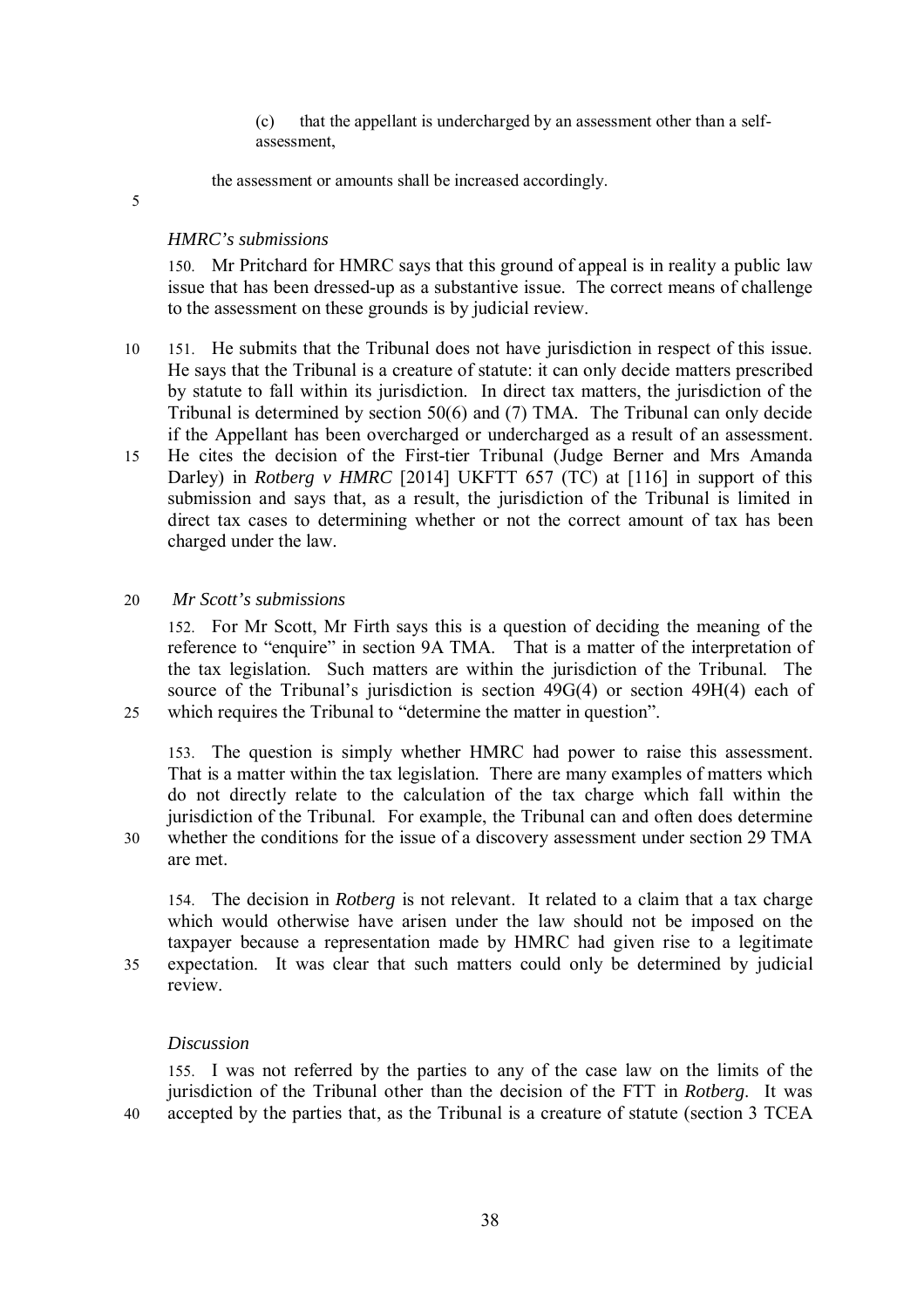2007), it can only decide matters prescribed by statute. The Tribunal does not have general or inherent powers to supervise the conduct of HMRC or any other public body by way of judicial review.

156. It follows that any question regarding the scope of the Tribunal's jurisdiction to 5 hear any particular matter is a question of construction of the statute which gives rights of appeal to the Tribunal or defines the powers of the Tribunal in the particular case in question. But it does not follow that the Tribunal can never consider public law matters. It can and must do so if it is necessary in relation to matters that fall within its jurisdiction as prescribed by statute. (There is authority for this proposition 10 in some of the cases referred to in *Rotberg*, see for example *HMRC v Noor* [2013] UKUT 71 (TCC) at [31] and [56], *Oxfam v HMRC* [2009] EWHC 3078 (Ch) at [68].)

157. In the present case, the rights of the taxpayer to appeal to the Tribunal against a closure notice are set out in section 31(1)(b) TMA. On an appeal, the Tribunal is "to determine the matter in question" (see section 49G(4) or section 49H(4) TMA and 15 similar wording, to which I was not referred, in section 49D(3) TMA). If we stop at that point, the jurisdiction of the Tribunal would appear to be very broad and would seem to be capable of encompassing both whether the amendments required by the closure notice result in the correct amount of tax being charged and whether those amendments can be made at all. However, as was discussed in *Rotberg*, the 20 jurisdiction of the Tribunal is constrained by the remedies which it is able to give and the circumstances in which it is able to give them. These are set out in section 50(6) and (7). For present purposes, the important provision is section 50(6), which permits the Tribunal to reduce an assessment if the taxpayer has been "overcharged" by the assessment.

25 158. At [109] to [117] of its decision in *Rotberg*, the FTT discussed the scope of section 50(6). It said this:

"109 What we can derive from *Oxfam* and *Noor* is that, once it is accepted (as it was in both cases) that the First-tier Tribunal has no general supervisory jurisdiction, the question of jurisdiction is not one of principle but one of statutory construction. In the 30 case of s 50(6) the answer to that question turns on the meaning to be ascribed to "the appellant is overcharged" in s  $50(6)(a)$  and (c).

110 Miss McCarthy submitted that "overcharged" should be construed as synonymous with "excessive", arguing that "excessive" had a broader meaning than 35 simply whether the tax charge had been calculated correctly. By the same token she submitted that the question whether a taxpayer has been "overcharged" by an amendment or assessment looks to the determination of the tax lawfully due, and that whether or not such a determination is lawful (in other words, in accordance with the law) is capable of encompassing public law arguments."

- After dismissing in [111] the relevance of certain FTT decisions on non-fixed penalties, the FTT continued:
- "112 Nor do we consider that "overcharged" can be construed so as to focus, not on 45 the charge itself, but on the determination of the tax lawfully due. In our view, s 50(6)

40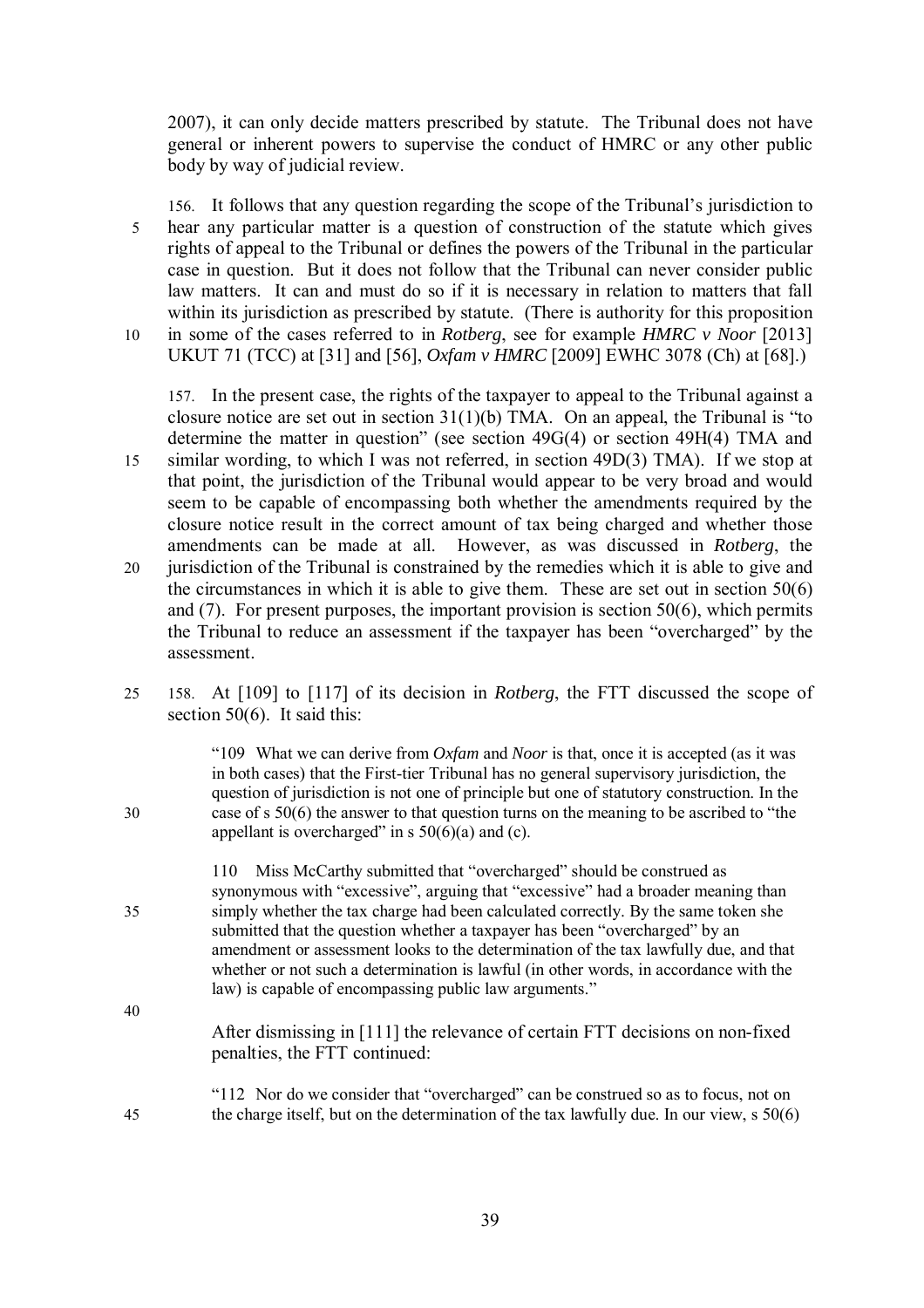| 5        | is confined to the lawfulness of the charge under the legislation, and not to its<br>determination. For that reason, we do not consider that reliance can be placed on cases<br>in the Asylum and Immigration Tribunal, such as AA and Others (Highly skilled<br><i>migrants: legitimate expectation) Pakistan</i> [2008] UKAIT 0003, in which public law<br>arguments, including legitimate expectation, were held to be within the tribunal's<br>jurisdiction under a statutory ground of appeal under $s$ 84(1)(e) of the Nationality,<br>Immigration and Asylum Act 2002 that applied if "the decision is otherwise not in<br>accordance with the law". The jurisdiction in those cases is in relation to the decision, |
|----------|-----------------------------------------------------------------------------------------------------------------------------------------------------------------------------------------------------------------------------------------------------------------------------------------------------------------------------------------------------------------------------------------------------------------------------------------------------------------------------------------------------------------------------------------------------------------------------------------------------------------------------------------------------------------------------------------------------------------------------|
| 10<br>15 | and as such the tribunal is able to consider whether the Secretary of State had failed to<br>act in accordance with established principles of administrative or common law; in s<br>50(6) TMA it is confined to the question whether the appellant is overcharged. Our<br>view on the impact of the immigration cases corresponds to that taken by the Upper<br>Tribunal in Noor (at [86]) in relation to Nipa Begum v Tower Hamlet London BC<br>[2000] 1 WLR 306, a case on the particular right of appeal under s 204 of the Housing<br>Act 1996.                                                                                                                                                                         |
| 20       | 113 Of more relevance to a case in the direct tax field, however, is that of Aspin v<br><i>Estill</i> [1987] STC 723. In that case the taxpayer, Mr Aspin, a British subject, had<br>worked in the United States for 20 years before returning to the UK in 1978. He was<br>entitled to a US pension. Mr Aspin's evidence was that on arriving in the UK in January<br>1978 he had asked a member of a tax office whether his US pension was subject to UK                                                                                                                                                                                                                                                                  |
| 25       | tax, and he had been informed that it was not. Relying on that statement he purchased<br>property in the UK and, in due course, before discovering that the Revenue's position<br>was different, he lost his right to return to the US on his visa. On appeal against<br>assessments to the general commissioners, it was held that the income from the US                                                                                                                                                                                                                                                                                                                                                                  |
|          | pension was taxable under Case V of Schedule D, the general commissioners taking the<br>view that the matter of what Mr Aspin had been told was not relevant to the issue<br>before them.                                                                                                                                                                                                                                                                                                                                                                                                                                                                                                                                   |
| 30       | That position was endorsed both in the High Court and in the Court of Appeal.<br>114<br>There the principal judgment was given by Sir John Donaldson MR, with whom<br>Mustill LJ and Nicholls LJ agreed. It was held that if Mr Aspin had a remedy it could<br>only lie in judicial review, which could be considered only by the High Court. In<br>expressing his agreement with this conclusion, Nicholls LJ said (at p 727c):                                                                                                                                                                                                                                                                                            |
| 35       | "The taxpayer is saying that an assessment ought not to have been made. But in<br>saying that, he is not, under this head of complaint, saying that in this case there<br>do not exist in relation to him all the facts which are prescribed by the legislation                                                                                                                                                                                                                                                                                                                                                                                                                                                             |
| 40       | as facts which give rise to a liability to tax. What he is saying is that, because of<br>some further facts, it would be oppressive to enforce that liability. In my view<br>that is a matter in respect of which, if the facts are as alleged by the taxpayer, the<br>remedy provided is by way of judicial review."                                                                                                                                                                                                                                                                                                                                                                                                       |
| 45       | The circumstances of Mr Aspin are analogous to those of Mrs Rotberg in this<br>115<br>case. In both cases there is no question as to the proper application of the tax provisions<br>themselves. In both some measure of assurance was sought and obtained from HMRC,<br>in Mr Aspin's case by the taxpayer himself, and for Mrs Rotberg by her accountant, in<br>advance of the relevant taxable event. In both cases the submission is that the taxpayer<br>has both done something to their detriment, and lost the opportunity to rectify matters.                                                                                                                                                                      |
| 50       | Aspin is therefore, in our view, authority that the jurisdiction of the First-tier<br>116<br>Tribunal in direct tax cases of this nature is limited to considering the application of the                                                                                                                                                                                                                                                                                                                                                                                                                                                                                                                                   |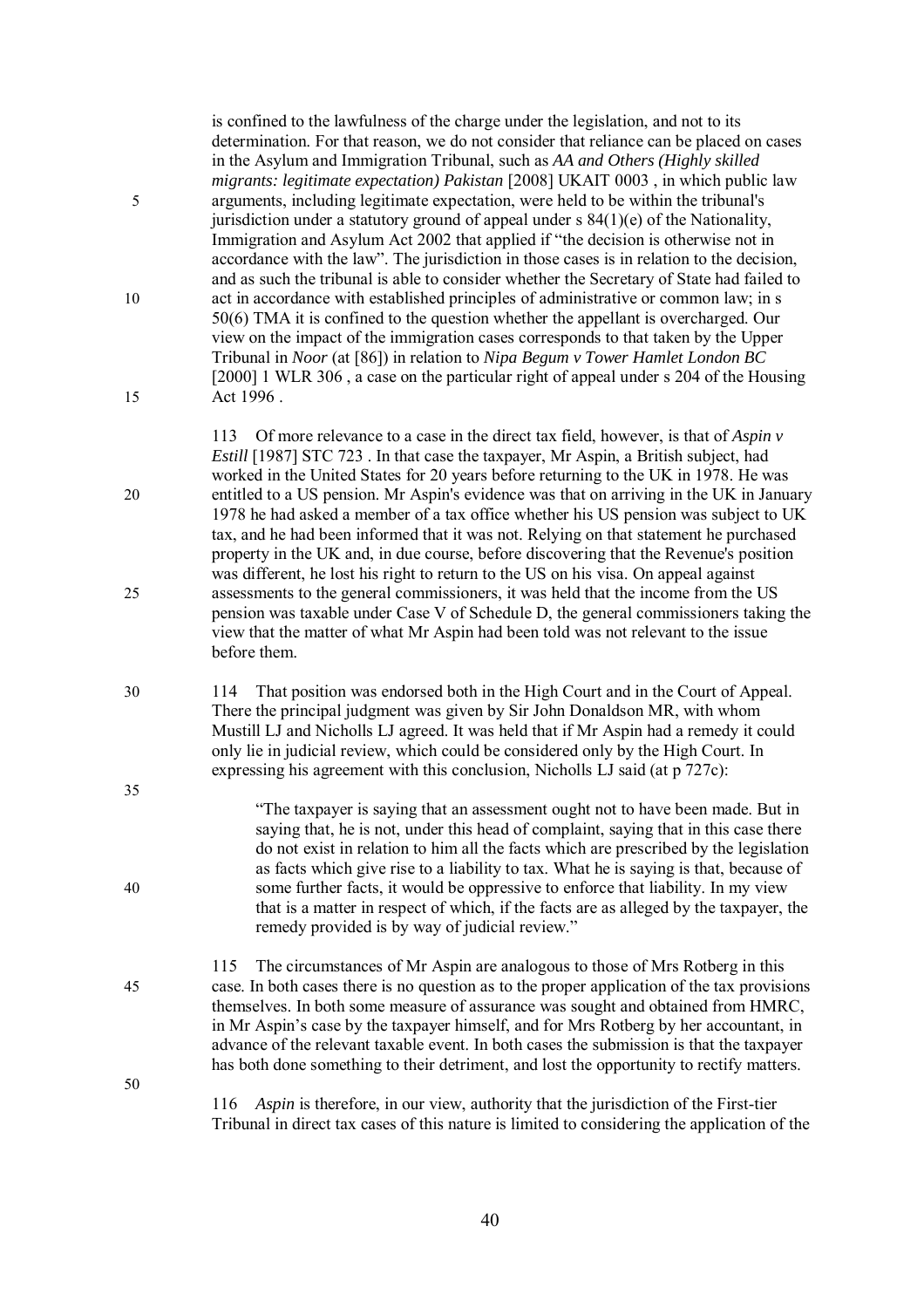tax provisions themselves. On that basis, s 50(6) falls to be construed so as to refer only to the case where the charge to tax made on the assessment or amendment exceeds that which the tax legislation provides. There is thus no jurisdiction for the tribunal to apply the public law principle of legitimate expectation, even in a case where a relevant 5 degree of assurance is provided before the event, and the taxpayer has done something to his detriment in reliance on that assurance. On this reading of s 50(6), therefore, a challenge can only arise in respect of the enforcement of the liability. That, according to Aspin, is something that can only be achieved on judicial review.

10 117 We conclude therefore, on this construction of s 50(6), that we have no jurisdiction to consider Mrs Rotberg's arguments on legitimate expectation. We should add that, even if a wider reading of s 50(6) had been possible, it would not in our judgment have been of sufficient breadth to cover this particular case. In considering the question of jurisdiction, it is relevant in our view to have regard, as the Upper 15 Tribunal did in Noor , to the remedy that would be required to give effect to the taxpayer's legitimate expectation. The starting point in that analysis must be the nature of the expectation that has arisen. In this case it was not simply that the gains on the share disposals would be free of tax; it was that there would be no gain on the share disposals because of the operation of a deferral relief under which there is deemed to be 20 an adjustment in the acquisition cost of the replacement shares."

159. It is important to set these comments in the context of the facts of the case. In that case, Mrs Rotberg was seeking to argue that the various assessments that were made on her should be reduced to nil under section 50(6) on the grounds that certain 25 representations made by HMRC gave rise to a legitimate expectation on the part of Mrs Rotberg that no tax would be payable on the disposals. It is therefore typical of the type of case where the court or tribunal is being asked to refrain from imposing a liability or to relax a restriction on a relief imposed by the law on the basis of a public law argument, for example, that the action of HMRC is such that the taxpayer has a 30 legitimate expectation that the liability will not be imposed or that relief will be allowed. Unless there is specific statutory authority, these cases are not within the jurisdiction of the Tribunal. They can only be the subject of judicial review. There are several examples of this type of case in the authorities (see for example, *Noor* and *Aspin v Estill*, which was referred to in the extract from the FTT decision in *Rotberg* 35 to which I have referred).

160. The argument raised by Mr Scott in this case somewhat different. In summary, he says that the amendments made to his returns by the closure notices are invalid because the closure notices can only make amendments based on the results of an enquiry under section 9A and HMRC had no power to make an enquiry of this nature 40 under section 9A.

161. I accept Mr Pritchard's arguments that some aspects of this ground of appeal are dangerously close to a pure public law argument of the kind that has already been rejected by the High Court. However, in the manner in which it is put, Mr Scott is, in essence, arguing that a condition to the issue of a closure notice in this form has not 45 been met and that condition (whether there has been an enquiry under section 9A) is one prescribed by the statute. It seems to me that those are matters that can be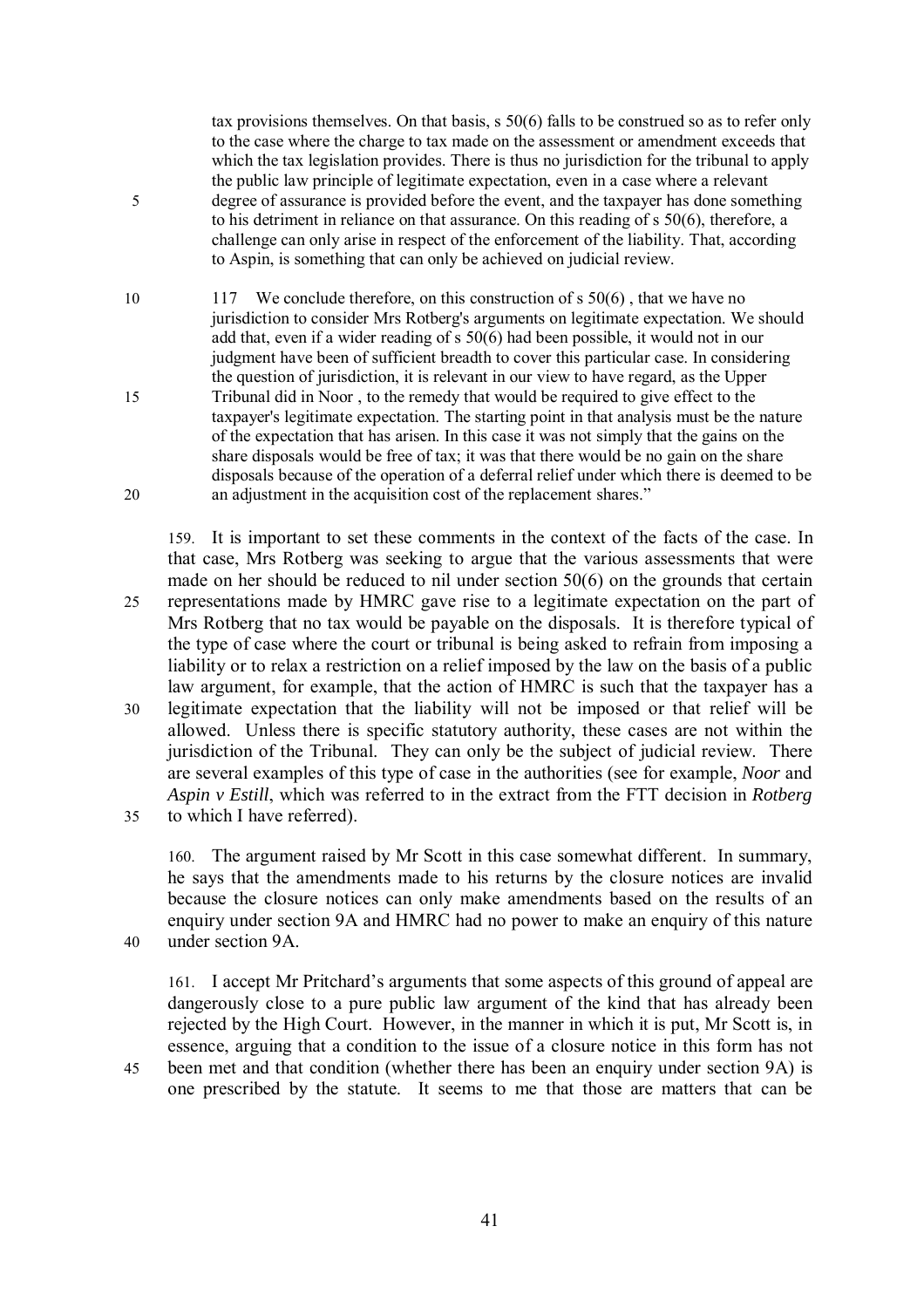properly raised as a challenge to an assessment made pursuant to a closure notice within the terms of section 49D(3), section 49G(4) or section 49H(4).

162. The question is whether there is anything in section 50(6) that should constrain the Tribunal from determining that issue. In my view, there is not.

- 5 163. The first consideration is whether Mr Scott could be said to "overcharged" by the assessment if his appeal is successful on this ground. In my view, he would be "overcharged" if an assessment was made and one of the conditions specified by the legislation for the making of that assessment was not met. The process of amending a return through the issue of closure notices is an integral part of the process of 10 assessing and charging tax under the legislation. In that context, a taxpayer is just as much "overcharged" if an assessment is made on the taxpayer when it should not have been because a condition contained in the legislation for making the assessment has not been met as he or she would be if the tax charge contained in the assessment is not computed in accordance with the tax legislation.
- 15 164. In this respect, I acknowledge the comments in the decision of the FTT in *Rotberg* to the effect that "overcharged" had to be construed as focussing on the charge to tax itself rather than the on manner in which it had been determined (in particular, at [112]). Given their context, I read the references to the lawfulness of the determination of the charge as being a reference to whether the charge could be
- 20 subject to challenge as a public law matter outside the purview of the tax legislation. If the FTT's view was that section 50(6) limits the Tribunal's jurisdiction to matters relevant to the calculation of the amount of the tax charge and excludes consideration of whether the assessment was validly made by reference to conditions in the tax legislation, then I disagree. But I do not believe that that was the case. For example, 25 the FTT refers to the jurisdiction of the Tribunal extending to "considering the
- application of the tax provisions themselves" (at [115] and [116]).

165. The second potential constraint is whether the remedy available to the Tribunal (reducing the assessment) is an appropriate remedy given the nature of the claim (see *Rotberg* [117]). In this case, none of the concerns raised in *Rotberg* arise. The 30 reduction of the assessments would be an appropriate remedy.

# *Conclusion*

166. I conclude, therefore, that the Tribunal does have jurisdiction to hear the procedural issue.

# **The procedural issue**

35 167. I shall then move on to consider the procedural issue itself.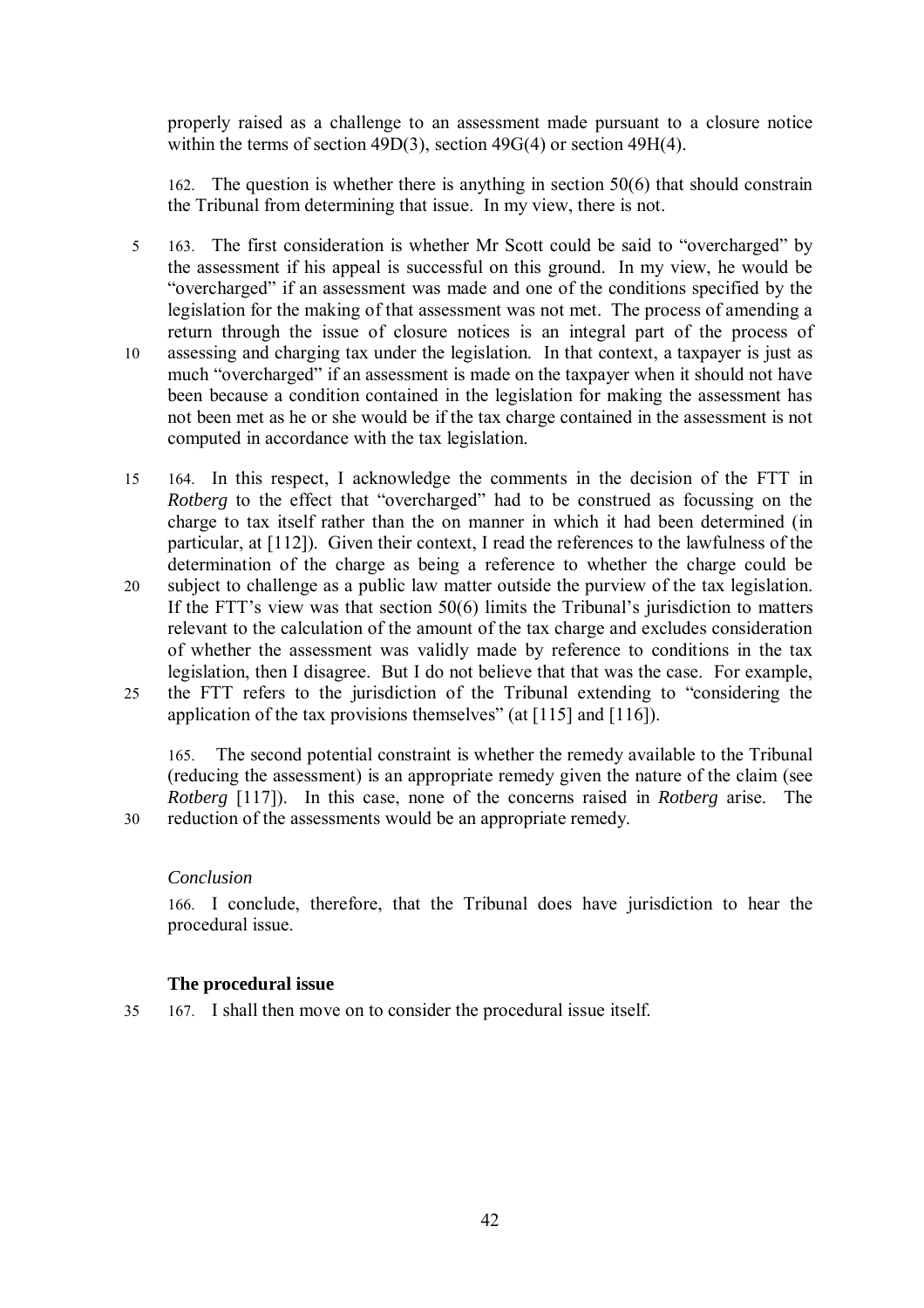# *The law*

168. I was referred to section 9A and section 28A TMA. They are set out below, so far as relevant, in the form that applied in the tax year 2014/15; the year in which the

|    |          | closure notices were issued.                                                                                                                                                                                              |
|----|----------|---------------------------------------------------------------------------------------------------------------------------------------------------------------------------------------------------------------------------|
| 5  | 9A.      | Notice of enquiry                                                                                                                                                                                                         |
|    | (1)      | An officer of the Board may enquire into a return under section 8 or 8A of this<br>Act if he gives notice of his intention to do so ("notice of enquiry") $-$                                                             |
| 10 |          | to the person whose return it is ("the taxpayer"),<br>(a)                                                                                                                                                                 |
|    |          | within the time allowed.<br>(b)                                                                                                                                                                                           |
|    | (2)      | The time allowed is -                                                                                                                                                                                                     |
| 15 |          | if the return was delivered on or before the filing date, up to the end of the<br>(a)<br>period of twelve months after the day on which the return was delivered;                                                         |
| 20 |          | if the return was delivered after the filing date, up to and including the<br>(b)<br>quarter day next following the first anniversary of the day on which the return<br>was delivered;                                    |
| 25 |          | if the return is amended under section 9ZA of this Act, up to and including<br>(c)<br>the quarter day next following the first anniversary of the day on which the<br>amendment was made.                                 |
|    | October. | For this purpose the quarter days are 31st January, 30th April, 31st July and 31st                                                                                                                                        |
| 30 | (3)      | A return which has been the subject of one notice of enquiry may not be the<br>subject of another, except one given in consequence of an amendment (or another<br>amendment) of the return under section 9ZA of this Act. |
|    | (4)      | An enquiry extends to -                                                                                                                                                                                                   |
| 35 |          | anything contained in the return, or required to be contained in the return,<br>(a)<br>including any claim or election included in the return,                                                                            |
| 40 |          | consideration of whether to give the taxpayer a transfer pricing notice<br>(b)<br>under section 168(1) of TIOPA 2010 (provision not at arm's length: medium-<br>sized enterprise),                                        |
| 45 |          | consideration of whether to give the taxpayer a notice under section $81(2)$<br>(c)<br>of TIOPA 2010 (notice to counteract scheme or arrangement designed to<br>increase double taxation relief),                         |
|    |          | but this is subject to the following limitation.                                                                                                                                                                          |
|    |          |                                                                                                                                                                                                                           |

50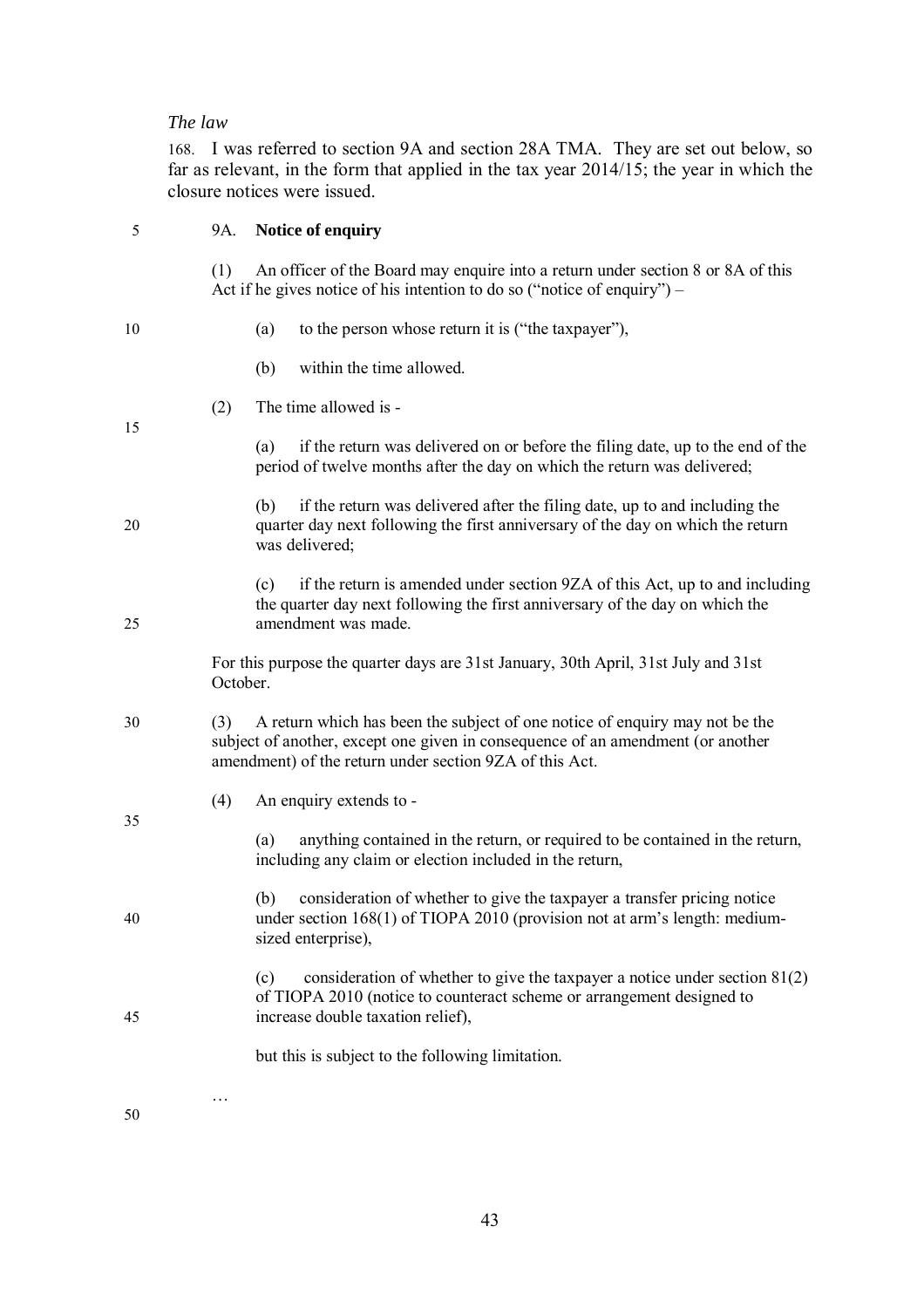#### 28A. **Completion of enquiry into personal or trustee return**

(1) An enquiry under section 9A(1) of this Act is completed when an officer of the Board by notice (a "closure notice") informs the taxpayer that he has completed his 5 enquiries and states his conclusions.

In this section "the taxpayer" means the person to whom notice of enquiry was given.

(2) A closure notice must either -

10

- (a) state that in the officer's opinion no amendment of the return is required, or
- 
- (b) make the amendments of the return required to give effect to his 15 conclusions.
	- (3) A closure notice takes effect when it is issued.

(4) The taxpayer may apply to the tribunal for a direction requiring an officer of the 20 Board to issue a closure notice within a specified period.

….

*Mr Scott's arguments*

- 169. Mr Firth referred to the system of assessment before the introduction of self-25 assessment in in 1997. Under that system, HMRC raised assessments based on information provided by the taxpayer. There was no system of enquiry into assessments. If it wanted to correct an assessment, HMRC had to raise a further assessment, but HMRC could not raise a further assessment if the point that it later disputed was one which was fundamental to the original assessment.
- 30 170. When self-assessment was introduced, HMRC was granted powers to enquire into assessments produced by taxpayers. But, Mr Firth argued, there was no intention to reverse the position that HMRC could not change its mind about something that it had already decided. It was not intended as a process under which HMRC could reverse its own errors.
- 35 171. In support of this submission, Mr Firth made the following points:

(1) The natural meaning of "enquire" in section 9A is to scrutinize something with a view to finding out more about it. The word "enquire" cannot sensibly be applied to a process in which HMRC looks into a calculation that it produced itself.

40

(2) If HMRC wants to correct an error that it has made itself, it should use a discovery assessment. The discovery assessment provisions in section 29 TMA include appropriate safeguards to protect taxpayers.

45 (3) The provisions governing HMRC determinations (in section 28C TMA) demonstrate that the legislation does not contemplate that HMRC can enquire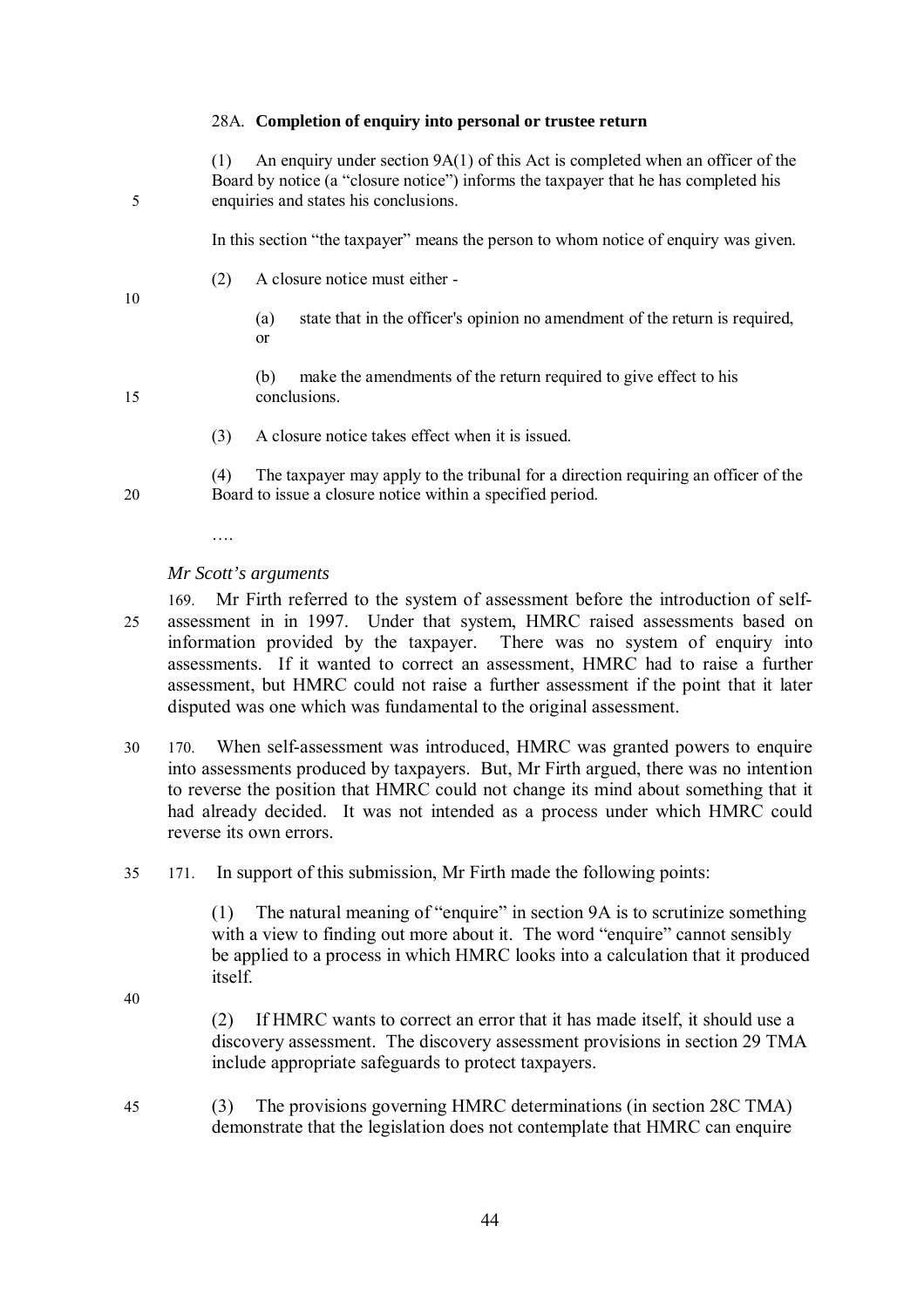into its own actions. There is no provision for HMRC to enquire into a determination. That is because a determination is something that HMRC has done.

- 5 (4) Furthermore, Parliament cannot have intended that a taxpayer who submits a return in respect of which HMRC calculate the tax to be in a worse position – in terms of being exposed to the risk of an enquiry - than a taxpayer who submits no tax return and is subject to a determination.
- 10 (5) If HMRC is able to enquire into things that it has done, it would leave taxpayers with no protection from the consequences of HMRC's own errors. As Mr Scott's own case demonstrated, a taxpayer was unlikely to be able to bring judicial review proceedings in such cases. This was because it was unlikely that HMRC would be regarded as having made a representation sufficient to form a 15 legitimate expectation on the part of the taxpayer.

### *HMRC's arguments*

172. Mr Pritchard rejected the argument that there should be any such limitation on HMRC's powers to enquire into a return under section 9A TMA. He says that the wording of section 9A(4) is deliberately broad. HMRC can enquire into "anything 20 contained in the return". There is no limitation on the matters contained in the return into which HMRC can enquire.

173. He made the following points in response to Mr Firth's submissions.

(1) The introduction of the self-assessment regime was an entirely new

regime with its own procedures and rules. Any reference to the regime that was 25 in place before the introduction of self-assessment is irrelevant. The return was made by Mr Scott. It was his return and he remained

responsible for it.

- (2) As practical matter, if Mr Scott was right and HMRC was to be held to 30 any view that it expressed at some point in the course of an enquiry, the enquiry system would become unworkable. If correct, Mr Scott's argument would prevent any part of the tax calculation from being subject to an enquiry if the calculation had been made in accordance with HMRC's software. This cannot have been Parliament's intention. It is an important part of the enquiry process 35 that HMRC (and the taxpayer) can raise any issue whilst the enquiry remains open.
- (3) It is not true that there are no safeguards for the taxpayer in the enquiry process. There are time limits for opening an enquiry. The taxpayer has rights 40 to appeal to the Tribunal if he or she is dissatisfied with the outcome. In cases where taxpayer has relied on a representation, the taxpayer may be able to bring judicial review proceedings.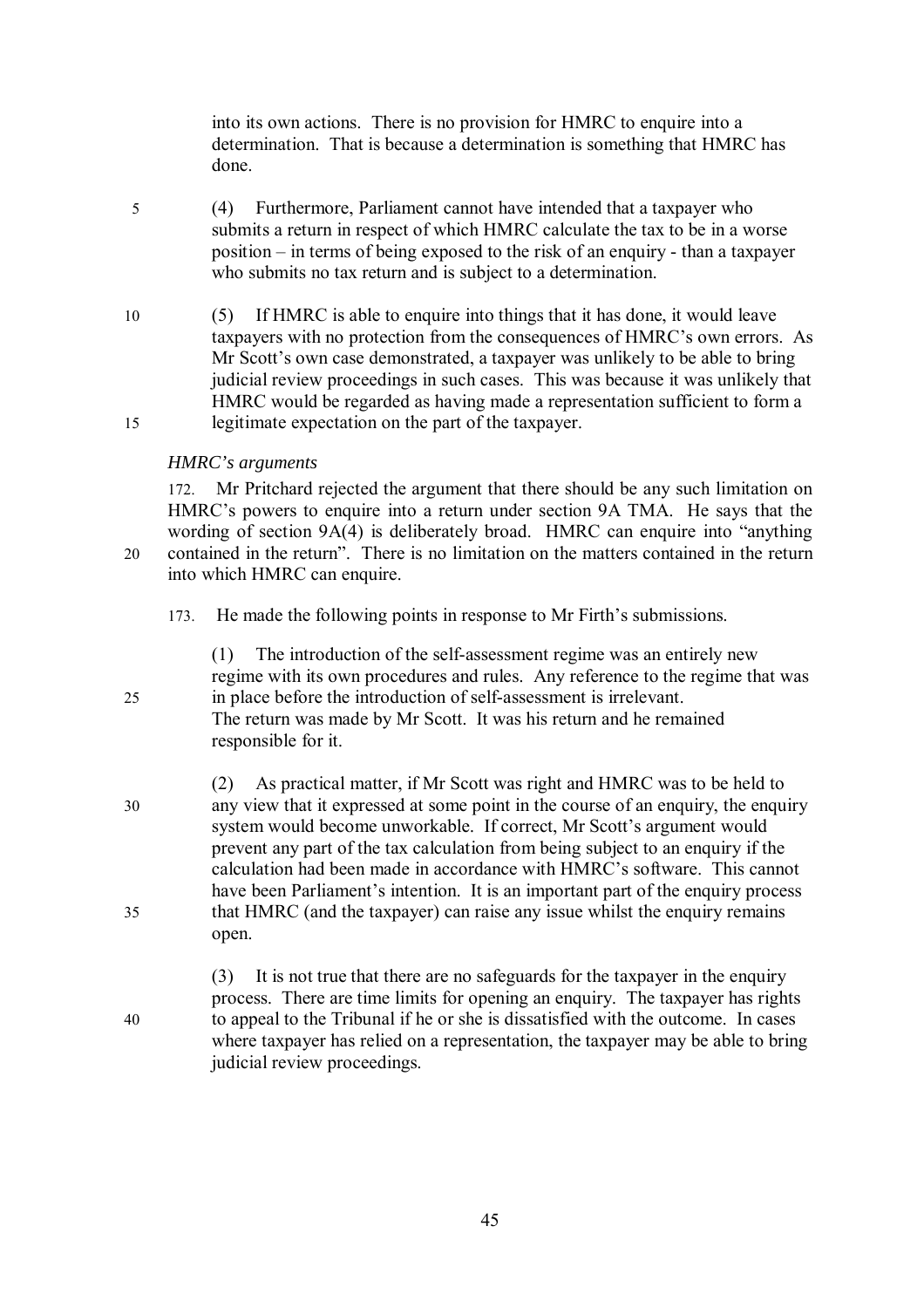(4) The reference to HMRC determinations does not assist Mr Scott. HMRC makes a determination when it has not received a return. It is a best estimate of the tax due and so there can be no enquiry into it.

5 174. Mr Pritchard also referred to some of the comments made by Judge Nowlan in granting permission for Mr Scott to add this additional ground of appeal (*Scott v. HMRC* [2016] UKFTT 171 at [18]). Those observations were as follows :

> "[18] The reasons why I consider that, had the test been one of the balance of probability, the Respondents would have prevailed, are as follows:

- 10
- The Appellant has to place too much reliance on the meaning of the word "enquire" and I would have rejected the proposition that the notion of the enquiry was confined to considering facts and legal interpretations advanced by the taxpayer.
- 15 Even if, when considering the interpretation of section 9A (4)(a) the opening word "enquiry" has the meaning contended for by the Appellant, it is still difficult to dispute that an enquiry has certainly been opened, and when the relevant paragraph clearly indicates what can be dealt with in the enquiry it seems odd to find other restrictions buried in the claimed meaning of the 20 word "enquiry".
- There appears to be some consistency in considering the point at which Parliament intends the taxpayer to be able to rely on "finality". In Olin it seems clear that if there had been discussions between HM Revenue and the taxpayer in which the Inspector had initially indicated that he expected to be 25 able to allow the offset of the losses against the profits of the only continuing trade, but before making the assessment on that basis the Inspector suddenly realised that his approach had been wrong, I do not consider that the Inspector would have been precluded from denying the offset of the losses and making an assessment accordingly. Similarly in the 30 present day case where HMRC make an assessment on a taxpayer who has not filed a return, it seems obvious that even if for some period HMRC suggests that it will adopt one approach but then changes that approach before making the assessment, there can be no objection to that change of approach, even though it will inherently not involve, and cannot involve, 35 opening an enquiry. Consistently, therefore, in the present situation if HMRC had not changed their basis of calculation and the enquiry had been closed on the basis that the assessment would be left with the rate of tax being 20%, then the ability to make a later change to that, and a further assessment, would all revolve around the discovery provisions and the 40 feature of the original assessment having been based on a full provision of the facts and the "then prevailing application of the law". But if the change, on the part of HMRC, occurs during the period when the enquiry is still open, it seems to me that the better view is that HMRC can change their initial stance, and effectively reverse the initial basis of calculation in the 45 open return."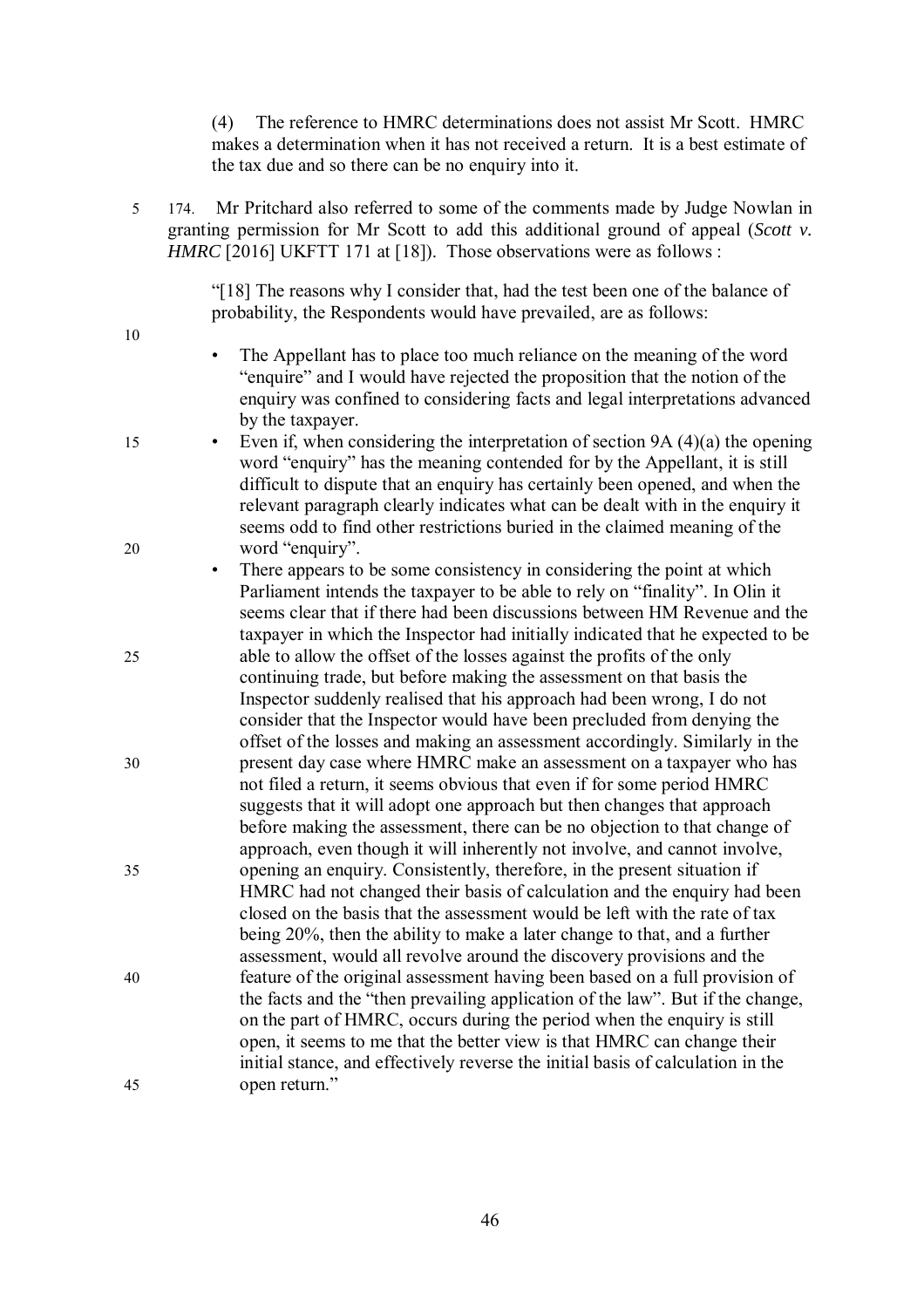### *Discussion*

175. The detail of the facts surrounding the submission of Mr Scott's returns for the years in question is set out in the statement of agreed facts in Appendix 1. In summary, on both occasions, the return included a calculation of tax due which was 5 produced using third party software which had been created using HMRC's specifications and algorithms. In both cases, those calculations gave effect to CDR by extending the basic rate band and showed tax payable on capital gains at the rate of 20%.

176. Mr Firth says that HMRC cannot "enquire" into these calculations under 10 section 9A TMA because these calculations were "done" by HMRC. I disagree.

The wording of section  $9A(4)(a)$  is clear. HMRC is entitled to enquire into "anything contained in the return". That wording is broad and would naturally extend to the calculation of tax payable that is contained in the return. I can see no justification for limiting HMRC's enquiry to facts and information provided by the 15 taxpayer in the manner suggested by Mr Firth.

178. Mr Firth refers to the legislation that preceded the introduction of the selfassessment regime in 1997. The self-assessment regime was an entirely new regime. There is no reason to infuse that regime with concepts borrowed from prior legislation.

- 20 179. I agree with Mr Pritchard that to impose constraints on the enquiry process of this nature would undermine that process. The process needs to be an iterative one. I cannot deduce from the words of the legislation any intention on the part of Parliament to limit the enquiry process in a manner that prevents HMRC from correcting its own errors whilst the enquiry remains open.
- 25 180. I also accept Mr Pritchard's points that to impose any such limit would severely restrict HMRC's ability to assist taxpayers in completing their returns. The natural reaction of HMRC to a decision that, in essence, it could not enquire further into any aspects of the return derived from information provided by HMRC itself would be for HMRC to be much more guarded about the assistance that it provides. That could 30 only be to the detriment of the majority of taxpayers who cannot afford to instruct professional advisers to complete their returns.

181. Mr Firth says that the effect of a broader interpretation of the word "enquire" is that the taxpayer is deprived of essential safeguards. Once again, I disagree. There are appropriate safeguards in the legislation. There are time limits on opening an 35 enquiry (in section 9A(2) TMA) and provisions under which the taxpayer can request the Tribunal to bring an enquiry process to an end (section 28A(4) TMA). Following the completion of an enquiry, the taxpayer has the right to appeal to this Tribunal and in appropriate circumstances the taxpayer may be able to bring judicial review proceedings in respect of actions taken by HMRC.

40 182. Finally Mr Firth refers to the process for the issue of determinations under section 28C TMA. He says that there is no provision for the opening of an enquiry in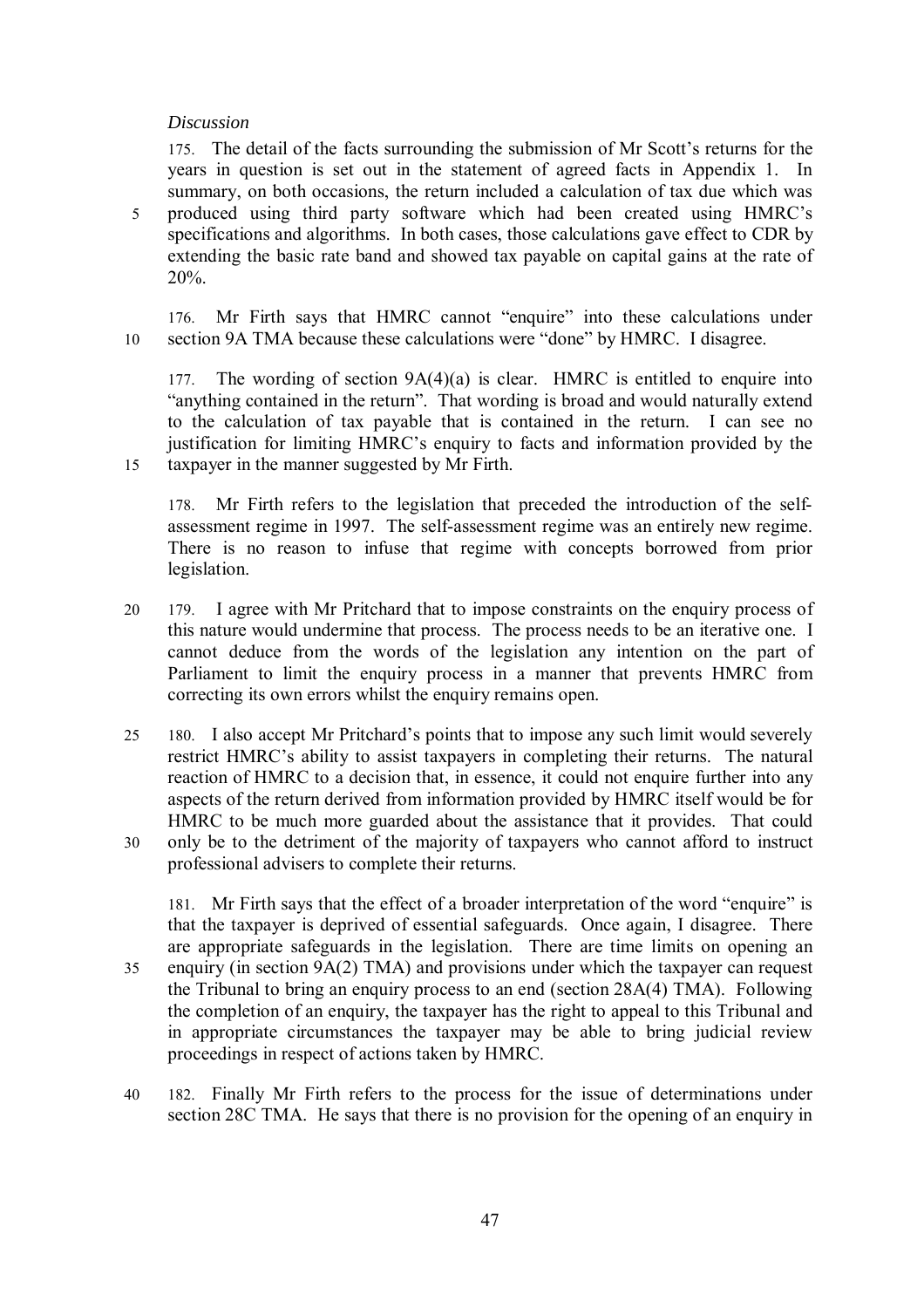relation to a determination. That is clearly correct. He says that this is because a determination is something "done" by HMRC and so it would not make sense to include a provision under which HMRC enquires into something that it has done.

183. I do not draw the same conclusions from the omission of an enquiry process in 5 relation to the issue of a determination. As Mr Pritchard points out, a determination is issued when no self-assessment has been made. There is nothing to enquire into. It is a separate process. I do not need to decide this point, but, if HMRC made an error in a determination, my inclination is that it would be able to issue a further determination in order to correct that error. In that respect, I agree with the 10 observations of Judge Nowlan to which I refer at [174] above.

184. Even if I had been inclined to accept that a limitation of the nature of that proposed by Mr Firth should be read into the wording of section 9A(4), I would have found it difficult to extend that limitation to the facts of this case. All that HMRC has "done" in relation to the relevant returns in this case is supply technical specifications

15 to the third party software providers whose software happened to be used by Mr Scott's accountants in preparing his returns. In relation to the returns themselves, HMRC has done nothing.

185. For all of these reasons, I reject the Mr Scott's arguments on the procedural issue.

# 20 **DECISION**

186. In my view, the answers to the questions before the Tribunal are as follows:

(1) for the tax year 2006/07, the amount of the deduction referred to in section 6(2)(a) TCGA can be an amount up to the full amount of the deficiency, but that the reduction required by section 6(2) to the income of a person cannot reduce 25 the total income of that person to a negative figure (for the purposes of computing the unused part of an individual's basic rate band in section 4(4) TCGA);

- (2) for the tax year 2007/08, the amount of the deduction referred to in section 30 6(2)(a) TCGA can be an amount up to the full amount of the deficiency, but that the reduction required by section 6(2) to the Step 3 income of a person cannot reduce the Step 3 income of that person to a negative figure (for the purposes of computing the unused part of an individual's basic rate band in section 4(4) TCGA); 35
	- (3) the Tribunal does have jurisdiction to determine whether HMRC was entitled under section 9A TMA to enquire into the calculations of tax due in Mr Scott's tax returns for the tax years in question;
- 40 (4) HMRC was entitled under section 9A TMA to enquire into the calculations of tax due in Mr Scott's tax returns for the tax years in question and so the amendments made by the closure notices were valid.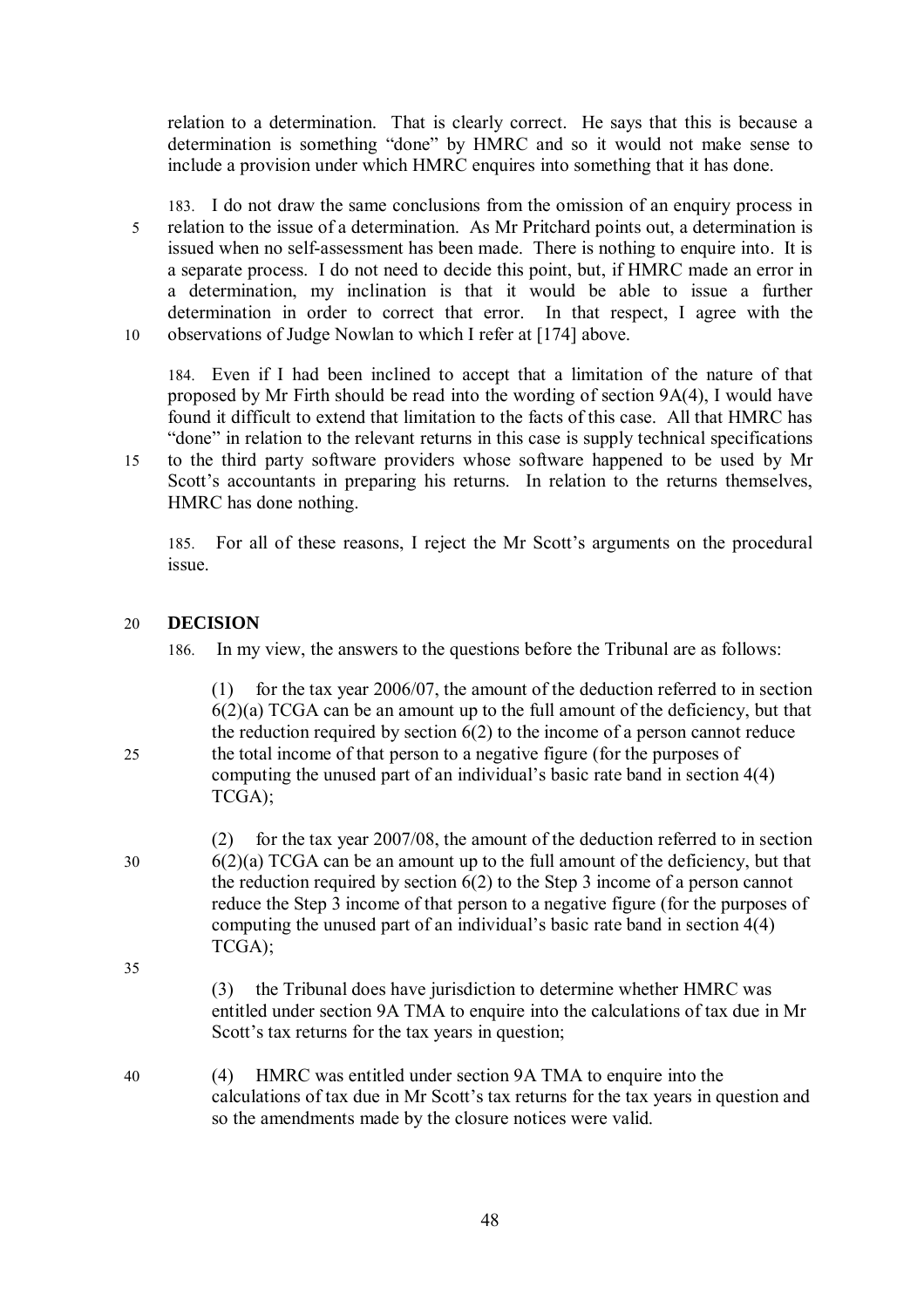187. I assume that my decision on these issues will enable the parties to finalize the amounts of tax payable by Mr Scott in the years in question. If that proves not to be possible, the parties may reapply to the Tribunal.

#### 5 **Rights of appeal**

188. This document contains full findings of fact and reasons for the decision. Any party dissatisfied with this decision has a right to apply for permission to appeal against it pursuant to Rule 39 of the Tribunal Procedure (First-tier Tribunal) (Tax Chamber) Rules 2009. The application must be received by this Tribunal not later 10 than 56 days after this decision is sent to that party. The parties are referred to "Guidance to accompany a Decision from the First-tier Tribunal (Tax Chamber)" which accompanies and forms part of this decision notice.

# 15 **ASHLEY GREENBANK TRIBUNAL JUDGE**

# **RELEASE DATE: 4 MAY 2017**

20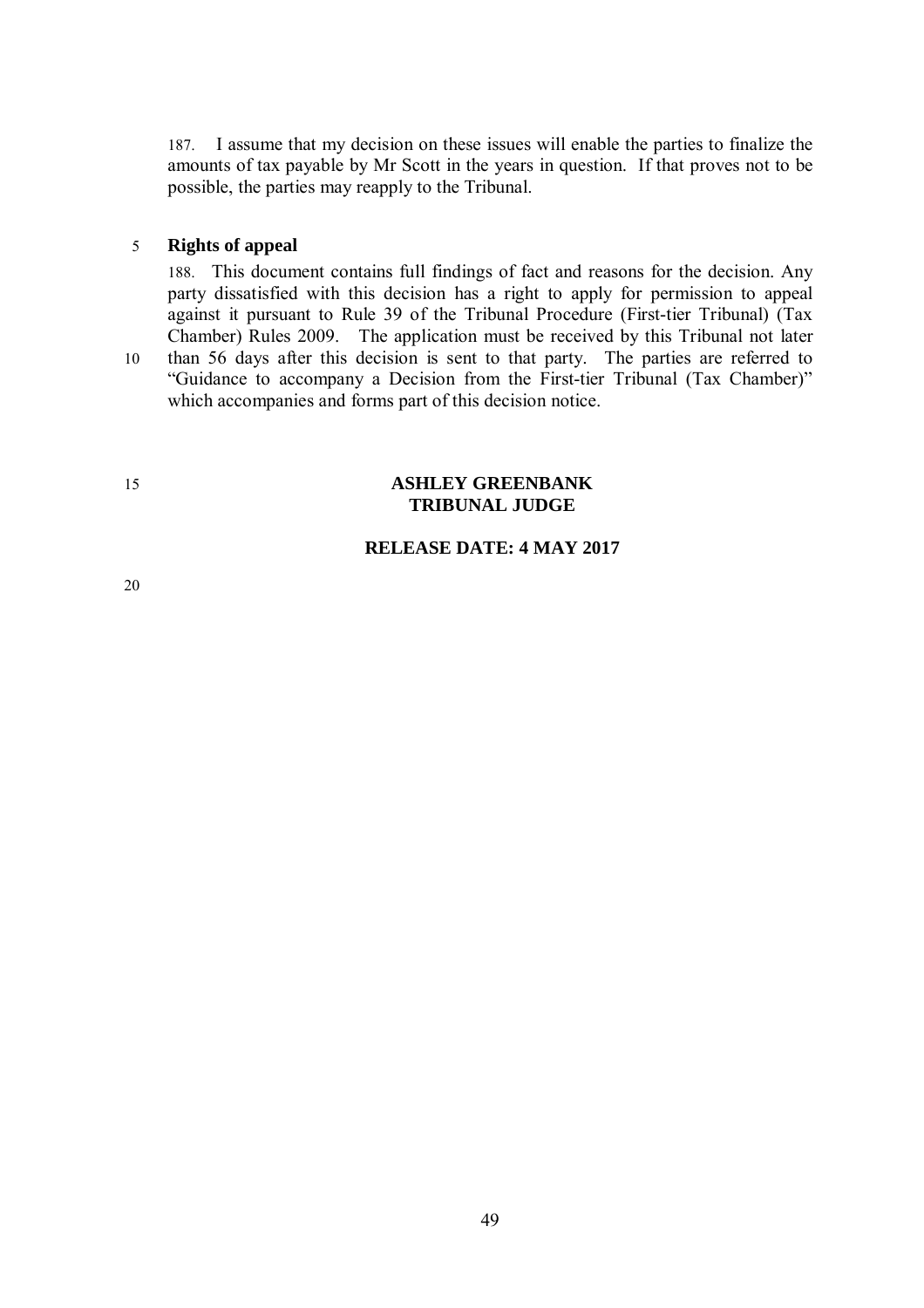# **APPENDIX 1**

# STATEMENT OF AGREED FACTS

- 5 1. Mr Scott claimed corresponding deficiency relief ("CDR") under ITTOIA 2005, s.539 of £20,212,917 for 2006/07 and £22,613,114 for 2007/08. He was entitled to this relief and in these amounts.
- 2. Mr Scott's accountants were (and are) Saffery Champness. They used a 10 software package supplied by a third party to produce Mr Scott's selfassessment ("SA") income and capital gains Tax Returns for both years, including the calculation of tax due.
- 3. HMRC provided technical specifications for the SA third party online 15 software developers that included the specifications for the SA tax calculation in HMRC's systems, a list of cases which might require special consideration ("Specials") and a list of cases which were not appropriate for automated processing online ("Exclusions"). If the third party software was developed in accordance with that information then it is likely to have functioned in the same 20 way as HMRC's systems.
- 4 If a taxpayer had attempted to submit a tax return including a calculation that did not agree with HMRC's systems' calculation, the attempted submission would have been rejected by HMRC's systems. This would have included the 25 SA's tax calculation summary, in which the taxpayer sets out his liability under the different heads of tax, including income tax and capital gains tax, as well as his National Insurance contribution and certain other pieces of information. If the calculation did not agree with HMRC's systems', the taxpayer would have had either to revise the return or to obtain from their software provider or 30 HMRC a "workaround" to complete the entries in the online return differently from what was prescribed (or file a paper return). (The word "workaround" indicates a practical solution to an IT problem which would otherwise prevent an electronic document or return being filed or filed accurately.)
- 35 5. For 2006/07 and 2007/08 the SA tax calculator specifications extended the basic rate band when seeking to calculate tax due as a result of CDR. For all years up to and including 2009/10 HMRC's system's calculators worked in the same way.

# 40 **2006/07 Tax Return**

6. Mr Scott was given notice to file a 2006/07 Tax Return under s8 TMA on 6 April 2007. Such a return was required to include a self-assessment under s9 TMA 1970. The time limit for the filing that return was: 31 January 2008 if Mr 45 Scott was to file his Tax Return online.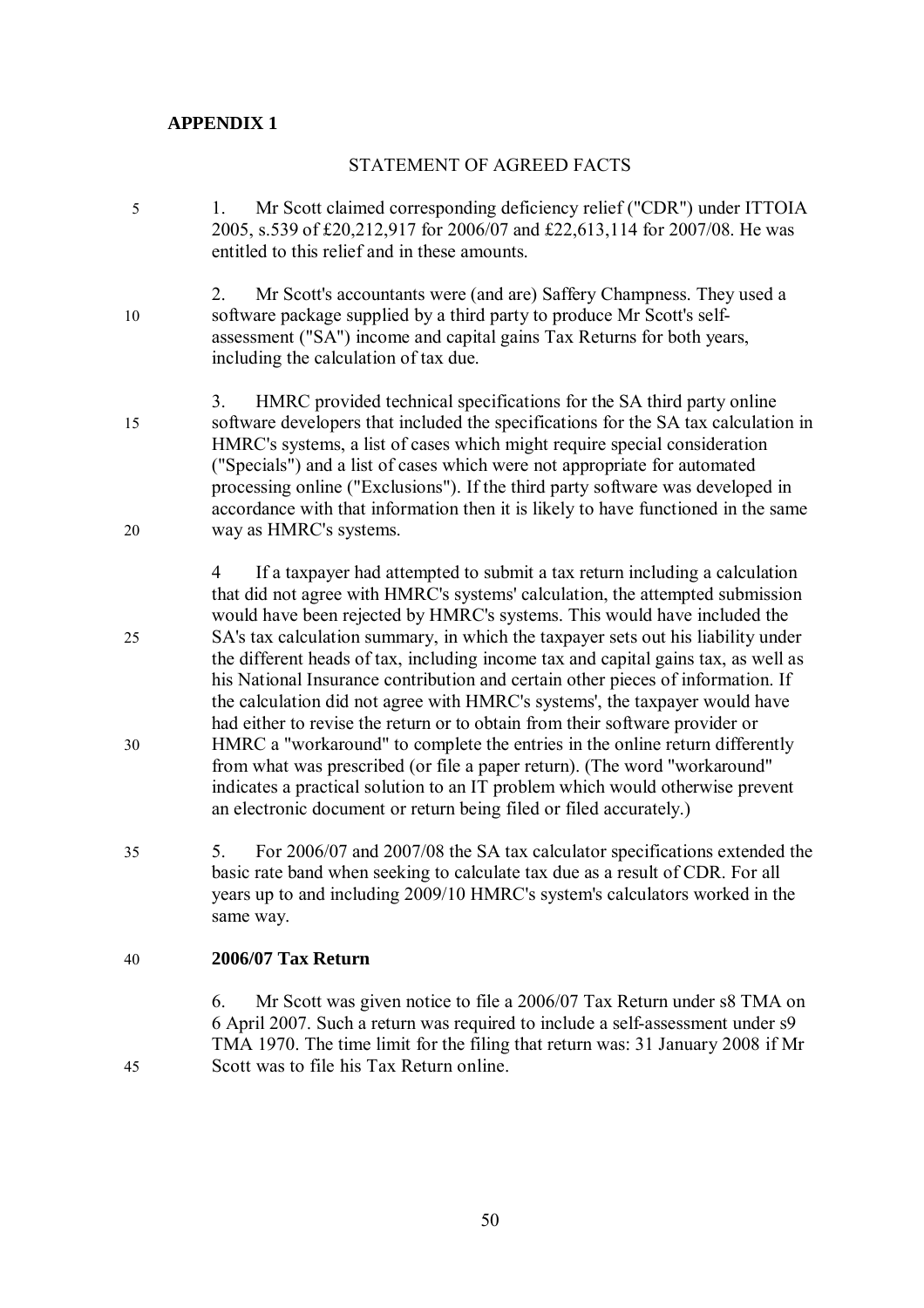7. Saffery Champness attempted but were unable to submit Mr Scott's Tax Return to HMRC electronically because of problems with HMRC's computers on 31 January 2008. Instead, the same return was filed in paper form. The tax calculation was performed by the third party software using 5 specifications which extended the basic rate band when seeking to calculate tax due as a result of CDR.

> 8. The summary of Mr Scott's 2006/07 return of income and gains and self-assessment was as follows:

|    | Pay from employments less expenses:                             | £<br>15,058                                  |  |  |
|----|-----------------------------------------------------------------|----------------------------------------------|--|--|
|    | Profit from self-employment:                                    | 8,450<br>$\mathbf f$                         |  |  |
|    | Profit from partnerships:                                       | 6,157<br>$f_{\rm L}$                         |  |  |
|    | Profit from UK land and property:                               | $f_{\rm L}$<br>78,888                        |  |  |
|    | Foreign income:                                                 | f<br>1,158                                   |  |  |
|    | Income from Trusts and Estates:                                 | £1,827,038                                   |  |  |
|    | Interest from UK banks & building societies:                    | 43,944<br>£                                  |  |  |
|    | Dividends from UK companies (plus 10% tax credit):              | 606,507<br>£                                 |  |  |
|    | Gains on life insurance policies:                               | £41,300,247                                  |  |  |
|    | Other income:                                                   | 680,909<br>£                                 |  |  |
|    | <b>Total income:</b>                                            | £44,568,356                                  |  |  |
|    | Less:                                                           |                                              |  |  |
|    | £760,738<br>Losses:                                             |                                              |  |  |
|    | 1,930<br>Loan interest payments:<br>$\mathbf f$                 |                                              |  |  |
|    | Personal allowance:<br>£ $5,035$                                | $\frac{f_{\text{L}}}{f_{\text{L}}}$ 767,703) |  |  |
|    | Total income on which tax was due:                              | £43,800,653                                  |  |  |
| 10 | The income tax charge on the above income was:                  | £13,227,417.54 *                             |  |  |
|    | Less:                                                           |                                              |  |  |
|    | Top slicing relief:<br>£4,710,887.20                            |                                              |  |  |
|    | Enterprise Investment relief: £<br>80,000.00                    |                                              |  |  |
|    | Life policy notional tax:<br>£8,260,049.40                      |                                              |  |  |
| 15 | Foreign Tax credit relief:<br>$\underline{\mathbf{f}}$<br>65.00 | (£13,051,001.60)                             |  |  |

10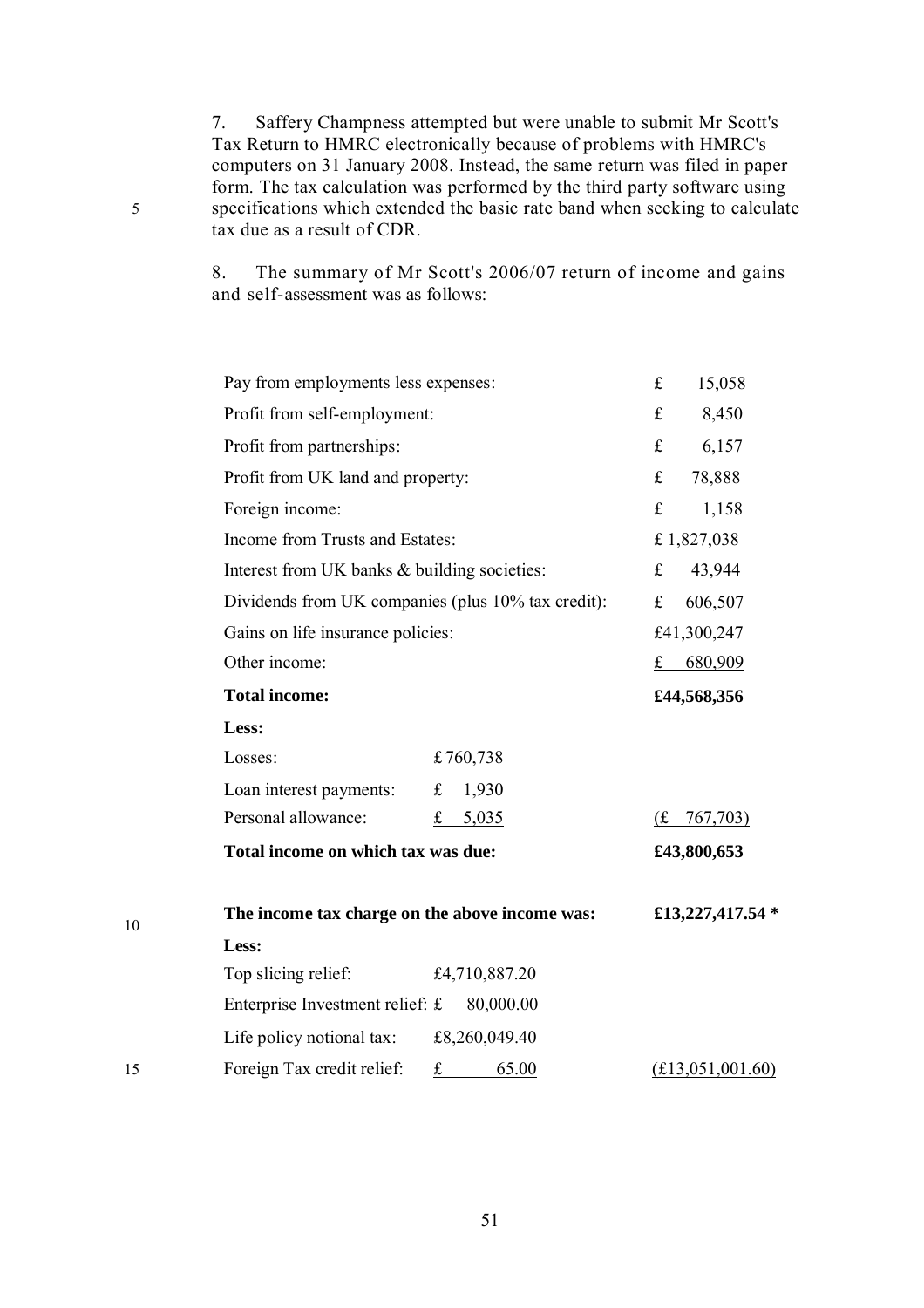|          | Income Tax due after allowances and reliefs:                                                                                                                                                                                                                                                                                                                                                                                                                                                                                                                          | £176,415.94     |
|----------|-----------------------------------------------------------------------------------------------------------------------------------------------------------------------------------------------------------------------------------------------------------------------------------------------------------------------------------------------------------------------------------------------------------------------------------------------------------------------------------------------------------------------------------------------------------------------|-----------------|
|          | Less:                                                                                                                                                                                                                                                                                                                                                                                                                                                                                                                                                                 |                 |
|          | 10% tax credits on dividends from UK companies:                                                                                                                                                                                                                                                                                                                                                                                                                                                                                                                       | (E.243, 269.50) |
|          | <b>Income Tax due:</b>                                                                                                                                                                                                                                                                                                                                                                                                                                                                                                                                                | 0.00            |
| 5        | * reflecting the fact that the basic rate band had been extended by                                                                                                                                                                                                                                                                                                                                                                                                                                                                                                   |                 |
|          | £20,212,917 for CDR and £1,924 for gift aid payments                                                                                                                                                                                                                                                                                                                                                                                                                                                                                                                  |                 |
|          | Taxable gains minus the annual exemption of £8,800:                                                                                                                                                                                                                                                                                                                                                                                                                                                                                                                   | £8,865,463.00   |
|          | Capital gains tax due $@ 20\%$ :                                                                                                                                                                                                                                                                                                                                                                                                                                                                                                                                      | £1,773,092.60   |
| 10<br>15 | To allow HMRC to process the 2006/07 Tax Return, it was corrected by<br>9.<br>HMRC under s 9ZB TMA 1970 which allows HMRC to correct "obvious errors"<br>or omissions in a return". This power is separate from the right to enquire into<br>the return under s9A TMA 1970 and to the power to close enquiries. HMRC<br>made a number of corrections to the return which are detailed in the document,<br>but they do not concern any issues in the case and other than the correction of<br>those mistakes, the taxpayer's returned self-assessment remained intact. |                 |
|          | 10.<br>The letter which effected the correction, dated 14 May 2008, stated:                                                                                                                                                                                                                                                                                                                                                                                                                                                                                           |                 |
| 20       | "This tax calculation is based on figures in your Tax Return before it has been<br>checked. It is not our confirmation that your return is complete and correct. If, at<br>a later date, your return is found to be incorrect, your tax calculation will be<br>amended accordingly".                                                                                                                                                                                                                                                                                  |                 |
| 25       | The time limit for opening an enquiry into the 2006/07 Tax Return, as<br>11.<br>given by $s \theta A(2)(a)$ TMA 1970 was twelve months after the filing date i.e. 30<br>January 2009. An enquiry into the 2006/07 Tax Return was opened within the<br>time limit allowed, on 8 January 2009.                                                                                                                                                                                                                                                                          |                 |
| 30<br>35 | Although HMRC ultimately accepted that the arrangements adopted<br>12.<br>worked so as to reduce Mr Scott's 2006/07 income tax liability to £4,623.48,<br>HMRC did not agree that the claim to CDR meant that the ultimate gains of<br>£8,844,541 should be taxed at the rate of 20% instead of the rate of 40%. This<br>point was first referred to in HMRC's letter of 27 July 2012 (in relation to the<br>2007/08 enquiry), which stated:                                                                                                                          |                 |
| 40       | "I also need to be satisfied that the legislation intends for corresponding<br>deficiency relief to be available to reduce the capital gains tax rate, as suggested<br>by Mr Scott's 2008 Return."                                                                                                                                                                                                                                                                                                                                                                    |                 |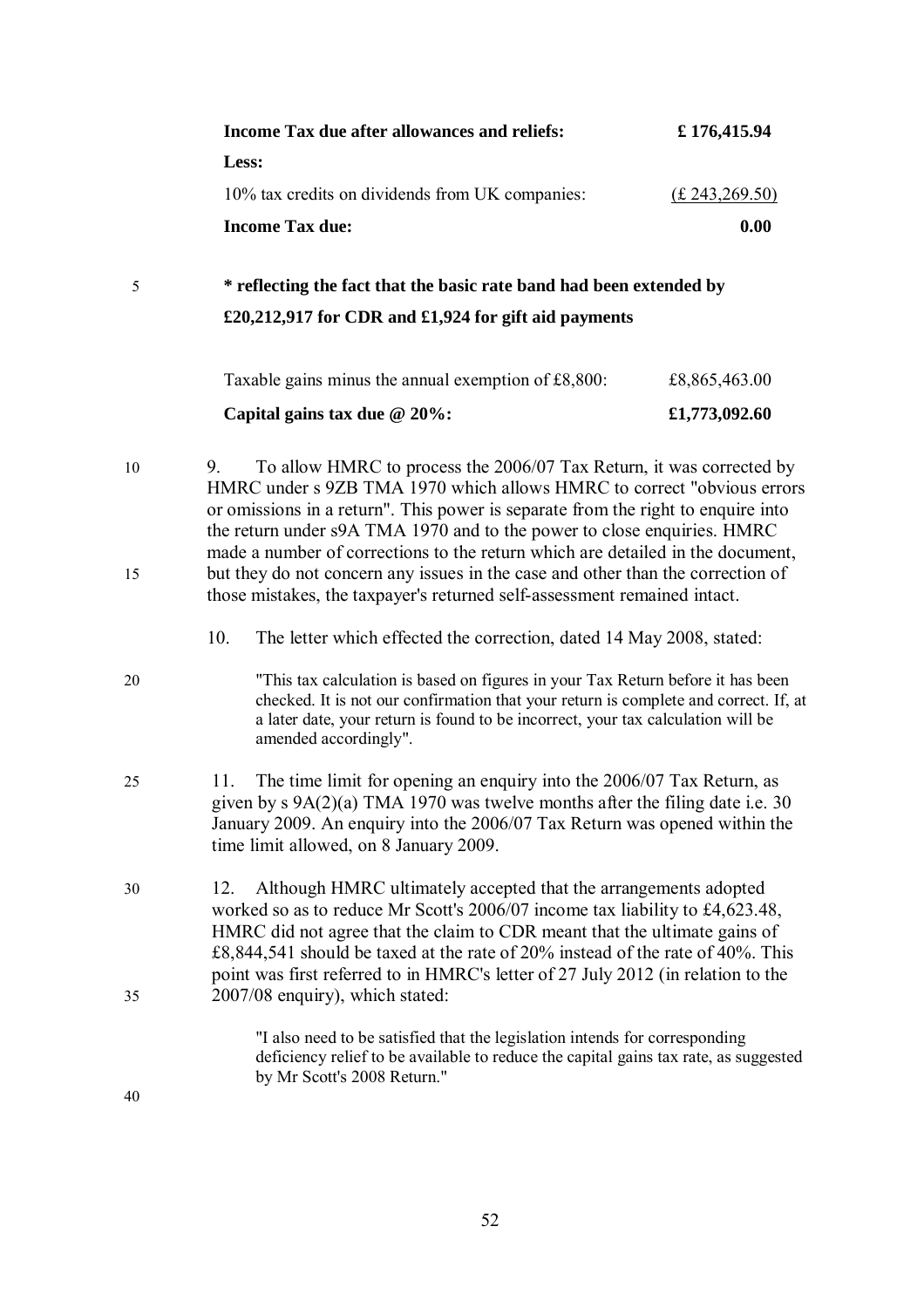13. The enquiry into the 2006/07 Return was closed under s 28A(1) and (2) TMA 1970, by a Closure Notice issued to Mr Scott on 13 February 2015. Full details of the significant number of adjustments made to the Return, as a consequence of the enquiry, are set out in that Closure Notice. HMRC 5 concluded that the final taxable capital gains of £8,844,541 should be taxed at the rate of 40% and not 20%.

### **2007/08 Tax Return**

10 14. Mr Scott was given notice to file a 2007/08 Tax Return under s 8 TMA 1970 on 7 April 2008. Such a return was required to include a self-assessment under s9 TMA 1970. The time limit given for the filing of that return was: 31 October 2008 if Mr Scott was to send a paper Tax Return, or 31 January 2009 if Mr Scott was to file his Tax Return online.

15. Saffery Champness filed Mr Scott's SA Tax Return for 2007/08 electronically on 30 January 2009. The tax calculation in the return was made using the specifications which extended the basic rate band when seeking to calculate tax due as a result of CDR. The return used a workaround under 20 "Exclusion 26" (unrelated to CDR and separate to the legal issue in this appeal).

> 16. The summary of Mr Scott's 2007/08 Return of income and gains and selfassessment was as follows:

| Pay from employments less expenses:                |  |             | $\mathbf f$ | 8,660     |
|----------------------------------------------------|--|-------------|-------------|-----------|
| Profit from self-employment:                       |  |             | $\mathbf f$ | 2,934     |
| Profit from partnerships:                          |  |             | $f_{\rm L}$ | 74,185    |
| Profit from UK land and property:                  |  |             | $\mathbf f$ | 91,029    |
| Foreign income:                                    |  |             | $\mathbf f$ | 374,755   |
| Income from Trusts and Estates:                    |  | f(x)        | 213,998     |           |
| Interest from UK banks & building societies:       |  | $\mathbf f$ | 138,102     |           |
| Dividends from UK companies (plus 10% tax credit): |  | $\mathbf f$ | 7,119,062   |           |
| Gains on life insurance policies:                  |  |             | £           | 13,863    |
| Other income:                                      |  |             | $\mathbf f$ | 387,573   |
| Total income:                                      |  |             | £           | 8,424,161 |
| Less:                                              |  |             |             |           |
| £<br>Losses:                                       |  | 619,150     |             |           |

15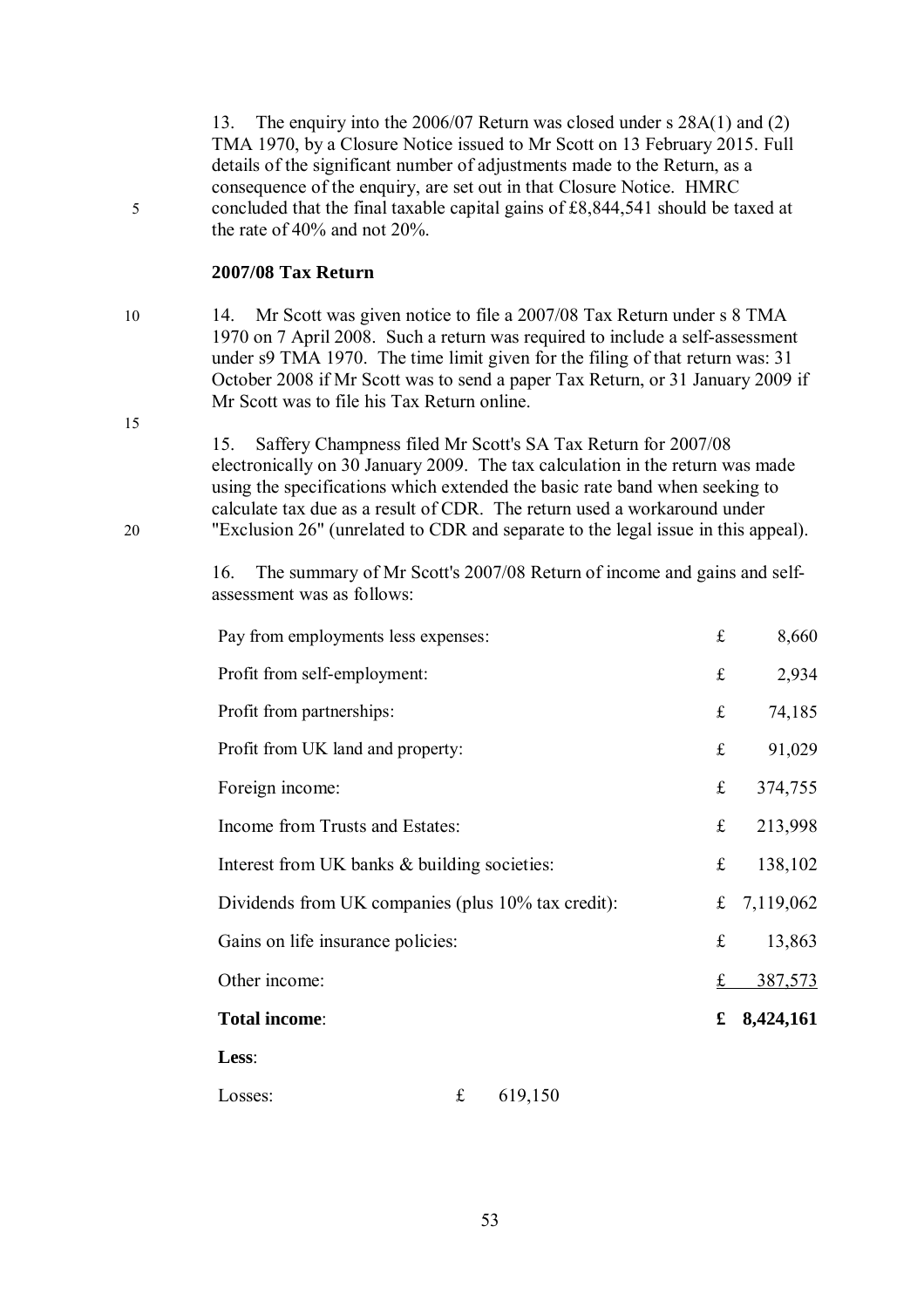| Loan interest payments:                             | £ | 2,146           |                               |
|-----------------------------------------------------|---|-----------------|-------------------------------|
| Personal allowance:                                 | £ | 5,225           | 626,521)<br>f(x)              |
| Total income on which tax was due:                  |   |                 | £ $7,797,640$                 |
| The income tax charge on the above income was:      |   | £828,314.26 $*$ |                               |
| Less:                                               |   |                 |                               |
| Enterprise Investment relief: £                     |   | 80,000.00       |                               |
| Life policy notional tax:                           | f | 2,772.60        | (f. 82,772.60)                |
| <b>Income Tax due after allowances and reliefs:</b> |   |                 | £ $745,541.66$                |
| Less:                                               |   |                 |                               |
| 10% tax credits on dividends from UK companies:     |   |                 | $(\text{\pounds} 733,373.00)$ |
| <b>Income Tax due:</b>                              |   |                 | 12,170.88<br>£                |

# **\* reflecting the fact that the basic rate band had been extended by £22,613,114 for CDR and £642,949 for gift aid payments**

| Taxable gains minus the annual exemption of £9,200                            | £ 15,922,215   |
|-------------------------------------------------------------------------------|----------------|
| Capital gains tax due $(\text{\textsterling}15,493,023 \textcircled{20\%})$ : | £ 3,098,604.60 |
| Capital gains tax due $(\text{\pounds}429,192 \oslash 40\%)$ :                | 171,676.80     |
| Total capital gains tax due:                                                  | £ 3,270,281.60 |

5

17. The time limit for opening an enquiry into the 2007/08 Tax Return, as given by s9A(2)(a) TMA 1970 was twelve months after the day the return was delivered i.e. 30 January 2010. An enquiry into the 2007/08 Return was opened within the time limit allowed, on 20 January 2010.

10

18. Although HMRC ultimately accepted that the arrangements adopted worked so as to reduce Mr Scott's 2007/08 Income Tax liability to £49,625.12, HMRC did not agree that the claim to CDR meant that the ultimate gains of £14,713,593 should be taxed at the rate of 20% instead of the rate of 40%. This 15 point was first referred to in HMRC's letter of 27 July 2012, as described in more detail at 12 above.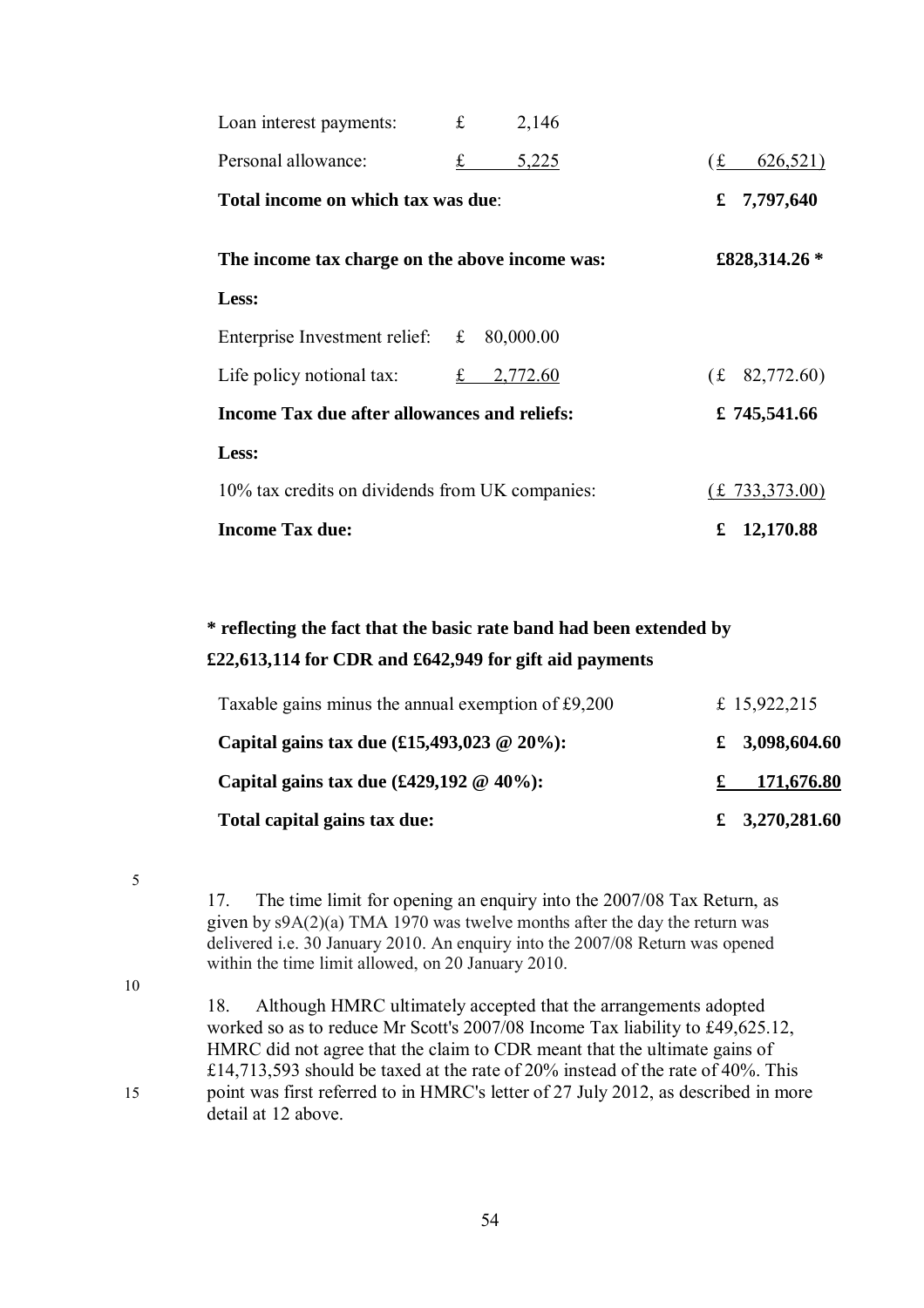19. The enquiry into the 2007/08 Return was closed under s 28A(1) and (2) TMA 1970, by a Closure Notice issued to Mr Scott on 13 February 2015. Full details of the significant number of adjustments made to the Return, as a 5 consequence of the enquiry, are set out in that Closure Notice. HMRC concluded that the final taxable capital gains of £14,713,593 should be taxed at the rate of 40% and not 20%.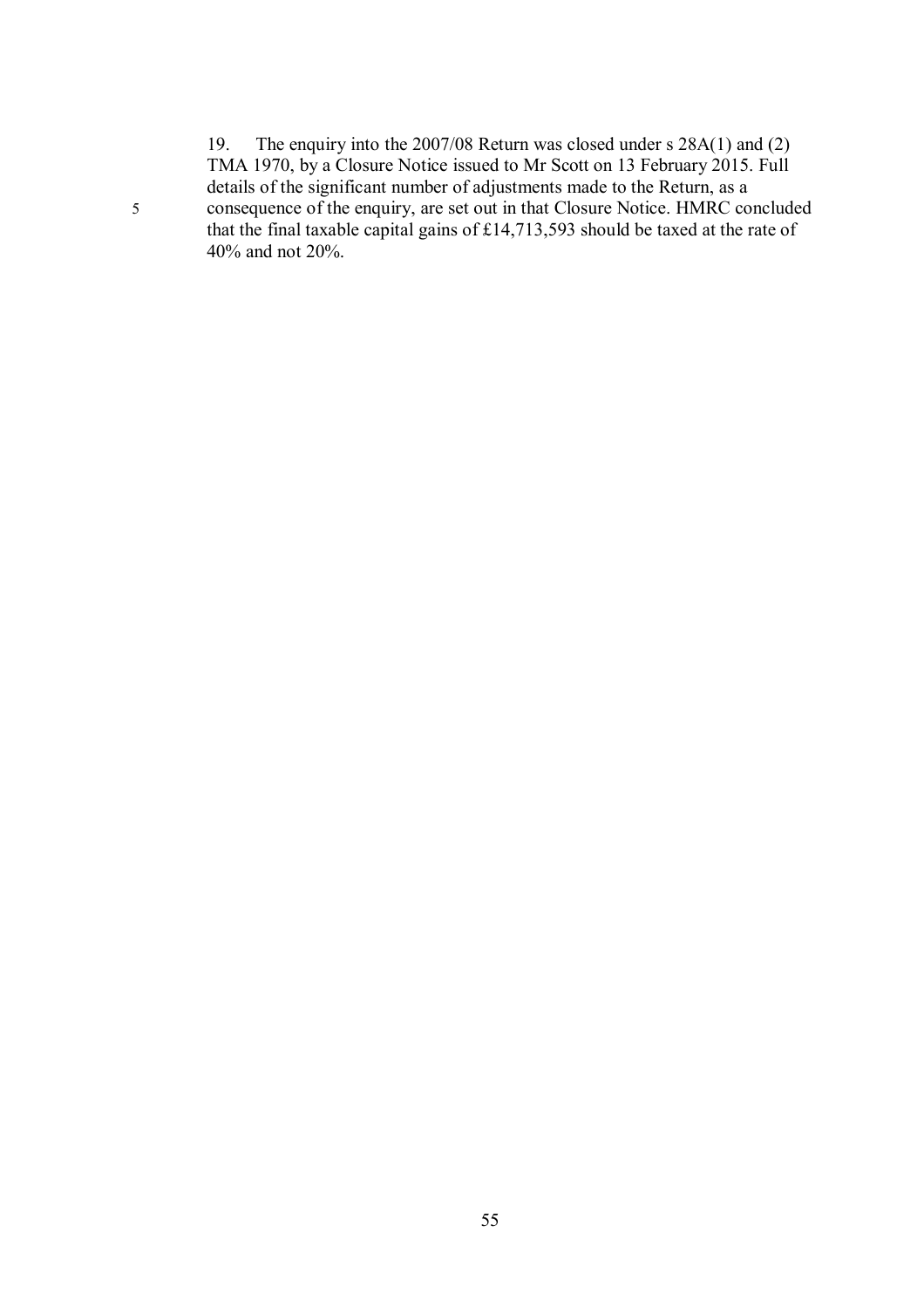# **APPENDIX 2**

### **Legislation in force in the tax year 1988/89**

#### 5 **Finance Act 1988**

#### **98. Rates of capital gains tax**

(1) Subject to the provisions of this section and sections 99 and 100 below, the rate of capital gains tax in respect of gains accruing to a person in a year of assessment shall be equivalent to the basic rate of income tax for the year.

10 (2) If income tax is chargeable at the higher rate in respect of any part of the income of an individual for a year of assessment, the rate of capital gains tax in respect of gains accruing to him in the year shall be equivalent to the higher rate.

(3) If no income tax is chargeable at the higher rate in respect of the income of an individual for a year of assessment, but the amount on which he is chargeable to capital gains 15 tax exceeds the unused part of his basic rate band, the rate of capital gains tax on the excess shall be equivalent to the higher rate of income tax for the year.

(4) The reference in subsection (3) above to the unused part of an individual's basic rate band is a reference to the amount by which the basic rate limit exceeds his total income (as reduced by any deductions made in accordance with the Income Tax Acts).

20

# **102. Other special cases.**

- $(1)$  ...
- (2) Where for any year of assessment—
	- [...]
- 

25 (b) by virtue of section 549(2) of that Act (gains under life policy or life annuity contract) a deduction of an amount is made from a person's total income for those purposes,

 $[...]$ 

section 98(4) above shall have effect as if his income for the year were reduced by that 30 amount.

…

#### **Income and Corporation Taxes Act 1988**

#### **549. Certain deficiencies allowable as deductions.**

35 (1) Subject to subsection (2) below, where such an excess as is mentioned in section 541(1)(a) or (b) or  $543(1)(a)$ —